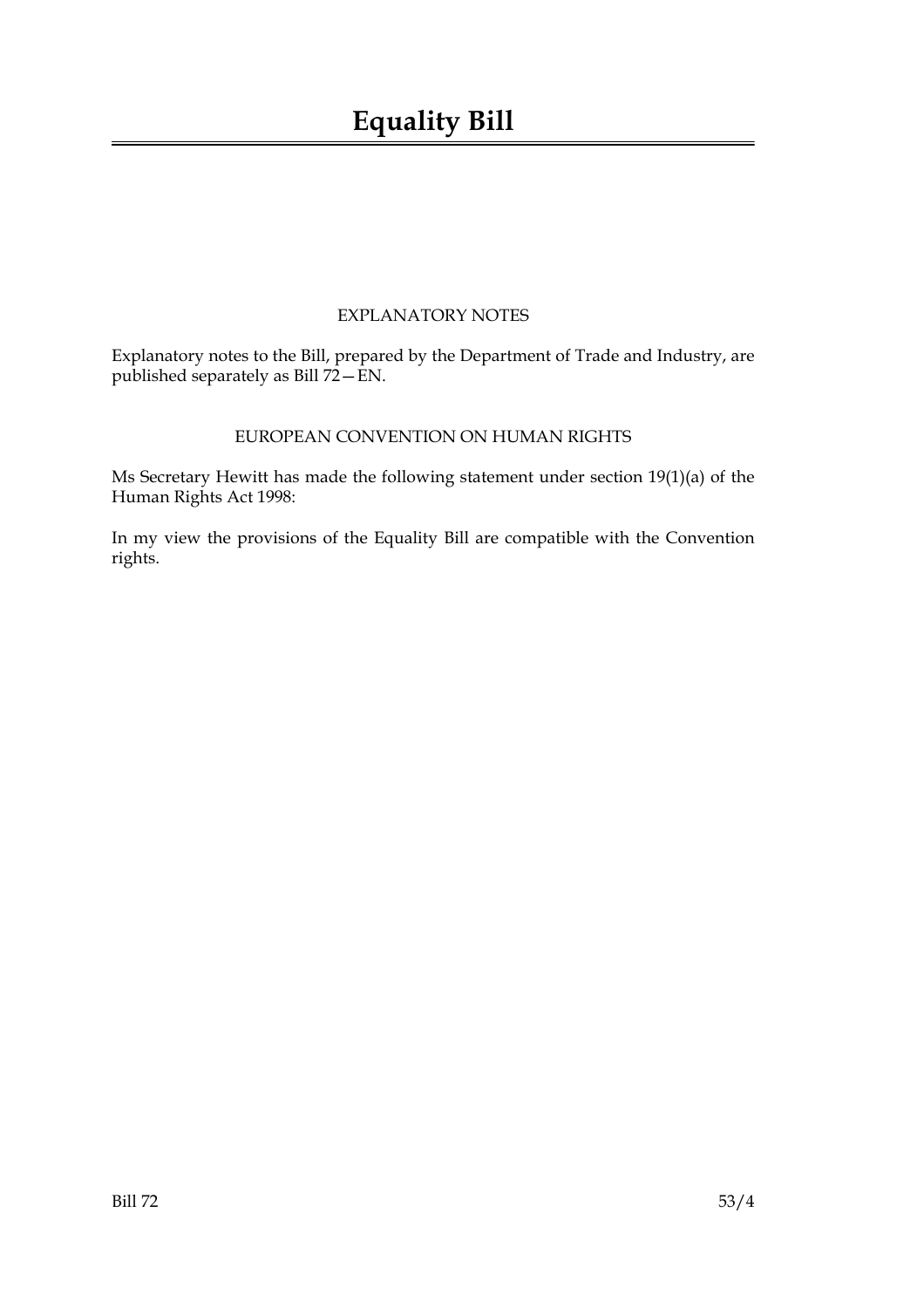# **CONTENTS**

# **PART 1**

# THE COMMISSION FOR EQUALITY AND HUMAN RIGHTS

## *The Commission*

- 1 Establishment
- 2 Constitution, &c.
- 3 Fundamental duty
- 4 Strategic plan
- 5 Strategic plan: consultation
- 6 Disclosure
- 7 Scotland: human rights

## *Duties*

- 8 Equality and diversity
- 9 Human rights
- 10 Disability
- 11 Communities
- 12 Monitoring the law
- 13 Monitoring progress

## *General powers*

- 14 Information, advice, &c.
- 15 Codes of practice
- 16 Codes of practice: supplemental
- 17 Inquiries
- 18 Grants
- 19 Human rights
- 20 Disability
- 21 Communities

## *Enforcement powers*

- 22 Investigations
- 23 Unlawful act notice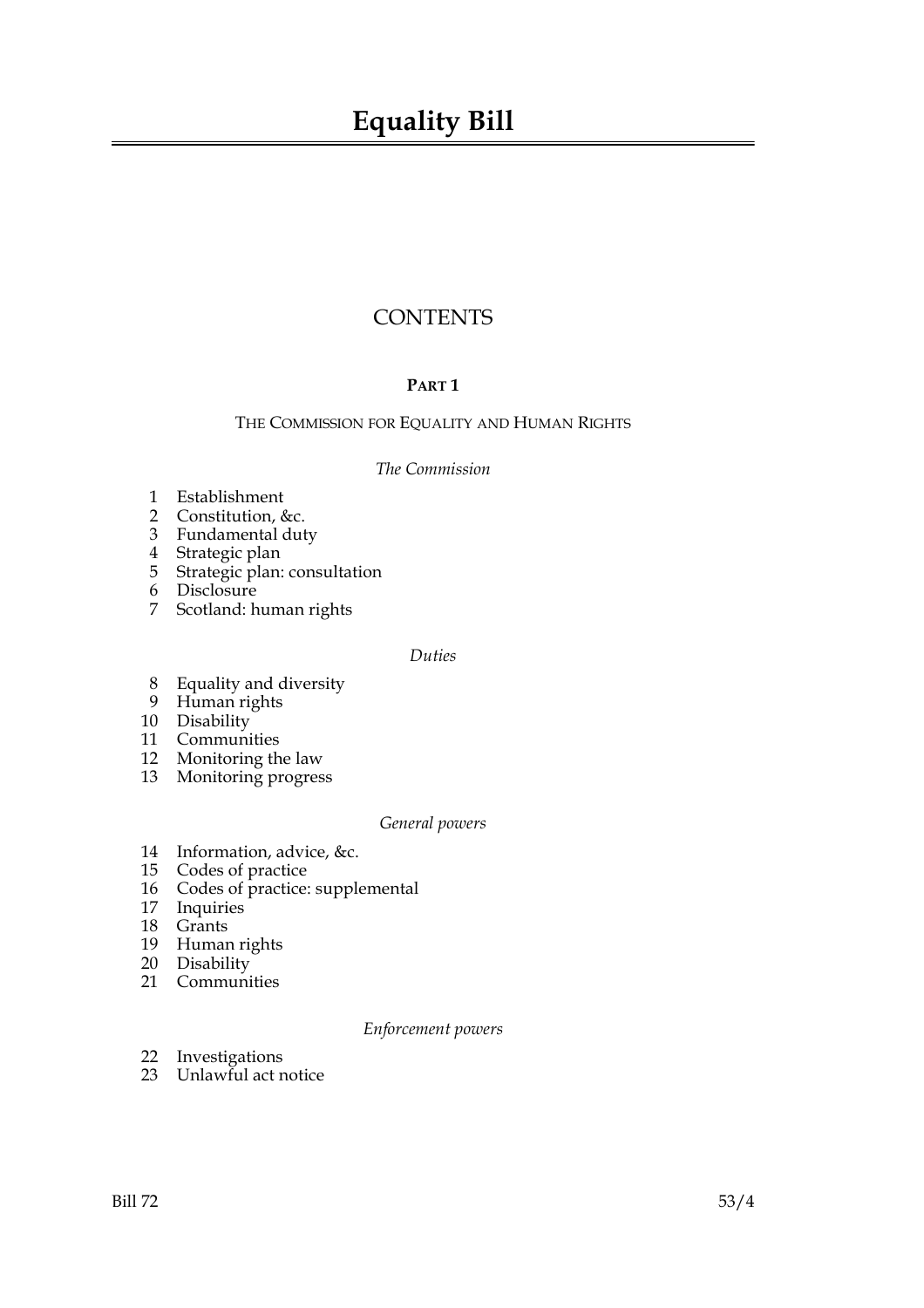- 24 Action plans<br>25 Agreements
- 25 Agreements<br>26 Applications
- 26 Applications to court<br>27 Application to restrain
- 27 Application to restrain unlawful advertising, pressure, &c.<br>28 Section 27: supplemental
- 28 Section 27: supplemental<br>29 Conciliation
- Conciliation
- 30 Legal assistance
- 31 Legal assistance: costs
- 32 Judicial review and other legal proceedings
- 33 Public sector duties: assessment
- 34 Public sector duties: compliance notice

#### *Interpretation*

- 35 Equality and human rights enactments
- 36 Unlawful<br>37 General
- **General**

#### *Dissolution of Existing Commissions*

- 38 Dissolution
- 39 Transfer of property, &c.
- 40 Transfer of property: supplemental

#### *Miscellaneous*

- 41 Orders and regulations
- 42 Consequential amendments
- 43 Transitional: the Commission
- 44 Transitional: functions of the dissolved Commissions

#### **PART 2**

#### DISCRIMINATION ON GROUNDS OF RELIGION OR BELIEF

#### *Key concepts*

- 45 Religion and belief
- 46 Discrimination
- 47 Harassment

#### *Prohibited discrimination and harassment*

- 48 Goods, facilities and services<br>49 Premises
- **Premises**
- 50 Section 49: exceptions
- 51 Educational establishments
- 52 Section 51: exceptions
- 53 Local education authorities and education authorities
- 54 Public authorities: general

#### *Other unlawful acts*

55 Discriminatory practices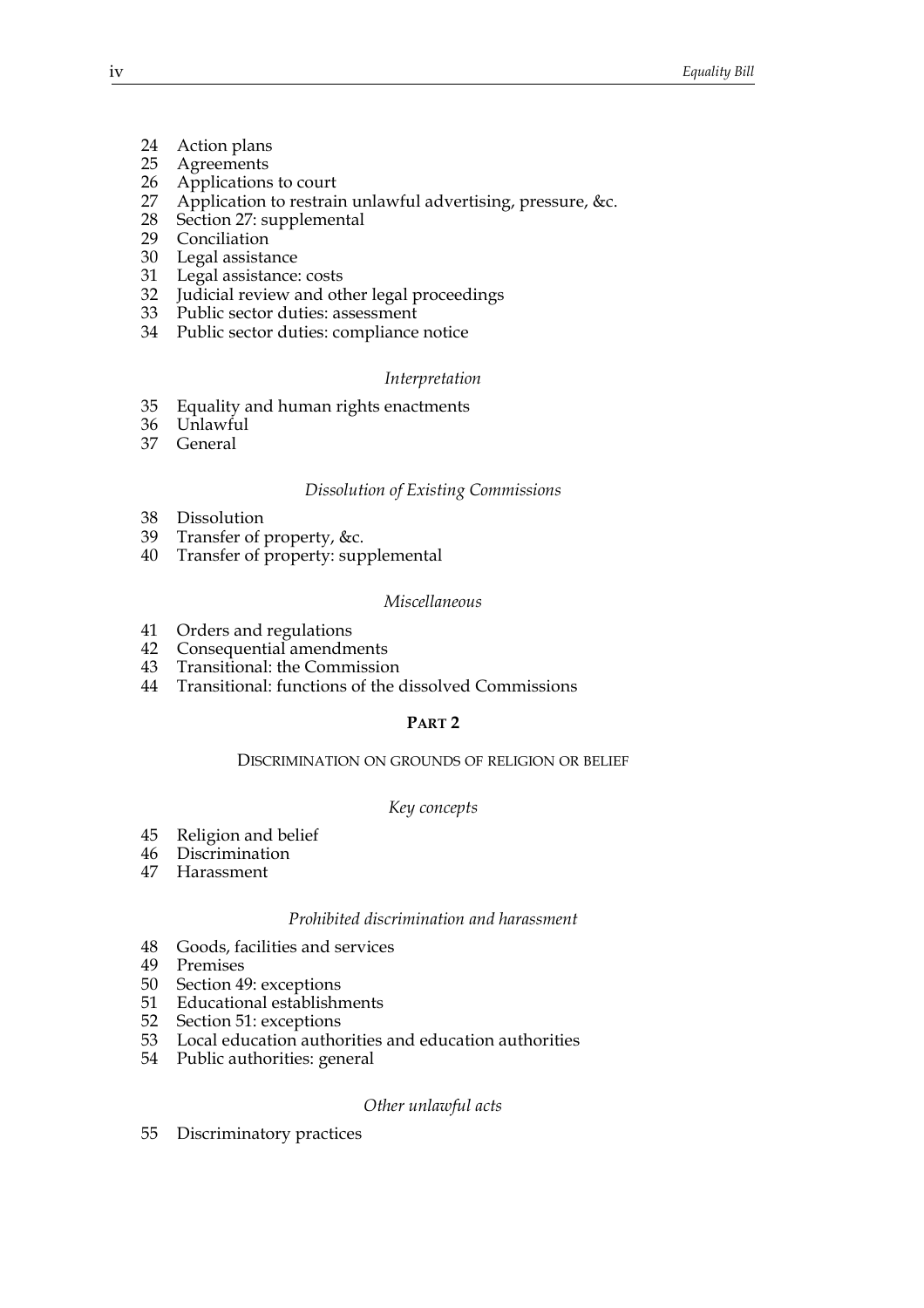- 56 Discriminatory advertisements
- 57 Instructing or causing discrimination or harassment

#### *General exceptions*

- 58 Statutory requirements
- 59 Organisations relating to religion or belief
- 60 Charities relating to religion or belief 61 Faith schools, &c.
- Faith schools, &c.
- 62 Education, training and welfare
- 63 Care within family
- 64 National security
- 65 Amendment of exceptions

#### *Enforcement*

- 66 Restriction of proceedings
- 67 Claim of unlawful action
- 68 Immigration
- 69 Remedies<br>70 Timing
- **Timing**
- 71 Information
- 72 National security

#### *General*

- 73 Aiding unlawful acts
- 74 Employers' and principals' liability
- 75 Police
- 76 Indirect provision of benefit, &c.<br>77 Employment Equality Regulation
- **Employment Equality Regulations**
- 78 Crown application
- 79 Interpretation
- 80 Territorial application

#### **PART 3**

#### PUBLIC FUNCTIONS: SEX DISCRIMINATION

- 81 Prohibition of discrimination<br>82 General duty to promote equal
- General duty to promote equality, &c.
- 83 Specific duties
- 84 Codes of practice
- 85 National security

#### **PART 4**

#### GENERAL

- 86 Repeals
- 87 Crown application<br>88 Money
- **Money**
- 89 Commencement
- 90 Extent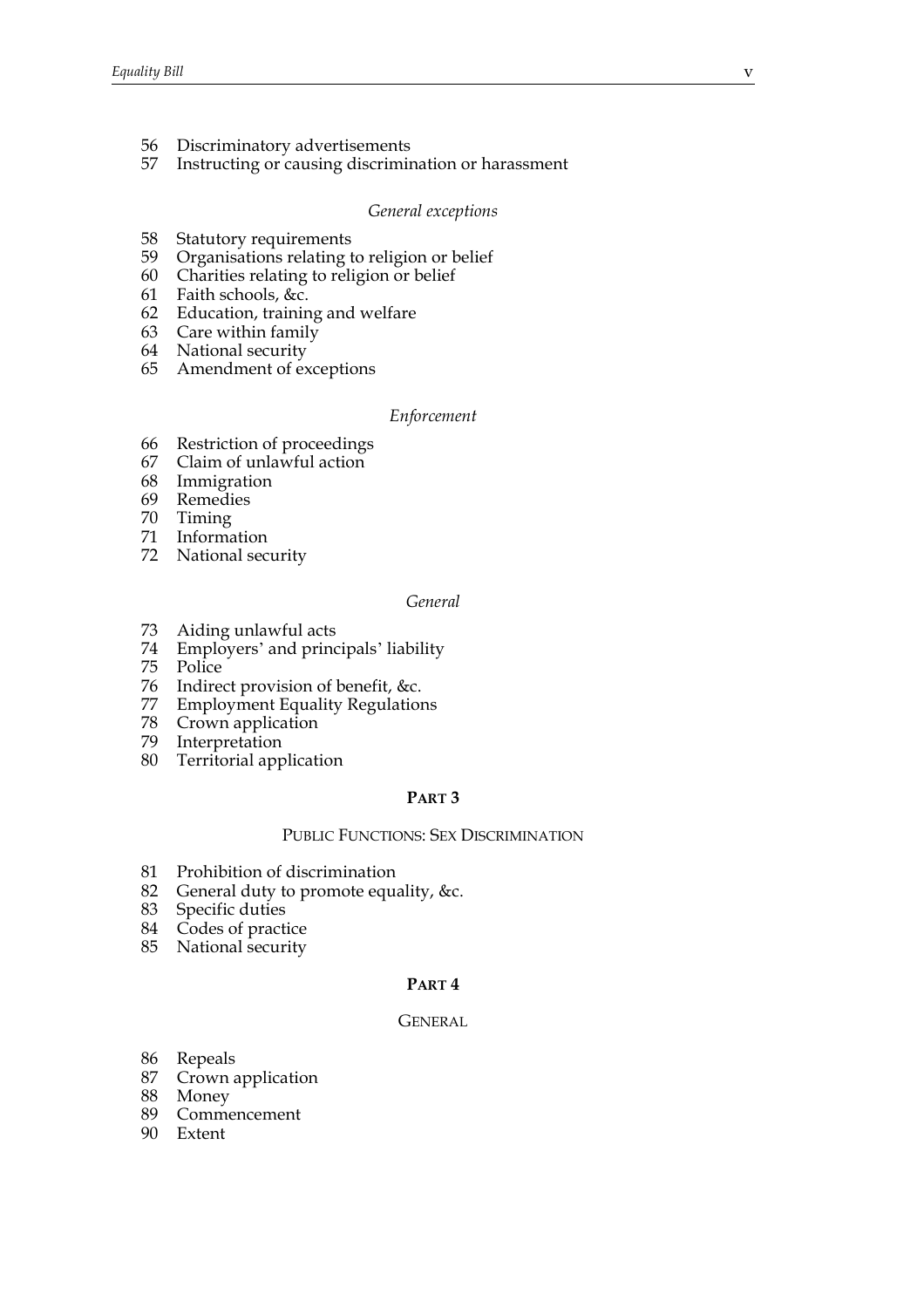91 Short title

- Schedule 1 The Commission: Constitution, &c.
	- Part 1 Constitution
	- Part 2 Proceedings
	- Part 3 Money
	- Part 4 Status, &c.
	- Part 5 Disability Committee
- Schedule 2 Inquiries, Investigations and Assessments
- Schedule 3 Amendments Consequential on Part 1
- Schedule 4 Repeals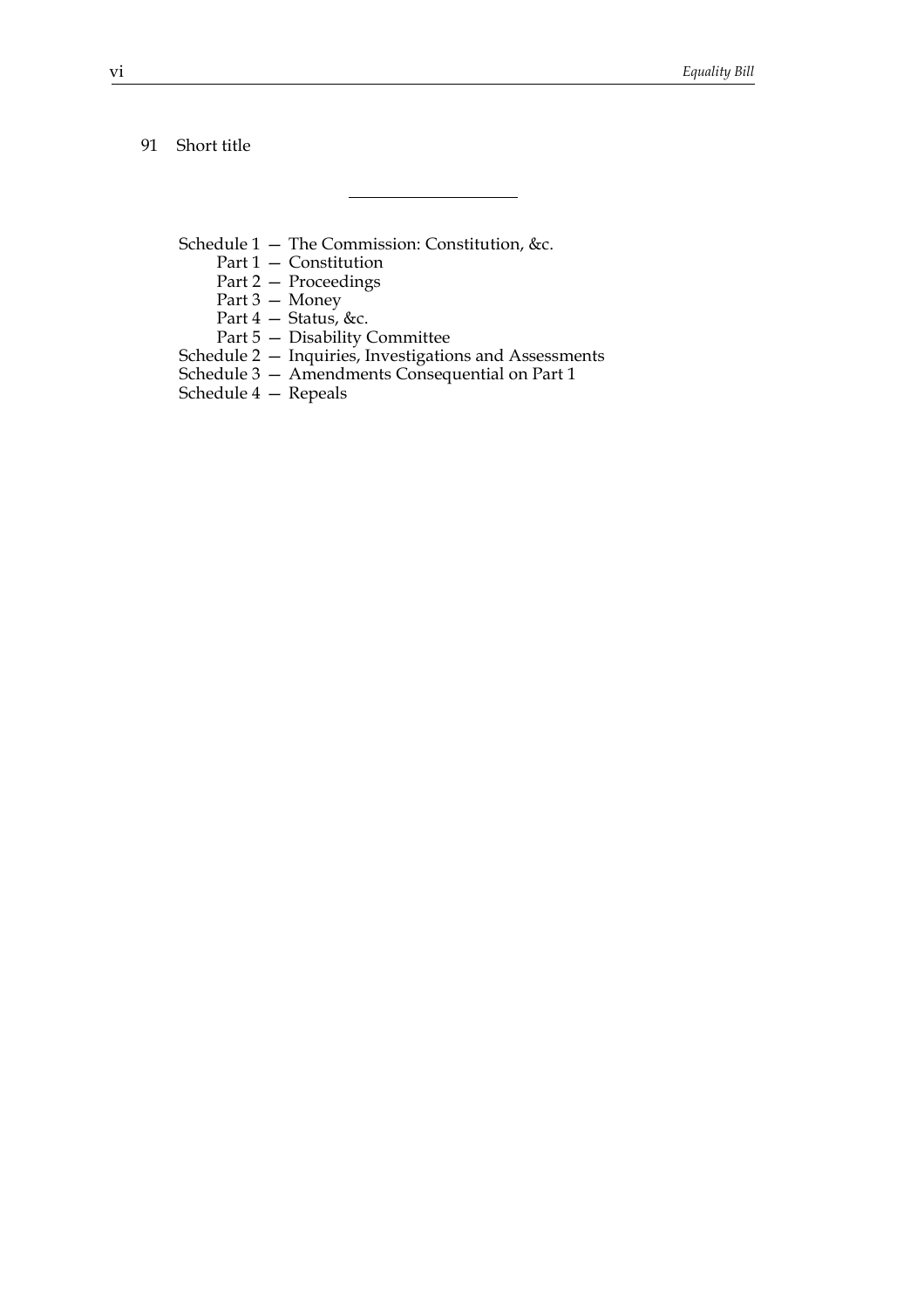# A **BILL**

#### TO

Make provision for the establishment of the Commission for Equality and Human Rights; to dissolve the Equal Opportunities Commission, the Commission for Racial Equality and the Disability Rights Commission; to make provision about discrimination on grounds of religion or belief; to impose duties relating to sex discrimination on persons performing public functions; and for connected purposes.

E IT ENACTED by the Queen's most Excellent Majesty, by and with the advice and consent of the Lords Spiritual and Temporal, and Commons, in this present Parliament assembled, and by the authority of the same, as follows: - $\mathbf{B}_{\text{rel}}$ 

#### **PART 1**

#### THE COMMISSION FOR EQUALITY AND HUMAN RIGHTS

#### *The Commission*

#### **1 Establishment**

There shall be a body corporate known as the Commission for Equality and Human Rights. *5*

#### **2 Constitution, &c.**

Schedule 1 (constitution of the Commission, proceedings, money, &c.) shall have effect.

## **3 Fundamental duty**

The Commission shall exercise its functions under this Part with a view to the creation of a society in which—

- (a) people's ability to achieve their potential is not limited by prejudice or discrimination,
- (b) there is respect for and protection of each individual's human rights,

*10*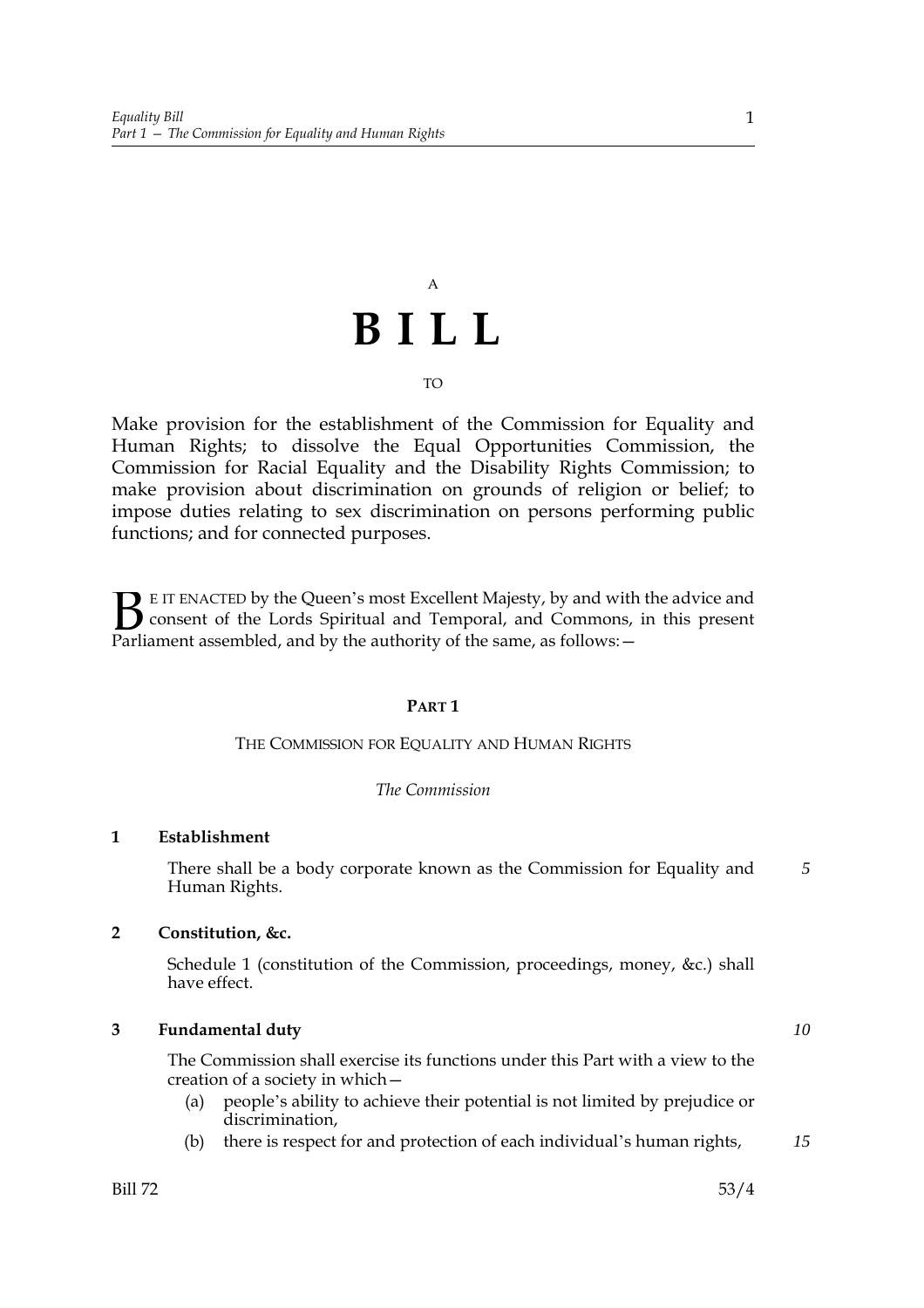- (c) there is respect for the dignity and worth of each individual,
- (d) each individual has an equal opportunity to participate in society, and
- (e) there is mutual respect between communities based on understanding and valuing of diversity and on shared respect for equality and human rights.

# **4 Strategic plan**

- (1) The Commission shall prepare a plan showing—
	- (a) activities or classes of activity to be undertaken by the Commission in pursuance of its functions under this Act,
	- (b) an expected timetable for each activity or class, and
	- (c) priorities for different activities or classes, or principles to be applied in determining priorities.
- (2) The Commission shall review the plan—
	- (a) at least once during the period of three years beginning with its completion,
	- (b) at least once during each period of three years beginning with the completion of a review, and
	- (c) at such other times as the Commission thinks appropriate.
- (3) If the Commission thinks it appropriate as a result of a review, the Commission shall revise the plan.
- (4) The Commission shall publish the plan and each revision.

## **5 Strategic plan: consultation**

Before preparing or reviewing a plan in accordance with section 4 the Commission shall—

- (a) consult such persons having knowledge or experience relevant to the Commission's functions as the Commission thinks appropriate, *25*
- (b) consult such other persons as the Commission thinks appropriate,
- (c) issue a general invitation to make representations, in a manner likely in the Commission's opinion to bring the invitation to the attention of as large a class of persons who may to wish to make representations as is reasonably practicable, and *30*
- (d) take account of any representations made.

## **6 Disclosure**

- (1) A person who is or was a Commissioner, an Investigating Commissioner, an employee of the Commission or a member of a committee established by the Commission commits an offence if he discloses information to which this section applies unless subsection (3) authorises the disclosure. *35*
- (2) This section applies to information acquired by the Commission—
	- (a) by way of representations made in relation to, or otherwise in the course of, an inquiry under section 17,
	- (b) by way of representations made in relation to, or otherwise in the course of, an investigation under section 22, or

*40*

*5*

*10*

*15*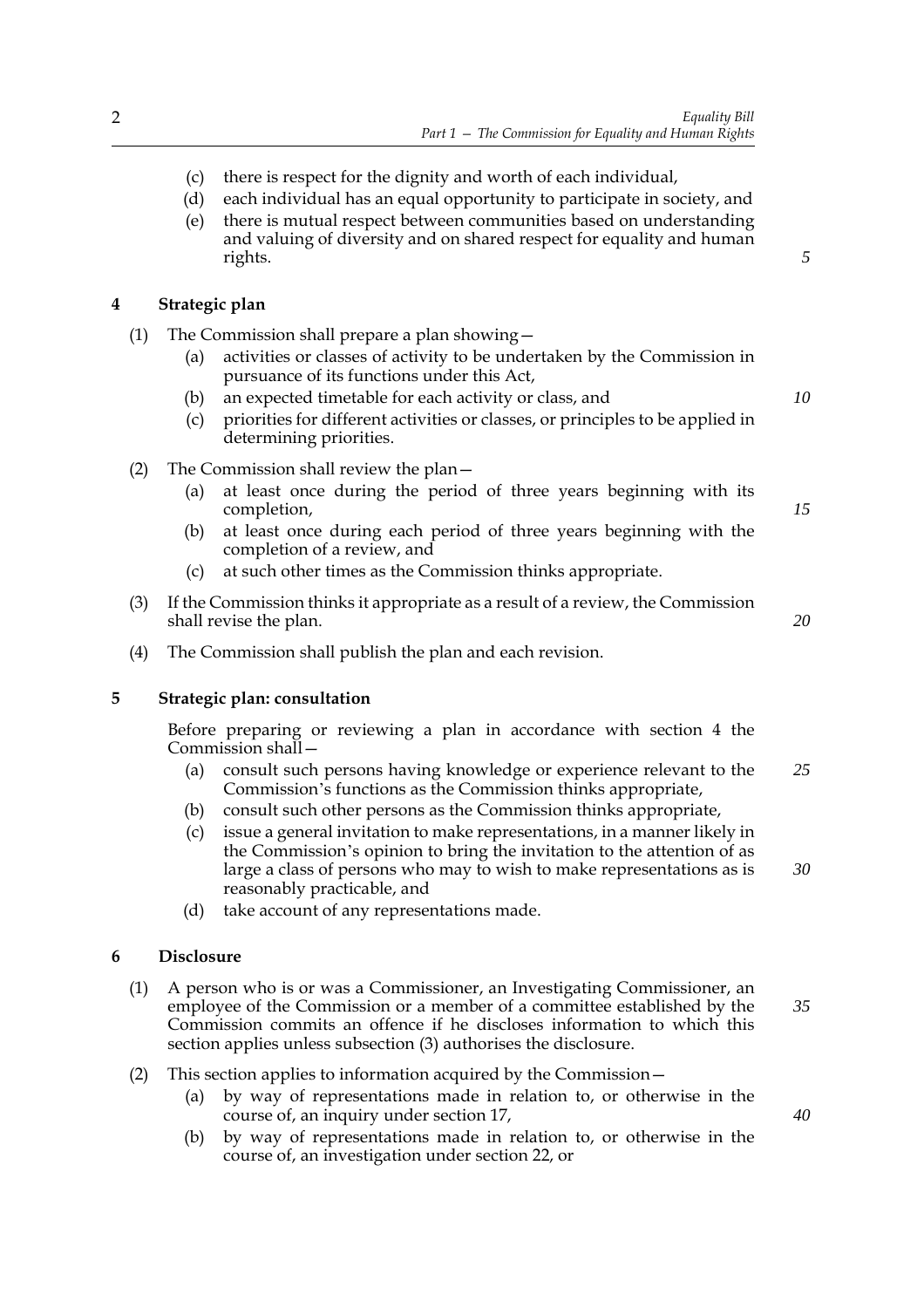- (c) from a person with whom the Commission enters into, or considers entering into, an agreement under section 25.
- (3) This subsection authorises a disclosure made—
	- (a) for the purpose of the exercise of a function of the Commission under any of sections 17, 22, 23 and 26,
	- (b) in a report of an investigation published by the Commission,
	- (c) in pursuance of an order of a court or tribunal,
	- (d) with the consent of each person to whom the disclosed information relates,
	- (e) in a manner that ensures that no person to whom the disclosed information relates can be identified, or *10*
	- (f) for the purpose of civil or criminal proceedings to which the Commission is party.
- (4) A person guilty of an offence under subsection (1) shall be liable on summary conviction to a fine not exceeding level 5 on the standard scale.

#### **7 Scotland: human rights**

- (1) The Commission shall not take action under, by virtue of or in pursuance of any of the provisions listed in subsection (2) if the action would—
	- (a) be taken in pursuance of section 9(1), and
	- (b) concern a matter in respect of which the Scottish Parliament has legislative competence. *20*
- (2) The provisions mentioned in subsection  $(1)$  are  $-$ 
	- (a) section 12(1) in so far as it relates to the Human Rights Act 1998 (c. 42),
	- (b) section  $12(2)(c)$  or  $(d)$ ,
	- (c) section 13,
	- (d) section 14,
	- (e) section 17,
	- (f) section 18, and
	- (g) section 32.
- (3) Despite section 9(4), the Commission shall not, in the course of fulfilling a duty under section 8, 10 or 11 in respect of a matter relating wholly or partly to Scotland, consider whether a person's human rights have been contravened. *30*
- (4) Subsections (1) and (3) shall not prevent the Commission from taking action with the consent (whether general or specific) of a body if  $-$ 
	- (a) the body is established by Act of the Scottish Parliament, and
	- (b) the body's principal duties relate to human rights and are similar to any of the Commission's duties under section 9.
- (5) Subsections (1) and (3) shall not prevent the Commission from relying on section  $14(1)(f)$  so as to act jointly or cooperate (but not assist) for a purpose relating to human rights and connected with Scotland.

*5*

*15*

*25*

*35*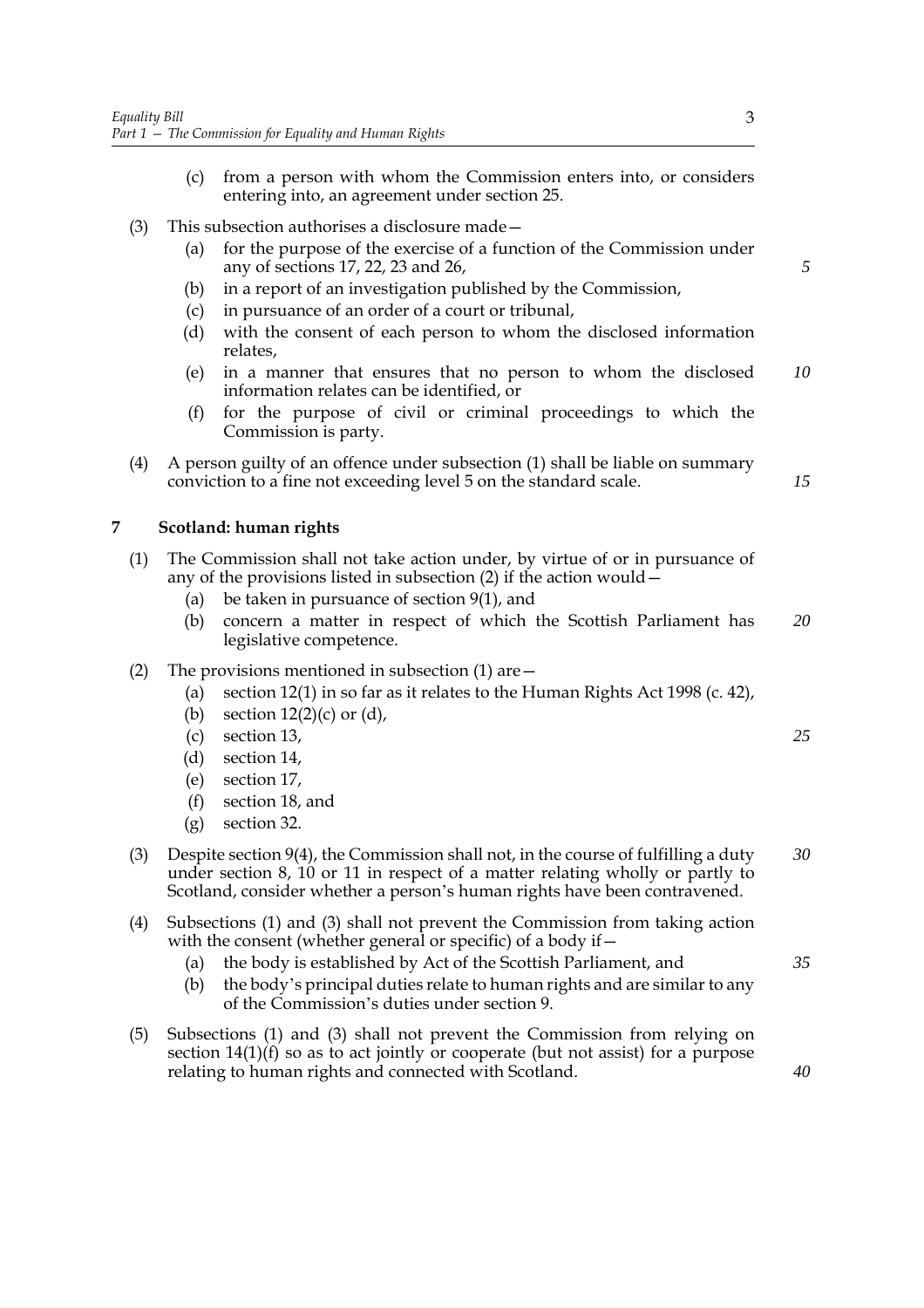## *Duties*

# **8 Equality and diversity**

| (1) | The Commission shall, by exercising the powers conferred by this Part-                                                                                                                                                   |    |  |
|-----|--------------------------------------------------------------------------------------------------------------------------------------------------------------------------------------------------------------------------|----|--|
|     | promote understanding of the importance of equality and diversity,<br>(a)<br>encourage good practice in relation to equality and diversity,<br>(b)                                                                       | 5  |  |
|     | promote equality of opportunity,<br>(c)                                                                                                                                                                                  |    |  |
|     | (d)<br>promote awareness and understanding of rights under the equality<br>enactments,                                                                                                                                   |    |  |
|     | enforce the equality enactments,<br>(e)                                                                                                                                                                                  |    |  |
|     | work towards the elimination of unlawful discrimination, and<br>(f)                                                                                                                                                      | 10 |  |
|     | work towards the elimination of unlawful harassment.<br>(g)                                                                                                                                                              |    |  |
| (2) | In subsection $(1)$ –                                                                                                                                                                                                    |    |  |
|     | "diversity" means the fact that individuals are different,                                                                                                                                                               |    |  |
|     | "equality" means equality between individuals, and                                                                                                                                                                       |    |  |
|     | "unlawful" is to be construed in accordance with section 36.                                                                                                                                                             | 15 |  |
| 9   | Human rights                                                                                                                                                                                                             |    |  |
| (1) | The Commission shall, by exercising the powers conferred by this Part—                                                                                                                                                   |    |  |
|     | promote understanding of the importance of human rights,<br>(a)                                                                                                                                                          |    |  |
|     | encourage good practice in relation to human rights,<br>(b)                                                                                                                                                              |    |  |
|     | promote awareness, understanding and protection of human rights,<br>(c)<br>and                                                                                                                                           | 20 |  |
|     | (d)<br>encourage public authorities to comply with section 6 of the Human<br>Rights Act 1998 (c. 42) (prohibition of action incompatible with<br>Convention rights).                                                     |    |  |
| (2) | In this Part "human rights" means -                                                                                                                                                                                      | 25 |  |
|     | the Convention rights within the meaning given by section 1 of the<br>(a)<br>Human Rights Act 1998, and                                                                                                                  |    |  |
|     | other human rights.<br>(b)                                                                                                                                                                                               |    |  |
| (3) | Despite subsection $(2)(b)$ , the Commission may not take action in relation to<br>non-Convention rights unless satisfied that it has taken or is taking all<br>appropriate action in relation to the Convention rights. |    |  |
| (4) | In fulfilling a duty under section 8, 10 or 11 the Commission shall take account<br>of any relevant human rights (and this subsection is not affected by subsection<br>$(3)$ above).                                     |    |  |
| (5) | A reference in this Part (including this section) to human rights does not<br>exclude any matter by reason only of its being a matter to which section 8, 10<br>or 11 relates.                                           |    |  |
| 10  | Disability                                                                                                                                                                                                               |    |  |
| (1) | The Commission shall, by exercising the powers conferred by this Part-                                                                                                                                                   |    |  |

- (a) promote understanding of the importance of the fair treatment of disabled persons, *40*
- (b) encourage good practice in the treatment of disabled persons,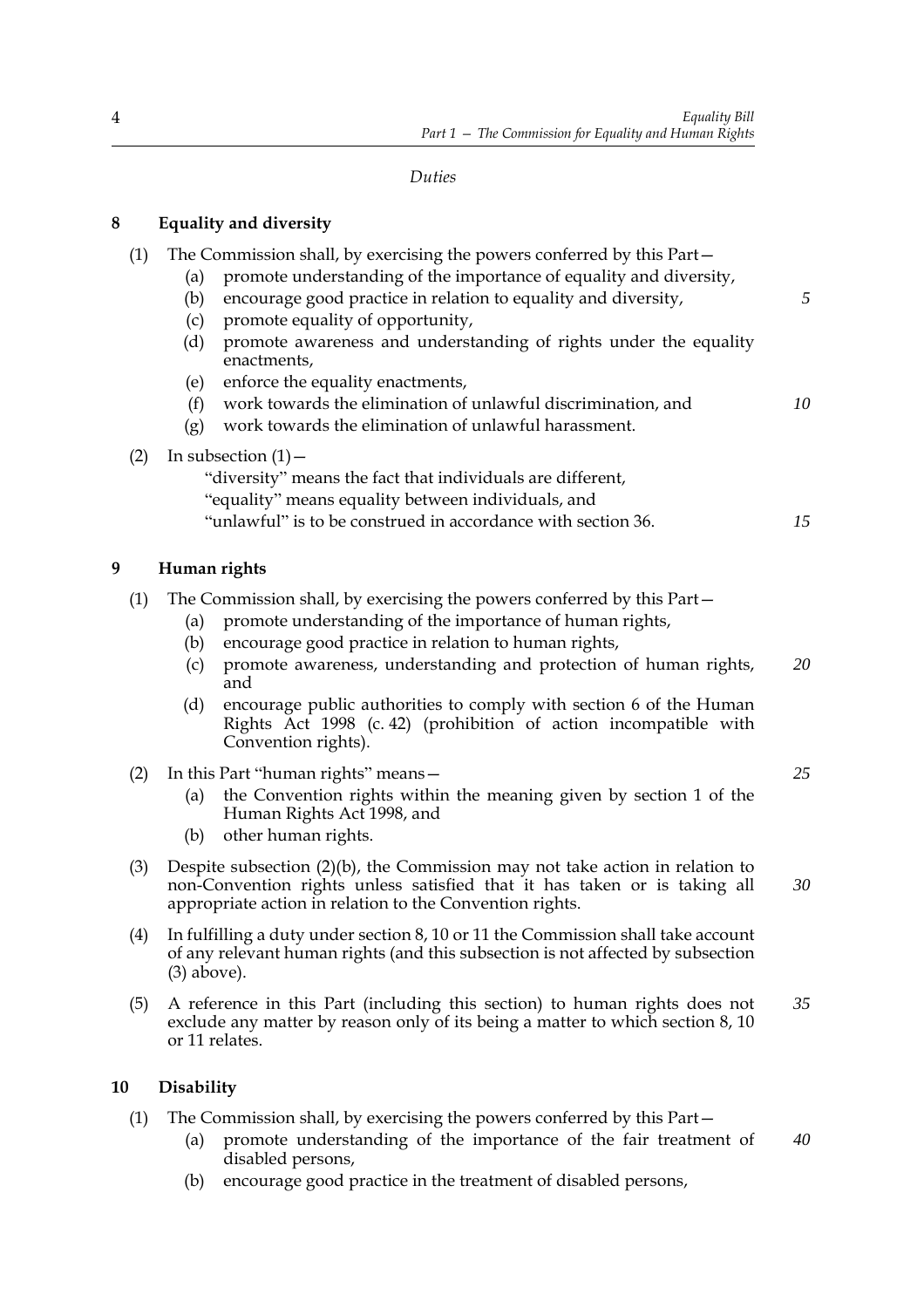- (c) work towards the elimination of prejudice against, hatred of and hostility towards disabled persons, and
- (d) work towards the elimination of the involuntary isolation of disabled persons.
- (2) In this Part "disabled person" means a person who—
	- (a) is a disabled person within the meaning of the Disability Discrimination Act 1995 (c. 50), or
	- (b) has been a disabled person within that meaning (whether or not at a time when that Act had effect).
- (3) This section is without prejudice to the generality of section 8.

# **11 Communities**

# (1) The Commission shall, by exercising the powers conferred by this Part—

- (a) promote understanding of the importance of good relations—
	- (i) between different communities, and
	- (ii) between communities and others,
- (b) encourage good practice in relation to relations—
	- (i) between different communities, and
	- (ii) between communities and others,
- (c) work towards the elimination of prejudice against, hatred of and hostility towards communities, and
- (d) work towards the elimination of the involuntary isolation of communities.
- (2) In this Part "community" means a group or class of persons (irrespective of whether they regard themselves as a community) who share a common attribute in respect of any of the following matters—
	- (a) age,
	- (b) gender,
	- (c) proposed, commenced or completed reassignment of gender (within the meaning given by section 82(1) of the Sex Discrimination Act 1975  $(c. 65)$ ),
	- (d) race,
	- (e) religion or belief, and
	- (f) sexual orientation.
- (3) For the purposes of this Part a reference to a community (as defined in subsection  $(2)$ ) includes a reference to a sub-group or sub-class, within a community, of persons who share a common attribute (in addition to the attribute by reference to which the community is defined) in respect of any of the matters specified in subsection  $(2)(a)$  to  $(f)$ . *35*
- (4) In determining what action to take in pursuance of this section the Commission shall have particular regard to the importance of exercising the powers conferred by this Part in relation to communities defined by reference to race, religion or belief.
- (5) The Secretary of State may by order amend the list in subsection (2) so as to  $-$ 
	- (a) add an entry, or
	- (b) vary an entry.

*45*

*40*

5

*10*

*5*

*20*

*15*

*25*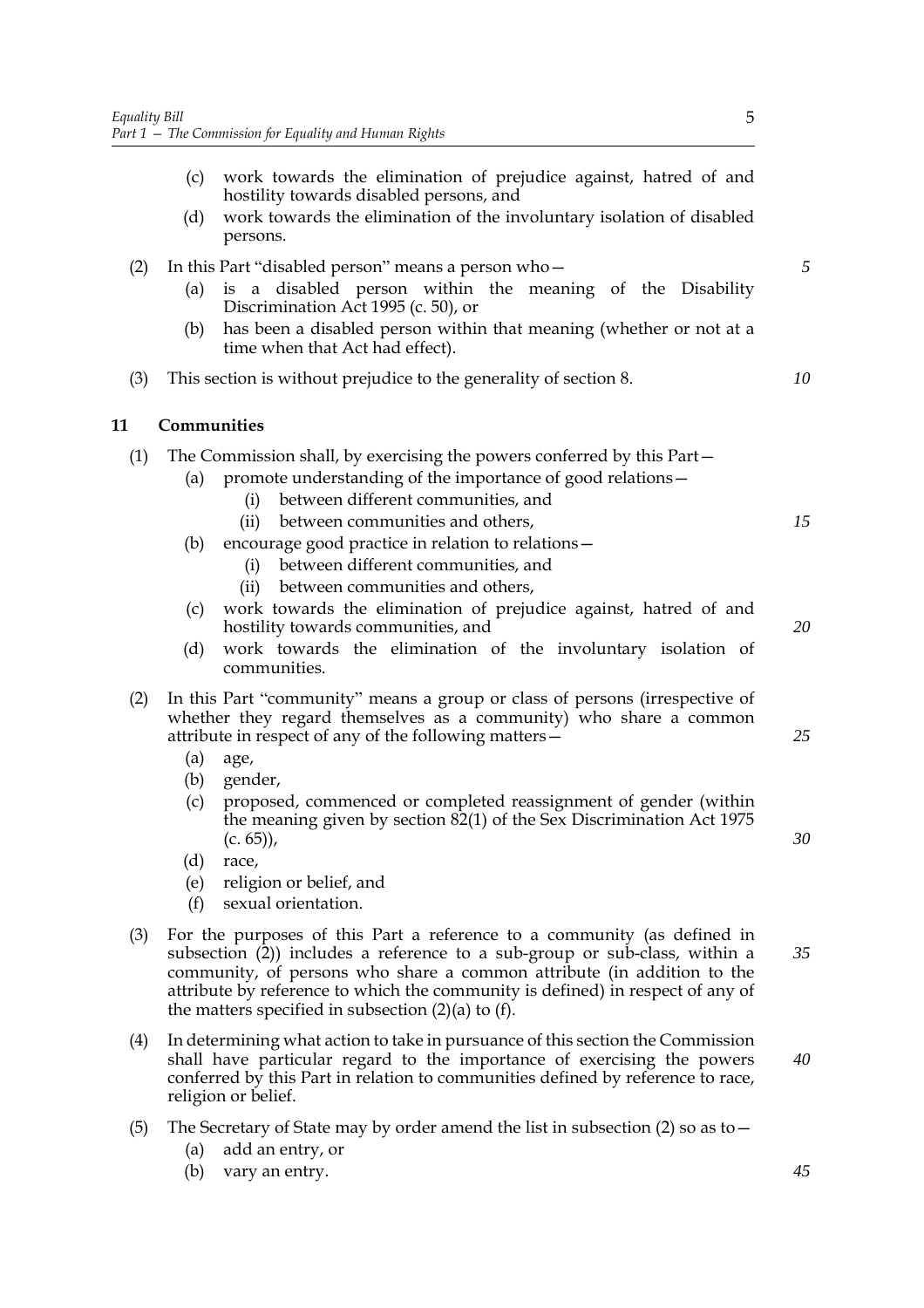(6) This section is without prejudice to the generality of section 8.

# **12 Monitoring the law**

- (1) The Commission shall monitor the effectiveness of the equality and human rights enactments.
- (2) The Commission may—
	- (a) advise central government about the effectiveness of any of the equality and human rights enactments;
	- (b) recommend to central government the amendment, repeal, consolidation (with or without amendments) or replication (with or without amendments) of any of the equality and human rights enactments;
	- (c) advise central or devolved government about the effect of an enactment (including an enactment in or under an Act of the Scottish Parliament);
	- (d) advise central or devolved government about the likely effect of a proposed change of law.
- (3) The Commission shall comply with a direction of the Secretary of State to advise about—
	- (a) the effect of an enactment (including an enactment in or under an Act of the Scottish Parliament);
	- (b) the likely effect of a proposed change of law.
- (4) In this section—
	- (a) "central government" means Her Majesty's Government,
	- (b) "devolved government" means—
		- (i) the Scottish Ministers, and
		- (ii) the National Assembly for Wales, and
	- (c) a reference to the equality enactments shall be treated as including a reference to any provision of this Act.

## **13 Monitoring progress**

- (1) The Commission shall from time to time identify—
	- (a) changes in society that have occurred or are expected to occur and are relevant to the aim specified in section 3, *30*
	- (b) results at which to aim for the purpose of creating the society described in section 3 ("outcomes"), and
	- (c) factors by reference to which progress towards those results may be measured ("indicators").
- (2) In identifying outcomes and indicators the Commission shall—
	- (a) consult such persons having knowledge or experience relevant to the Commission's functions as the Commission thinks appropriate,
	- (b) consult such other persons as the Commission thinks appropriate,
	- (c) issue a general invitation to make representations, in a manner likely in the Commission's opinion to bring the invitation to the attention of as large a class of persons who may to wish to make representations as is reasonably practicable, and *40*
	- (d) take account of any representations made.

*15*

*10*

*5*

*20*

*25*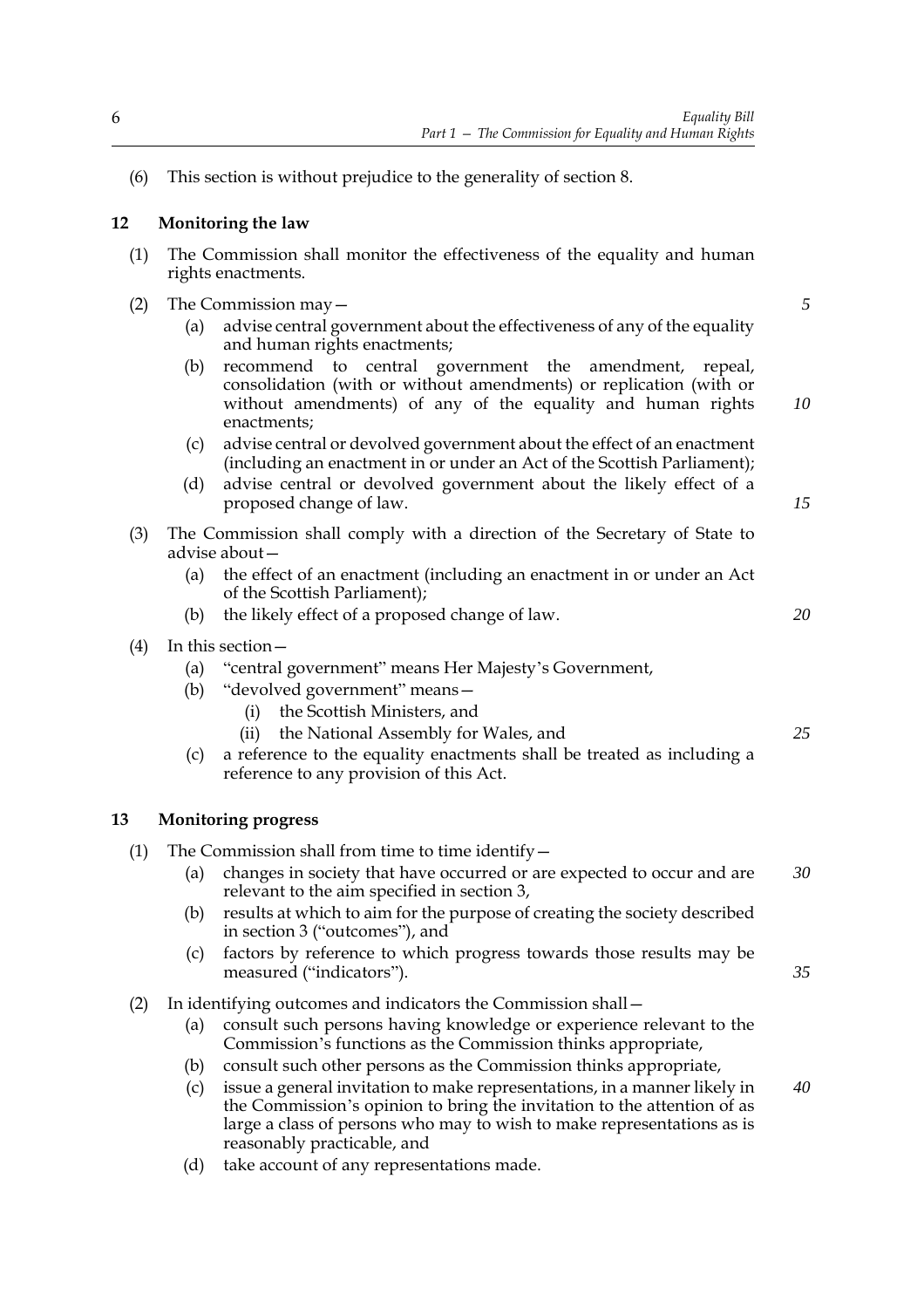- (3) The Commission shall from time to time monitor progress towards each identified outcome by reference to any relevant identified indicator.
- (4) The Commission shall publish a report on progress towards the identified outcomes by reference to the identified indicators—
	- (a) within the period of three years beginning with the date on which this section comes into force, and
	- (b) within each period of three years beginning with the date on which a report is published under this subsection.
- (5) The Commission shall send each report to the Secretary of State, who shall lay a copy before Parliament.

#### *General powers*

# **14 Information, advice, &c.**

- (1) In pursuance of its duties under sections 8 to 11 the Commission may  $-$ 
	- (a) publish or otherwise disseminate ideas or information;
	- (b) undertake research;
	- (c) provide education or training;
	- (d) give advice or guidance (whether about the effect or operation of an enactment or otherwise);
	- (e) arrange for a person to do anything within paragraphs (a) to (d);
	- (f) act jointly with, co-operate with or assist a person doing anything within paragraphs (a) to (d). *20*
- (2) The reference to giving advice in subsection (1)(d) does not include a reference to preparing, or assisting in the preparation of, a document to be used for the purpose of legal proceedings.

## **15 Codes of practice**

- (1) The Commission may issue a code of practice in connection with a matter addressed by any of the following—
	- (a) the Equal Pay Act 1970 (c. 41),
	- (b) Parts 2 to 4 and section 76A of the Sex Discrimination Act 1975 (c. 65) or an order under section 76B of that Act,
	- (c) Parts 2 to 4 and section 71 of the Race Relations Act 1976 (c. 74),
	- (d) Parts 2 to 4 and 5A of the Disability Discrimination Act 1995 (c. 50) except for sections 28D and 28E (accessibility in schools),
	- (e) Part 2 of this Act,
	- (f) Parts 2 and 3 of the Employment Equality (Sexual Orientation) Regulations 2003, and *35*
	- (g) Parts 2 and 3 of the Employment Equality (Religion or Belief) Regulations 2003.
- (2) A code shall contain provision designed—
	- (a) to ensure or facilitate compliance with a provision or enactment listed in subsection (1), or *40*
	- (b) to promote equality of opportunity.

*5*

*10*

*15*

*25*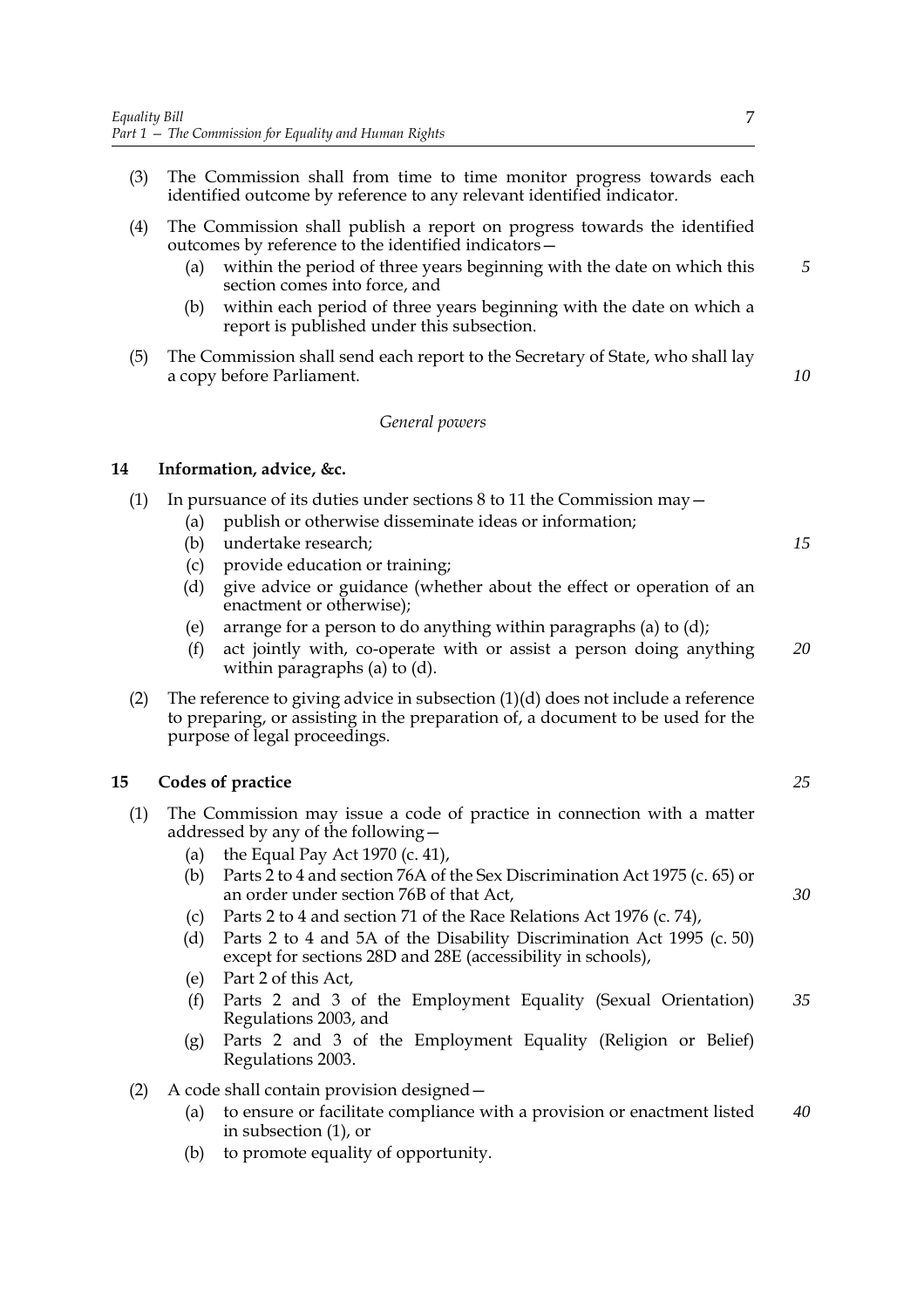- (3) The Commission shall comply with a direction of the Secretary of State to issue a code under subsection (1) in connection with a specified matter.
- (4) Before issuing a code under subsection (1) the Commission shall—
	- (a) publish proposals, and
	- (b) consult such persons as it thinks appropriate.
- (5) Before issuing a code under subsection (1) the Commission shall submit a draft to the Secretary of State, who shall—
	- (a) if he approves the draft  $-$ 
		- (i) notify the Commission, and
		- (ii) lay a copy before Parliament, or
	- (b) otherwise, give the Commission written reasons why he does not approve the draft.
- (6) Where a draft is laid before Parliament under subsection (5)(a)(ii), if neither House passes a resolution disapproving the draft within 40 days—
	- (a) the Commission may issue the code in the form of the draft, and
	- (b) it shall come into force in accordance with provision made by the Secretary of State by order.
- (7) If, or in so far as, a code relates to a duty imposed by or under section 76A or 76B of the Sex Discrimination Act 1975 (c. 65), section 71 of the Race Relations Act 1976 (c. 74) or section 49A or 49D of the Disability Discrimination Act 1995 (c. 50) (public authorities: general anti-discrimination duties) the Secretary of State shall consult the Scottish Ministers and the National Assembly for Wales before—
	- (a) approving a draft under subsection (5)(a) above, or
	- (b) making an order under subsection (6)(b) above.

#### **16 Codes of practice: supplemental**

- (1) The Commission may revise a code issued under section 15; and a reference in this section or in that section to the issue of a code shall be treated as including a reference to the revision of a code.
- (2) The 40 day period specified in section  $15(6)$ 
	- (a) shall begin with the date on which the draft is laid before both Houses (or, if laid before each House on a different date, with the later date), and
	- (b) shall be taken not to include a period during which  $-$ 
		- (i) Parliament is prorogued or dissolved, or
		- (ii) both Houses are adjourned for more than four days.
- (3) A code issued under section 15 may be revoked by the Secretary of State, at the request of the Commission, by order.
- (4) A failure to comply with a provision of a code shall not of itself make a person liable to criminal or civil proceedings; but a code—
	- (a) shall be admissible in evidence in criminal or civil proceedings, and
	- (b) shall be taken into account by a court or tribunal in any case in which it appears to the court or tribunal to be relevant.
- (5) The Secretary of State may by order amend the list in section 15(1) so as to  $-$

*15*

*10*

*5*

*20*

*25*

*30*

*35*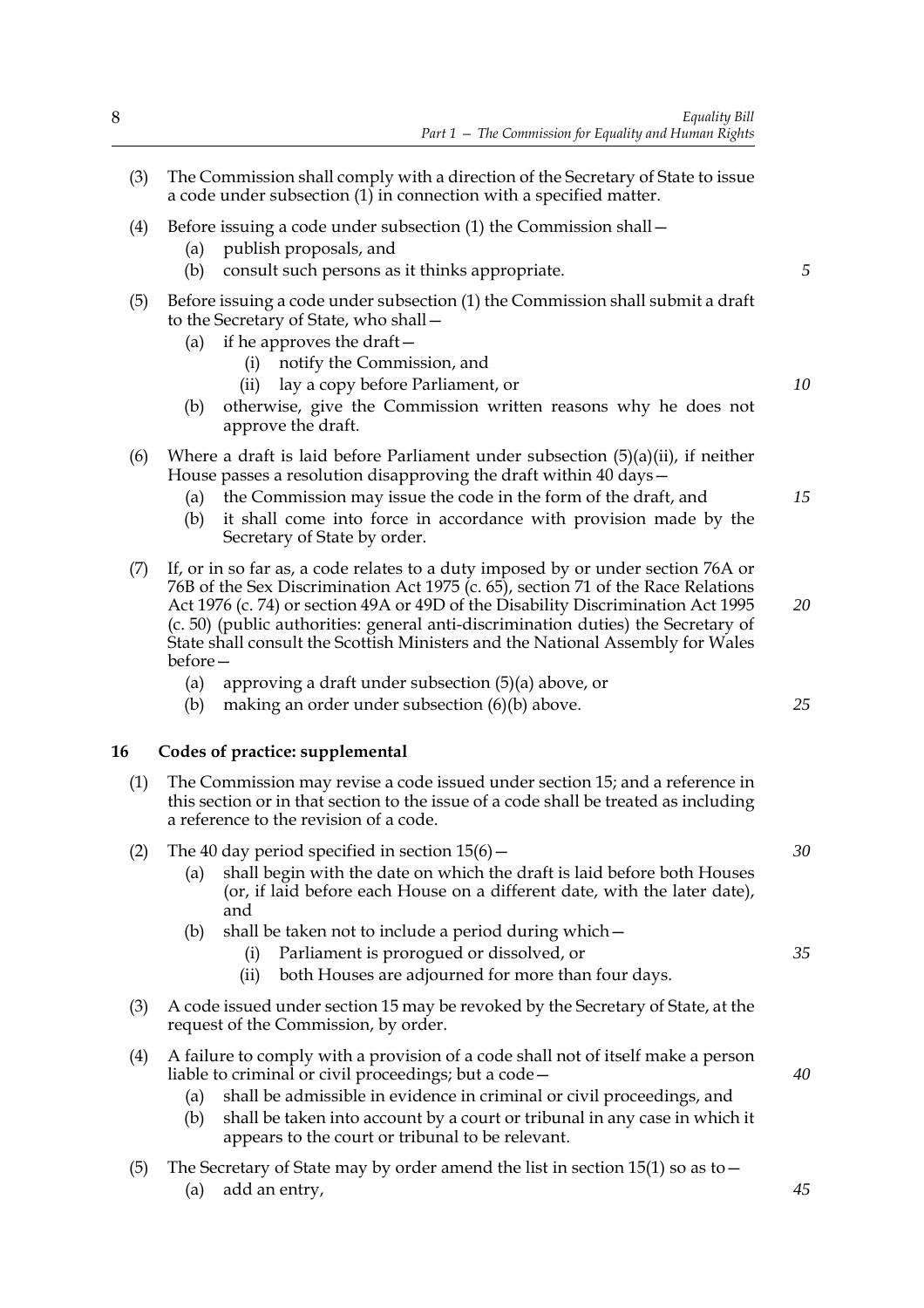- (b) remove an entry, or
- (c) vary an entry.

### **17 Inquiries**

- (1) The Commission—
	- (a) shall comply with a direction of the Secretary of State to conduct an inquiry into a specified matter relating to any of the Commission's duties under sections 8, 9, 10 and 11, and
	- (b) may conduct an inquiry into any other matter relating to any of those duties.
- (2) If in the course of an inquiry the Commission begins to suspect that a person may have committed an unlawful act— *10*
	- (a) in continuing the inquiry the Commission shall, so far as possible, avoid further consideration of whether or not the person has committed an unlawful act,
	- (b) the Commission may commence an investigation into that question under section 22, *15*
	- (c) the Commission may use information or evidence acquired in the course of the inquiry for the purpose of the investigation, and
	- (d) the Commission shall so far as possible ensure (whether by aborting or suspending the inquiry or otherwise) that any aspects of the inquiry which concern the person investigated, or may require his involvement, are not pursued while the investigation is in progress.
- (3) The report of an inquiry—
	- (a) may not state (whether expressly or by necessary implication) that a specified or identifiable person has committed an unlawful act, and
	- (b) shall not otherwise refer to the activities of a specified or identifiable person unless the Commission thinks that the reference—
		- (i) will not harm the person, or
		- (ii) is necessary in order for the report adequately to reflect the results of the inquiry.
- (4) Subsections (2) and (3) shall not prevent an inquiry from considering or reporting a matter relating to human rights (whether or not a necessary implication arises in relation to the equality enactments).
- (5) Before settling a report of an inquiry which records findings which in the Commission's opinion are of an adverse nature and relate (whether expressly or by necessary implication) to a specified or identifiable person the Commission shall— *35*
	- (a) send a draft of the report to the person,
	- (b) specify a period of at least 28 days during which he may make written representations about the draft, and
	- (c) consider any representations made.
- (6) Schedule 2 makes supplemental provision about inquiries.

#### **18 Grants**

(1) In pursuance of any of its duties under sections 8 to 11 the Commission may make grants to another person.

*25*

*20*

*5*

*30*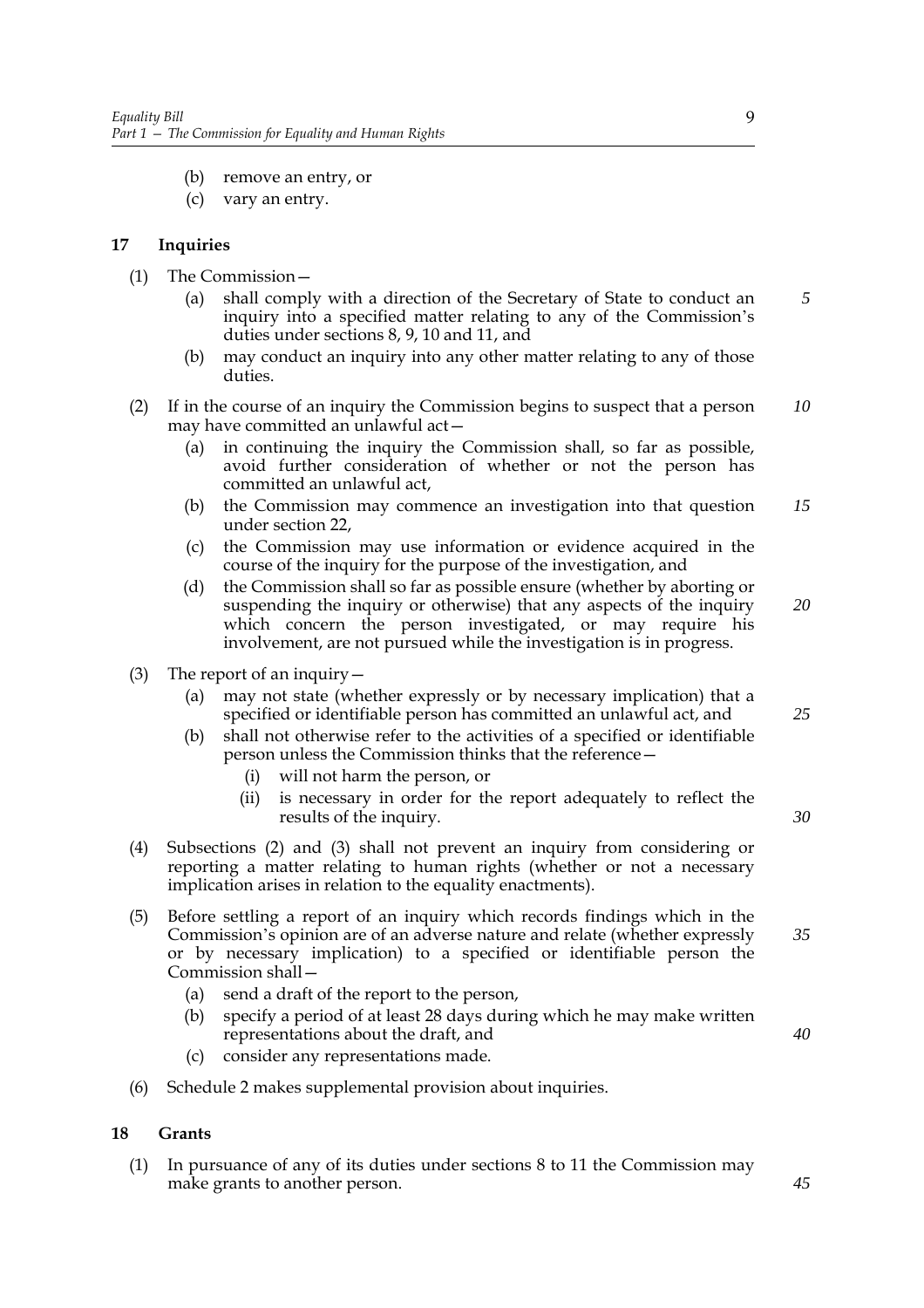- (2) A grant under subsection (1) may be made subject to conditions (which may, in particular, include conditions as to repayment).
- (3) A power under this Part to co-operate with or assist a person may not be exercised by the provision of financial assistance otherwise than in accordance with this section.

#### **19 Human rights**

In pursuance of its duties under section 9 the Commission may (without prejudice to the generality of section 14) co-operate with persons interested in human rights within the United Kingdom or elsewhere.

## **20 Disability**

- (1) In pursuance of its duties under section 10 the Commission may do anything specified in this section (without prejudice to the generality of section 14).
- (2) The Commission may make, co-operate with or assist in arrangements—
	- (a) for the monitoring of kinds of crime affecting disabled persons;
	- (b) designed to prevent or reduce crime affecting disabled persons;
	- (c) for activities (whether social, recreational, sporting, civic, educational or otherwise) designed to involve disabled persons.

#### **21 Communities**

- (1) In pursuance of its duties under section 11 the Commission may do anything specified in this section (without prejudice to the generality of section 14).
- (2) The Commission may make, co-operate with or assist in arrangements—
	- (a) for the monitoring of kinds of crime affecting certain communities;
	- (b) designed to prevent or reduce crime within or affecting certain communities;
	- (c) for activities (whether social, recreational, sporting, civic, educational or otherwise) designed to involve members of communities. *25*

#### *Enforcement powers*

#### **22 Investigations**

- (1) The Commission may investigate whether or not a person—
	- (a) has committed an unlawful act,
	- (b) has complied with a requirement imposed by an unlawful act notice under section 23, or
	- (c) has complied with an undertaking given under section 25.
- (2) The Commission shall investigate a matter specified in subsection (1) if directed to do so by the Secretary of State.
- (3) The Commission may conduct an investigation under subsection (1)(a) only if it suspects that the person concerned may have committed an unlawful act (but this subsection is subject to subsection (2)).

*10*

*15*

*5*

*20*

*30*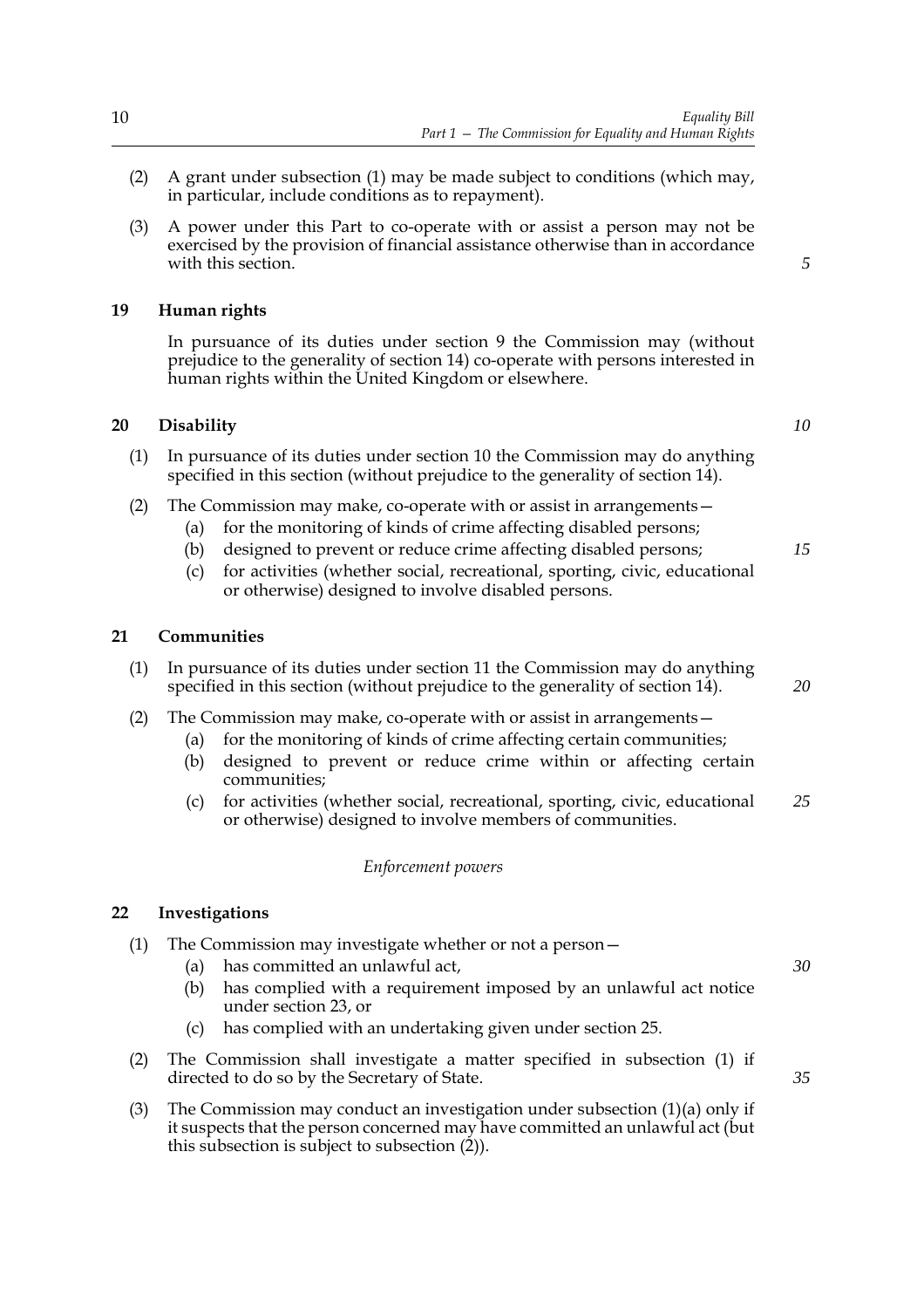- (4) The Secretary of State may direct the Commission to investigate a matter only if he suspects that the person concerned may have committed an unlawful act.
- (5) A suspicion for the purposes of subsection (3) or (4) may (but need not) be based on the results of, or a matter arising during the course of, an inquiry under section 17.
- (6) Before settling a report of an investigation recording a finding that a person has committed an unlawful act or has failed to comply with a requirement or undertaking the Commission shall—
	- (a) send a draft of the report to the person,
	- (b) specify a period of at least 28 days during which he may make written representations about the draft, and *10*
	- (c) consider any representations made.
- (7) Schedule 2 makes supplemental provision about investigations.

# **23 Unlawful act notice**

- (1) The Commission may give a person a notice under this section (an "unlawful act notice") if— *15*
	- (a) he is or has been the subject of an investigation under section  $22(1)(a)$ , and
	- (b) the Commission is satisfied that he has committed an unlawful act.
- (2) A notice must specify—
	- (a) the unlawful act, and
	- (b) the provision of the equality enactments by virtue of which the act is unlawful.

## (3) A notice must inform the recipient of the effect of  $-$

- (a) subsections  $(5)$  to  $(7)$ ,
- (b) section  $22(1)(b)$ , and
- (c) section  $26(1)(a)$ .
- (4) A notice may—
	- (a) require the person to whom the notice is given to prepare an action plan for the purpose of avoiding repetition or continuation of the unlawful act; *30*
	- (b) recommend action to be taken by the person for that purpose.
- (5) A person who is given a notice may, within the period of six weeks beginning with the day on which the notice is given, appeal to the appropriate court or tribunal on the grounds—
	- (a) that he has not committed the unlawful act specified in the notice, or
	- (b) that a requirement for the preparation of an action plan imposed under subsection  $(4)(a)$  is unreasonable.
- (6) On an appeal under subsection (5) the court or tribunal may  $-$ 
	- (a) affirm a notice;
	- (b) annul a notice;
	- (c) vary a notice;
	- (d) affirm a requirement;
	- (e) annul a requirement;

*5*

- *35*
- *40*

*25*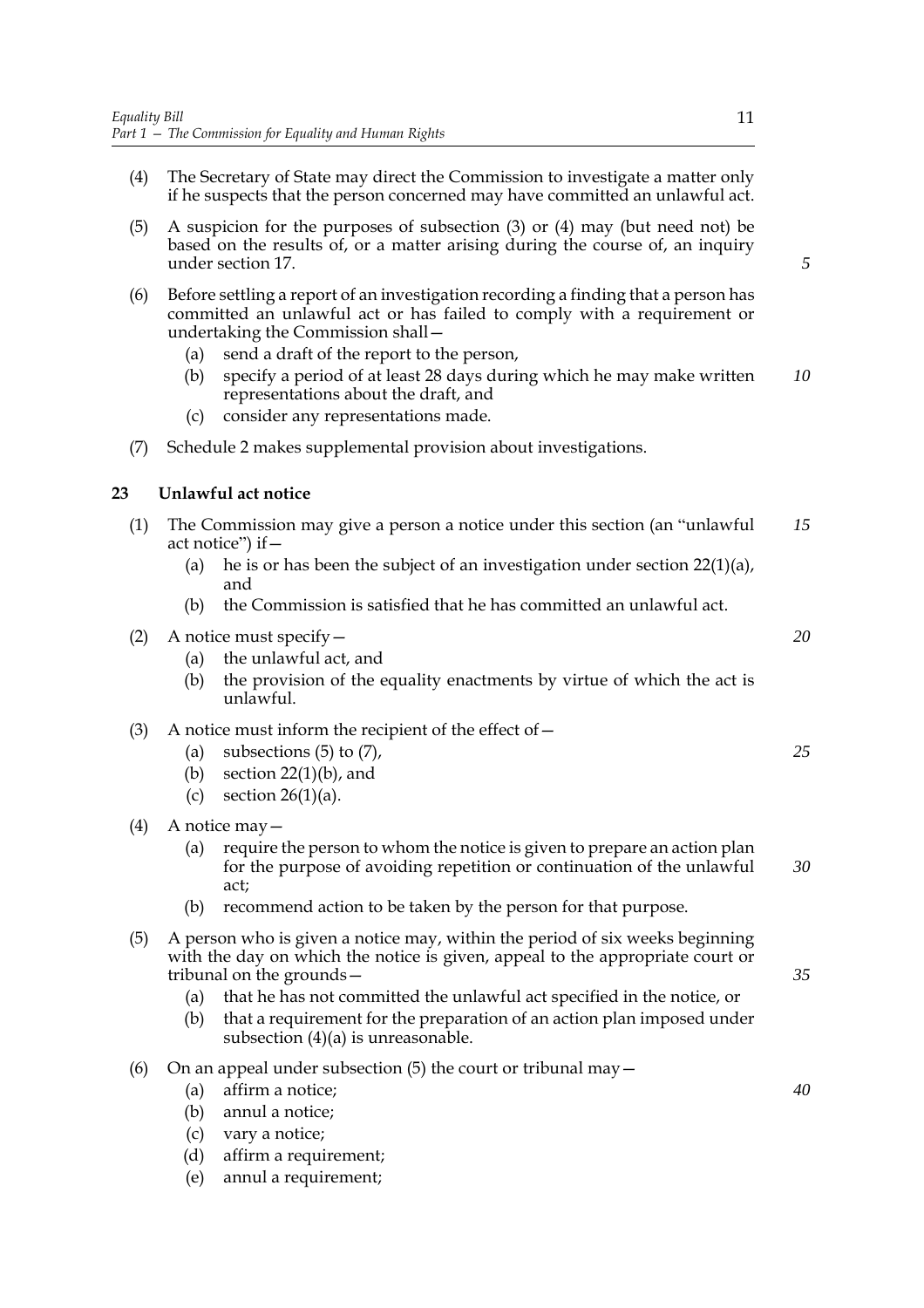- (f) vary a requirement;
- (g) make an order for costs or expenses.
- (7) In subsection (5) "the appropriate court or tribunal" means—
	- (a) an employment tribunal, if a claim in respect of the alleged unlawful act could be made to it, or
	- (b) a county court (in England and Wales) or the sheriff (in Scotland), if a claim in respect of the alleged unlawful act could be made to it or to him.

### **24 Action plans**

- (1) This section applies where a person has been given a notice under section 23 which requires him (under section 23(4)(a)) to prepare an action plan. *10*
- (2) The notice must specify a time by which the person must give the Commission a first draft plan.
- (3) After receiving a first draft plan from a person the Commission shall—
	- (a) approve it, or
	- (b) give the person a notice which  $-$ 
		- (i) states that the draft is not adequate,
		- (ii) requires the person to give the Commission a revised draft by a specified time, and
		- (iii) may make recommendations about the content of the revised draft. *20*
- (4) Subsection (3) shall apply in relation to a revised draft plan as it applies in relation to a first draft plan.
- (5) An action plan comes into force—
	- (a) if the period of six weeks beginning with the date on which a first draft or revised draft is given to the Commission expires without the Commission— *25*
		- (i) giving a notice under subsection (3)(b), or
		- (ii) applying for an order under subsection (6)(b), or
	- (b) upon a court's declining to make an order under subsection (6)(b) in relation to a revised draft of the plan. *30*
- (6) The Commission may apply to a county court (in England and Wales) or to the sheriff (in Scotland)—
	- (a) for an order requiring a person to give the Commission a first draft plan by a time specified in the order,
	- (b) for an order requiring a person who has given the Commission a revised draft plan to prepare and give to the Commission a further revised draft plan—
		- (i) by a time specified in the order, and
		- (ii) in accordance with any directions about the plan's content specified in the order, or *40*
	- (c) during the period of five years beginning with the date on which an action plan prepared by a person comes into force, for an order requiring the person—
		- (i) to act in accordance with the action plan, or
		- (ii) to take specified action for a similar purpose.

*35*

*5*

*15*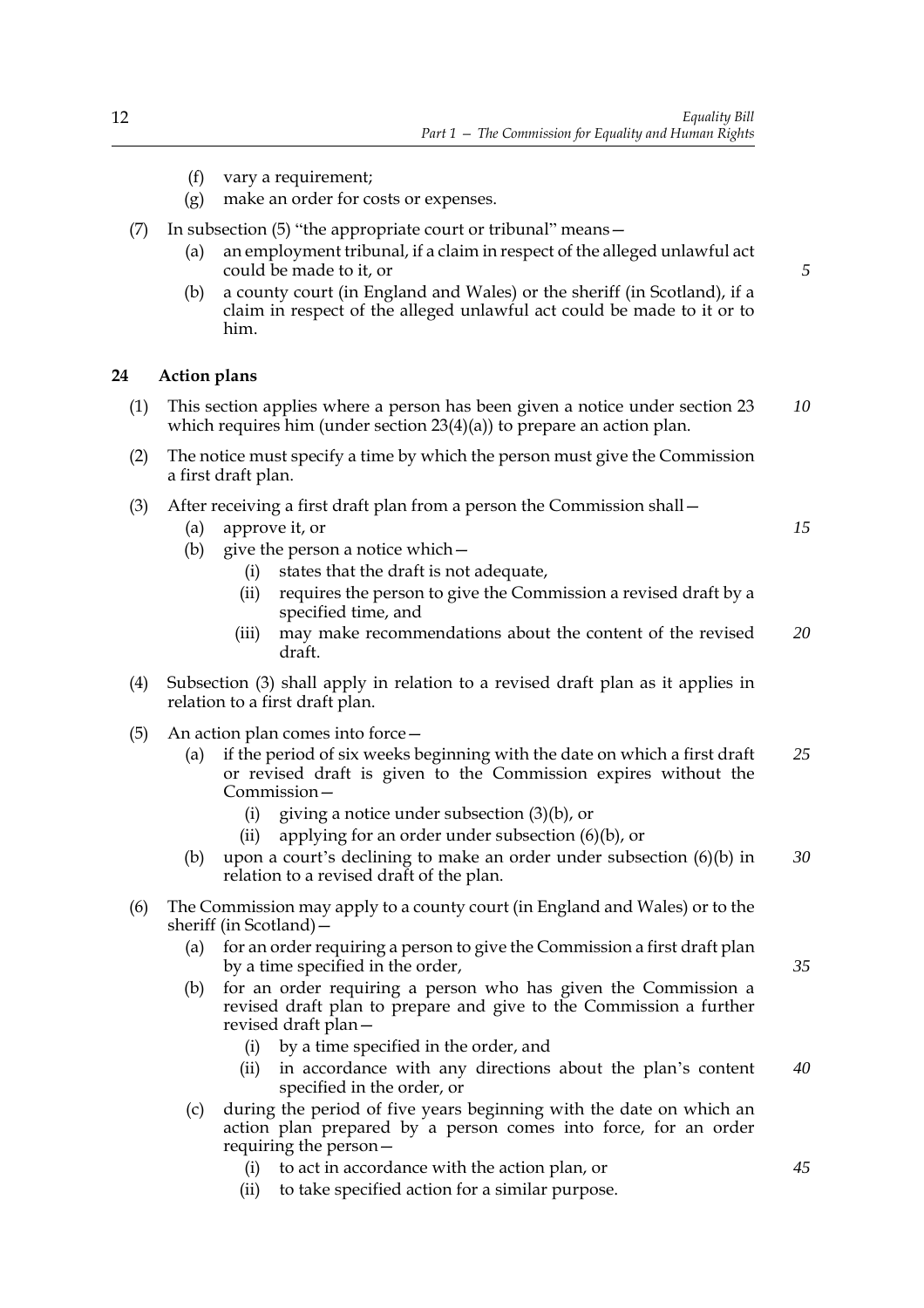- (7) An action plan may be varied by agreement between the Commission and the person who prepared it.
- (8) Paragraphs 10 to 14 of Schedule 2 apply (but omitting references to evidence) in relation to consideration by the Commission of the adequacy of a draft action plan as they apply in relation to the conduct of an inquiry.
- (9) A person commits an offence if without reasonable excuse he fails to comply with an order under subsection (6); and a person guilty of an offence under this subsection shall be liable on summary conviction to a fine not exceeding level 5 on the standard scale.

# **25 Agreements**

*10*

*5*

- (1) The Commission may enter into an agreement with a person under which—
	- (a) the person undertakes—
		- (i) not to commit an unlawful act of a specified kind, and
		- (ii) to take, or refrain from taking, other specified action (which may include the preparation of a plan for the purpose of avoiding an unlawful act), and *15*
	- (b) the Commission undertakes not to proceed against the person under section 22 or 23 in respect of any unlawful act of the kind specified under paragraph (a)(i).
- (2) The Commission may enter into an agreement with a person under this section only if it thinks that the person has committed an unlawful act. *20*
- (3) But a person shall not be taken to admit to the commission of an unlawful act by reason only of entering into an agreement under this section.
- (4) An agreement under this section—
	- (a) may be entered into whether or not the person is or has been the subject of an investigation under section 22, *25*
	- (b) may include incidental or supplemental provision (which may include provision for termination in specified circumstances), and
	- (c) may be varied or terminated by agreement of the parties.
- (5) This section shall apply in relation to the breach of a duty specified in section 36(2) as it applies in relation to the commission of an unlawful act; and for that purpose the reference in subsection (1)(b) above to section 22 or 23 shall be taken as a reference to section 34. *30*

# **26 Applications to court**

- (1) Subsection (2) applies to a person during the period of five years beginning with the date on which— *35*
	- (a) he is given a notice under section 23, or
	- (b) a court or tribunal finds that he committed an unlawful act.
- (2) If the Commission thinks that a person to whom this subsection applies is likely to commit an unlawful act, it may apply—
	- (a) in England and Wales, to a county court for an injunction restraining the person from committing the act, or
	- (b) in Scotland, to the sheriff for an interdict prohibiting the person from committing the act.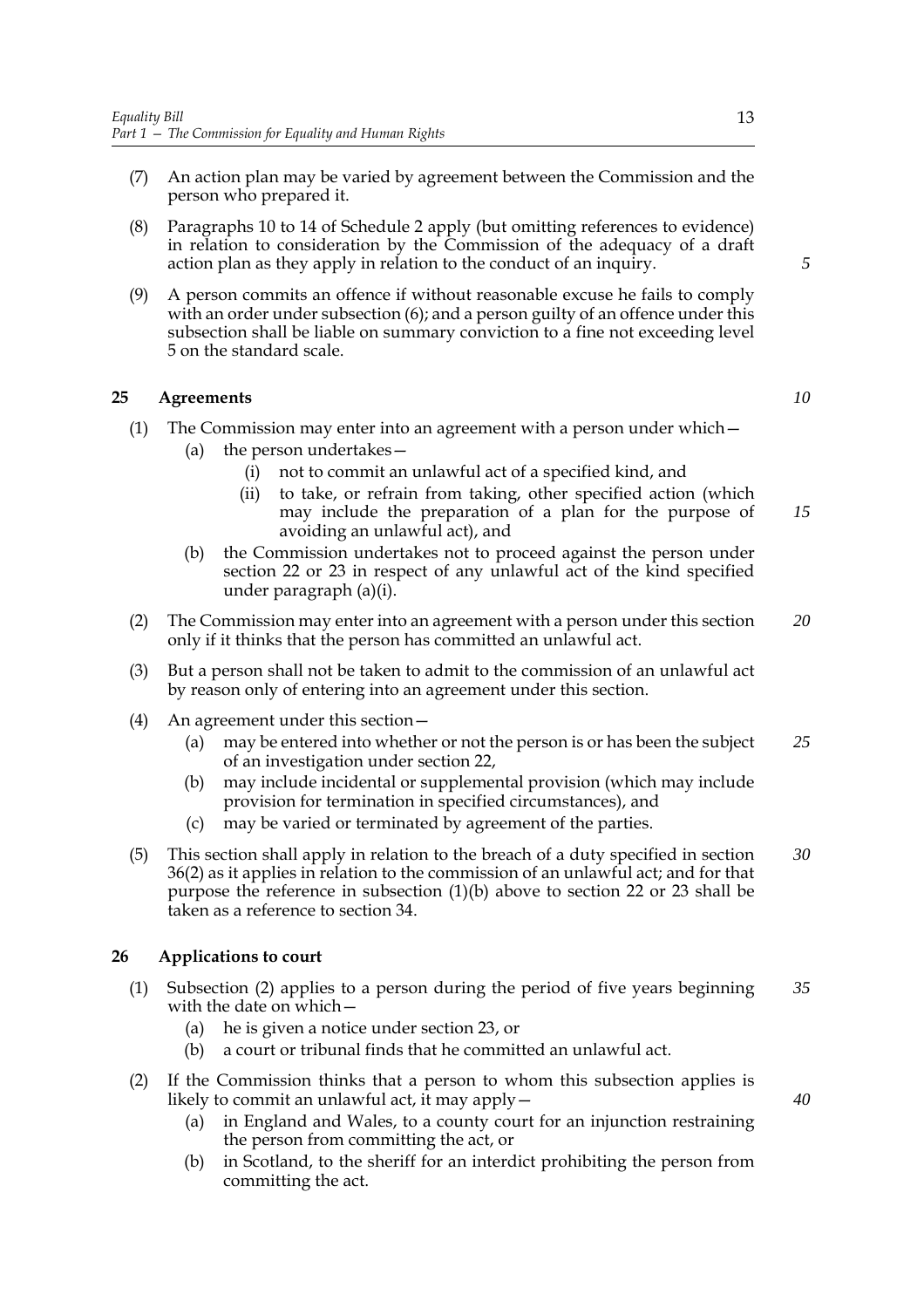| (3) | Subsection (4) applies if the Commission thinks that a party to an agreement<br>under section 25 has failed to comply, or is likely not to comply, with an<br>undertaking under the agreement.                                                                                                                                                 |    |  |
|-----|------------------------------------------------------------------------------------------------------------------------------------------------------------------------------------------------------------------------------------------------------------------------------------------------------------------------------------------------|----|--|
| (4) | The Commission may apply to a county court (in England and Wales) or to the<br>sheriff (in Scotland) for an order requiring the person -<br>to comply with his undertaking, and<br>(a)<br>to take such other action as the court or the sheriff may specify.<br>(b)                                                                            | 5  |  |
| 27  | Application to restrain unlawful advertising, pressure, &c.                                                                                                                                                                                                                                                                                    |    |  |
| (1) | This section applies to an act which is unlawful under any of the following –<br>sections 38 to 40 of the Sex Discrimination Act 1975 (c. 65) (advertising;<br>(a)<br>and instructions or pressure to discriminate),<br>sections 29 to 31 of the Race Relations Act 1976 (c. 74) (advertising; and                                             | 10 |  |
|     | (b)<br>instructions or pressure to discriminate),<br>sections 16B and 16C of the Disability Discrimination Act 1995 (c. 50)<br>(c)<br>(advertising; and instructions or pressure to discriminate), and<br>sections 56 and 57 below (religious discrimination: advertising; and<br>(d)<br>instructions or pressure to discriminate).            | 15 |  |
| (2) | Legal proceedings in relation to action to which this section applies -<br>may be brought by the Commission in accordance with this section,<br>(a)<br>and<br>may not be brought by anyone else.<br>(b)                                                                                                                                        | 20 |  |
| (3) | Where the Commission thinks that a person has done an act to which this<br>section applies the Commission may -<br>present a complaint to an employment tribunal, where the act is alleged<br>(a)<br>to be unlawful by reference to $-$<br>Part 2 of the Sex Discrimination Act 1975,<br>(i)<br>Part 2 of the Race Relations Act 1976,<br>(ii) | 25 |  |
|     | Part 2 of the Disability Discrimination Act 1995,<br>(iii)<br>Part 3 of that Act in so far as it relates to employment services, or<br>(iv)<br>Part 2 of this Act, or<br>(v)<br>in any other case, apply to a county court (in England and Wales) or the<br>(b)<br>sheriff (in Scotland).                                                      | 30 |  |
| (4) | On a complaint or application under subsection (3) in respect of an alleged act<br>to which this section applies, the tribunal, court or sheriff shall determine<br>whether the allegation is correct.                                                                                                                                         |    |  |
| (5) | The Commission may apply to a county court (in England and Wales) for an<br>injunction restraining a person from doing an act to which this section applies<br>where $-$<br>(a)<br>$either-$                                                                                                                                                   |    |  |
|     | (i)<br>a tribunal or court has determined under subsection (4) that the<br>person has done an act to which this section applies, or<br>the Commission thinks that the person has done an act to which<br>(ii)<br>this section applies, and                                                                                                     | 40 |  |

(b) the Commission thinks that if unrestrained the person is likely to do another act to which this section applies.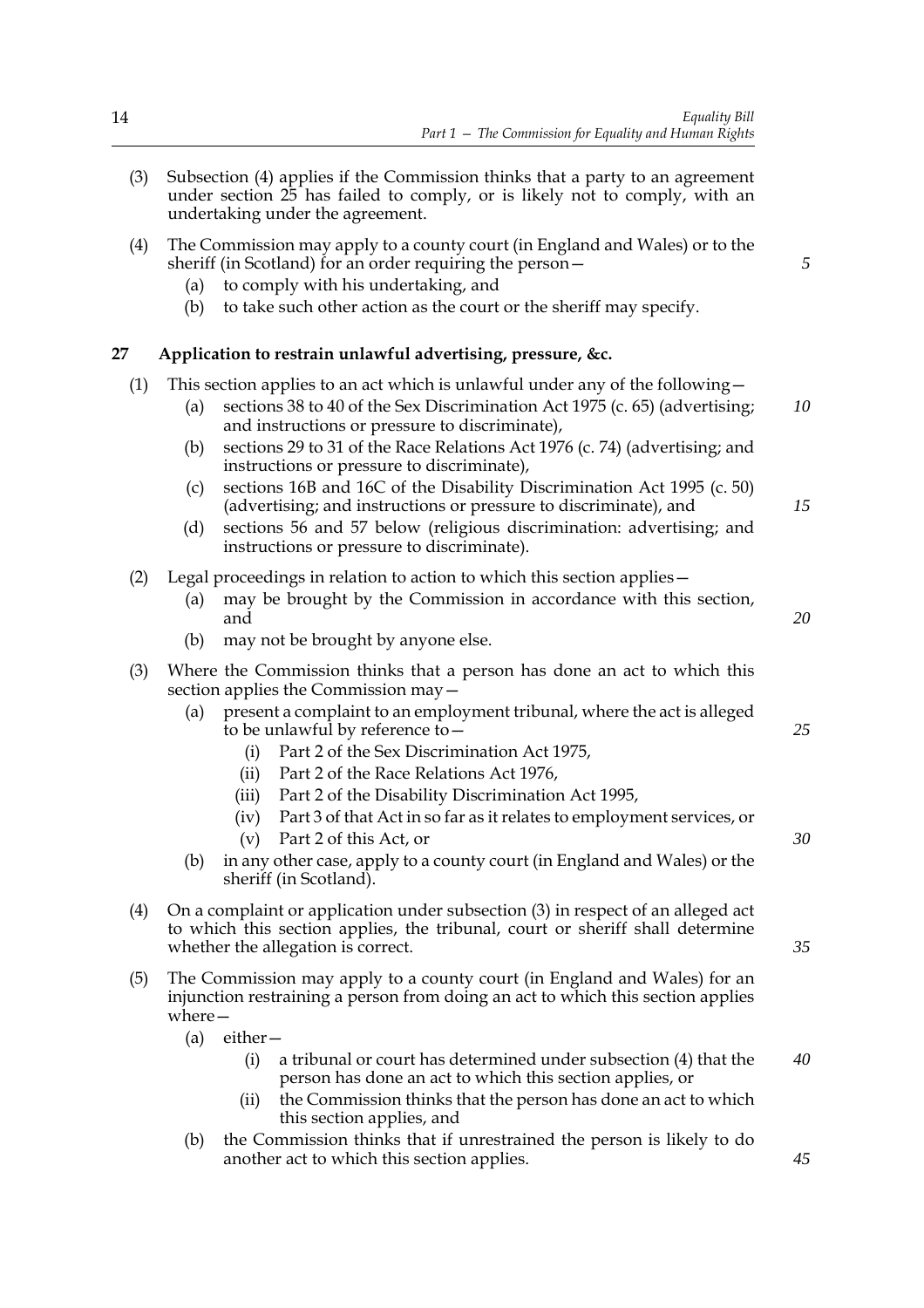- (6) The Commission may apply to the sheriff (in Scotland) for an interdict prohibiting a person from doing an act to which this section applies where— (a) either—
	- (i) a tribunal or the sheriff has determined under subsection (4) that the person has done an act to which this section applies, or
	- (ii) the Commission thinks that the person has done an act to which this section applies, and
	- (b) the Commission thinks that without an interdict the person is likely to do another act to which this section applies.
- (7) Subsection (1) does not apply to an act which constitutes an offence.

# **28 Section 27: supplemental**

- (1) A complaint or application under section 27(3) may be presented or made  $only -$ 
	- (a) within the period of six months beginning with the date (or last date) on which the alleged unlawful act occurred, or
	- (b) with the permission of the tribunal, court or sheriff.
- (2) A determination under section 27(4) shall not be relied upon by a county court or the sheriff in proceedings under section 27(5) or (6) while an appeal against the determination—
	- (a) is pending, or
	- (b) may be brought (disregarding the possibility of an appeal out of time with permission).
- (3) An application under section 27(5) or (6) may be made only  $-$ 
	- (a) within the period of five years beginning with the date (or last date) on which the unlawful act referred to in that subsection occurred, or
	- (b) with the permission of the court or sheriff.

## **29 Conciliation**

- (1) The Commission may make arrangements for the provision of conciliation services for disputes in respect of which proceedings have been or could be brought under or by virtue of—
	- (a) section 66 of the Sex Discrimination Act 1975 (c. 65) (civil proceedings),
	- (b) section 57 of the Race Relations Act 1976 (c. 74) (civil proceedings),
	- (c) section 25, 28I, 28N, 28V or 31AE(1) of the Disability Discrimination Act 1995 (c. 50) (civil proceedings),
	- (d) section 67 below,
	- (e) regulation 31 of the Employment Equality (Religion or Belief) Regulations 2003 (civil proceedings), or
	- (f) regulation 31 of the Employment Equality (Sexual Orientation) Regulations 2003 (civil proceedings).
- (2) The Commission shall aim to exercise the power in subsection (1) so as to ensure that, so far as is reasonably practicable, conciliation services are available to parties who want them.
- (3) Information communicated to a person providing conciliation services in accordance with arrangements under this section may not be adduced in legal

*5*

*10*

*15*

*20*

*25*

*35*

*30*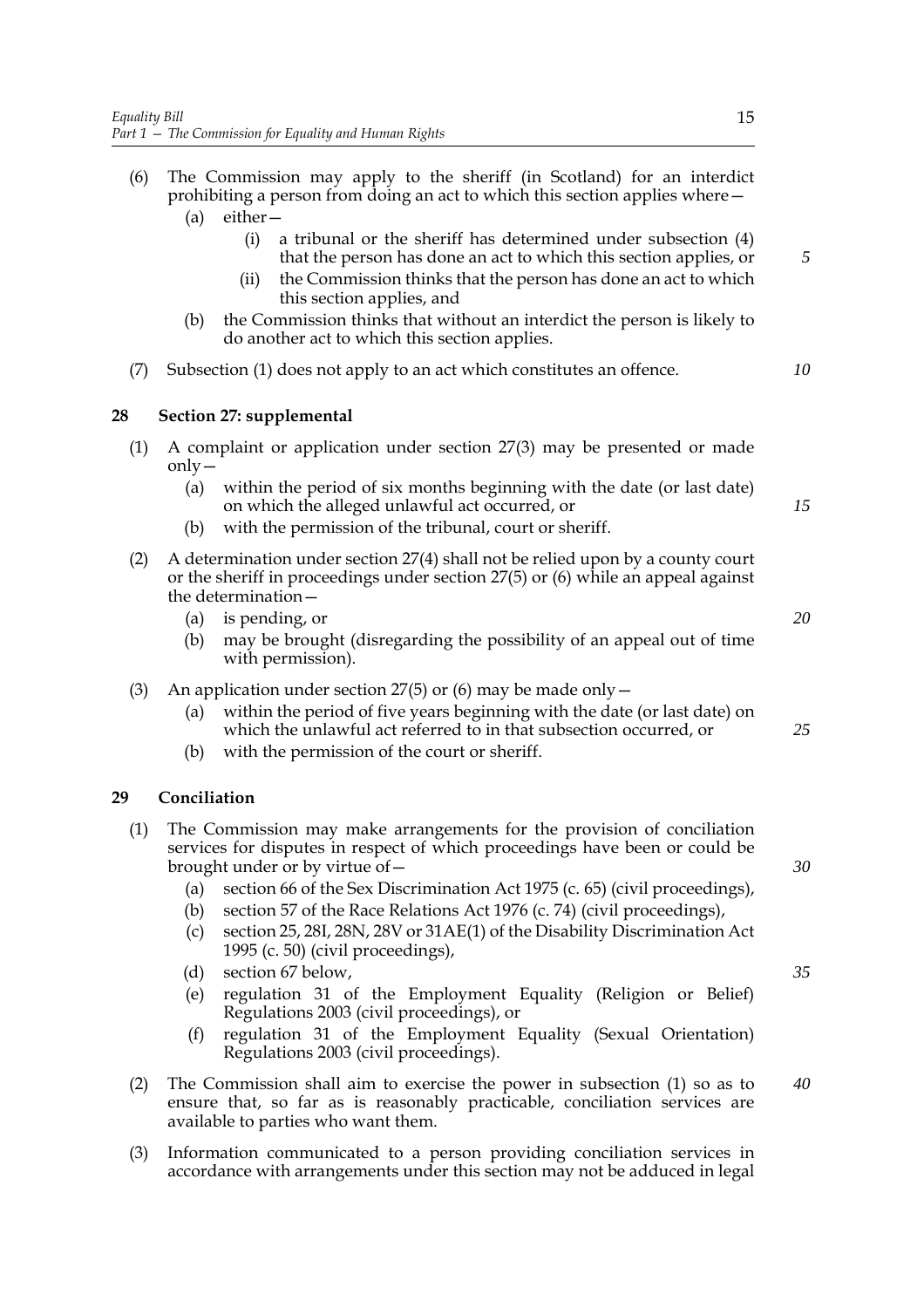proceedings without the consent of the person who communicated the information.

- (4) None of the following shall participate in the provision of conciliation services for which arrangements are made under this section—
	- (a) a Commissioner,
	- (b) a member of the Commission's staff,
	- (c) a member of a committee established by the Commission, and
	- (d) an Investigating Commissioner.
- (5) The Commission shall make administrative arrangements designed to secure that information in connection with conciliation services provided in accordance with arrangements made under this section is not disclosed to— *10*
	- (a) a Commissioner, or
	- (b) a member of the Commission's staff.
- (6) But subsection (5) shall not apply to a disclosure—
	- (a) made with the consent of the parties to the dispute to which it relates, *15*
	- (b) which does not identify individuals or enable them to be identified, or
	- (c) of information without which arrangements under this section cannot be made.

# (7) In this section "conciliation services" means a service which is provided—

- (a) by a person who is not party to a dispute,
- (b) to the parties to the dispute, and
- (c) with the aim of enabling the dispute to be settled by agreement and without legal proceedings.

#### (8) The Secretary of State may by order amend the list in subsection (1) so as to  $-$

- (a) add an entry,
- (b) remove an entry, or
- (c) vary an entry.

#### **30 Legal assistance**

| (1) The Commission may assist an individual who is or may become party to legal                  |  |
|--------------------------------------------------------------------------------------------------|--|
| proceedings if –                                                                                 |  |
| (a) the measure of the semi-tage measure of the full of the semi-tage of $\langle \cdot \rangle$ |  |

- (a) the proceedings relate or may relate (wholly or partly) to a provision of the equality enactments, and
- (b) the individual alleges that he has been the victim of behaviour contrary to a provision of the equality enactments.
- (2) In giving assistance under this section the Commission may provide or arrange for the provision of— *35*
	- (a) legal advice;
	- (b) legal representation;
	- (c) facilities for the settlement of a dispute;
	- (d) any other form of assistance.
- (3) Assistance may not be given under this section in relation to alleged behaviour contrary to a provision of Part V of the Disability Discrimination Act 1995 (c. 50) (public transport).

*25*

*40*

*20*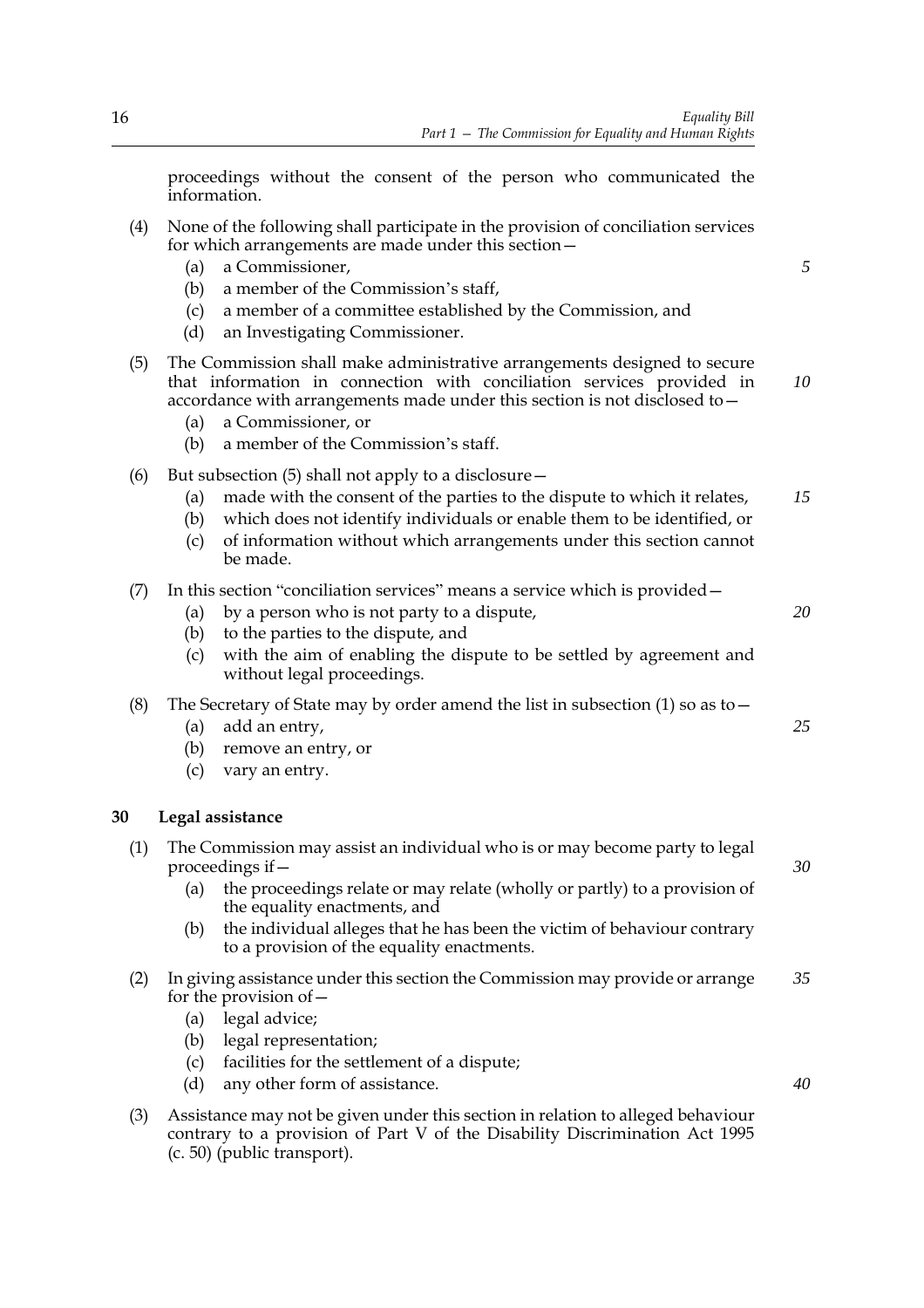- (4) Where proceedings relate or may relate partly to a provision of the equality enactments and partly to other matters—
	- (a) assistance may be given under this section in respect of any aspect of the proceedings while any provision of the equality enactments continues to be in issue, but
	- (b) if there ceases to be any provision of the equality enactments in issue, assistance may not be continued in respect of the proceedings (except in so far as it is permitted by virtue of subsection (5) or (6)).
- (5) The Lord Chancellor may by order disapply subsection (4)(b), and enable the Commission to give assistance under this section, in respect of legal proceedings which—
	- (a) when instituted, relied both on a provision of the equality enactments and on section 7(1) of the Human Rights Act 1998 (c. 42) (proceedings in respect of action by public authority incompatible with Convention rights), and
	- (b) have ceased to rely on the provision of the equality enactments.
- (6) The Secretary of State may by order enable the Commission to give assistance under this section in respect of legal proceedings in the course of which an individual who is or has been a disabled person relies or proposes to rely on a matter relating to his disability.
- (7) An order under subsection (5) or (6) may make provision generally or only in relation to proceedings of a specified kind or description (which may, in particular, refer to specified provisions of the equality enactments) or in relation to specified circumstances.
- (8) This section is without prejudice to the effect of any restriction imposed, in respect of representation— *25*
	- (a) by virtue of an enactment (including an enactment in or under an Act of the Scottish Parliament), or
	- (b) in accordance with the practice of a court.

#### **31 Legal assistance: costs**

- (1) This section applies where—
	- (a) the Commission has assisted an individual under section 30 in relation to proceedings, and
	- (b) the individual becomes entitled to some or all of his costs in the proceedings (whether by virtue of an award or by virtue of an agreement). *35*
- (2) The Commission's expenses in providing the assistance—
	- (a) shall be charged on sums paid to the individual by way of costs, and
	- (b) may be enforced as a debt due to the Commission.

#### (3) A requirement to pay money to the Commission under subsection (2) ranks— *40*

- (a) in England and Wales, after a requirement imposed by virtue of section  $11(4)(f)$  of the Access to Justice Act 1999 (c. 22) (recovery of costs in funded cases), and
- (b) in Scotland, after any sum of money payable to the Scottish Legal Aid Board under section 17(2A) of the Legal Aid (Scotland) Act 1986 (c.47) (recovery of expenses in favour of legally assisted person). *45*

*10*

*15*

*5*

*20*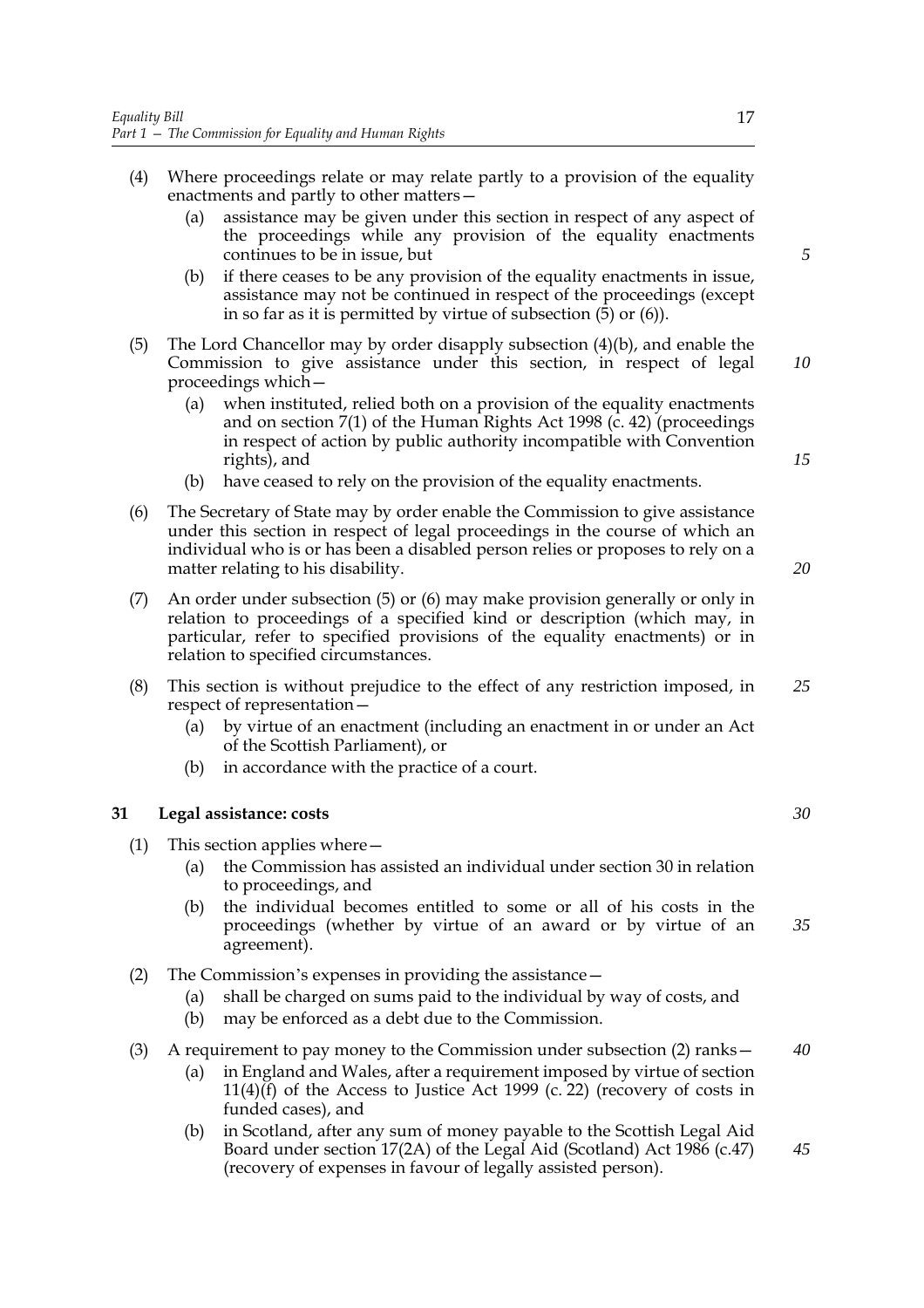- (4) For the purposes of subsection (2) the Commission's expenses shall be calculated in accordance with such provision (if any) as the Secretary of State makes for the purpose by regulations; and regulations may, in particular, provide for the apportionment of expenditure incurred by the Commission—
	- (a) partly for one purpose and partly for another, or
	- (b) for general purposes.
- (5) In the application of this section to Scotland a reference to costs shall be taken as a reference to expenses.

#### **32 Judicial review and other legal proceedings**

- (1) The Commission shall have capacity to institute or intervene in legal proceedings, whether for judicial review or otherwise, if it appears to the Commission that the proceedings are relevant to a matter in connection with which the Commission has a function. *10*
- (2) The Commission shall be taken to have title and interest in relation to the subject matter of any legal proceedings in Scotland which it has capacity to institute, or in which it has capacity to intervene, by virtue of subsection (1). *15*
- (3) Subsections (1) and  $(2)$ 
	- (a) do not create a cause of action,
	- (b) are subject to any limitation or restriction imposed by virtue of an enactment (including an enactment in or under an Act of the Scottish Parliament) or in accordance with the practice of a court, and
	- (c) in particular, are without prejudice to the effect of any restriction in section 7 of the Human Rights Act 1998 (c. 42).

#### **33 Public sector duties: assessment**

- (1) The Commission may assess the extent to which or the manner in which a person has complied with a duty under or by virtue of— *25*
	- (a) section 76A, 76B or 76C of the Sex Discrimination Act 1975 (c. 65) (public authorities duty to eliminate discrimination, &c.),
	- (b) section 71 of the Race Relations Act 1976 (c. 74) (public authorities duty to eliminate discrimination, &c.), or
	- (c) section 49A or 49D of the Disability Discrimination Act 1995 (c. 50) (public authorities duty to eliminate discrimination, &c.).
- (2) The Commission shall assess a matter specified in subsection (1) if directed to do so by the Secretary of State.
- (3) Schedule 2 makes supplemental provision about assessments.
- (4) This section is without prejudice to the generality of sections 17 and 22.

#### **34 Public sector duties: compliance notice**

- (1) This section applies where the Commission thinks that a person has failed to comply with a duty under or by virtue of  $-$ 
	- (a) section 76A or 76B of the Sex Discrimination Act 1975 (public authorities duty to eliminate discrimination, &c.), *40*
	- (b) section 71 of the Race Relations Act 1976 (public authorities duty to eliminate discrimination, &c.), or

*5*

*30*

*35*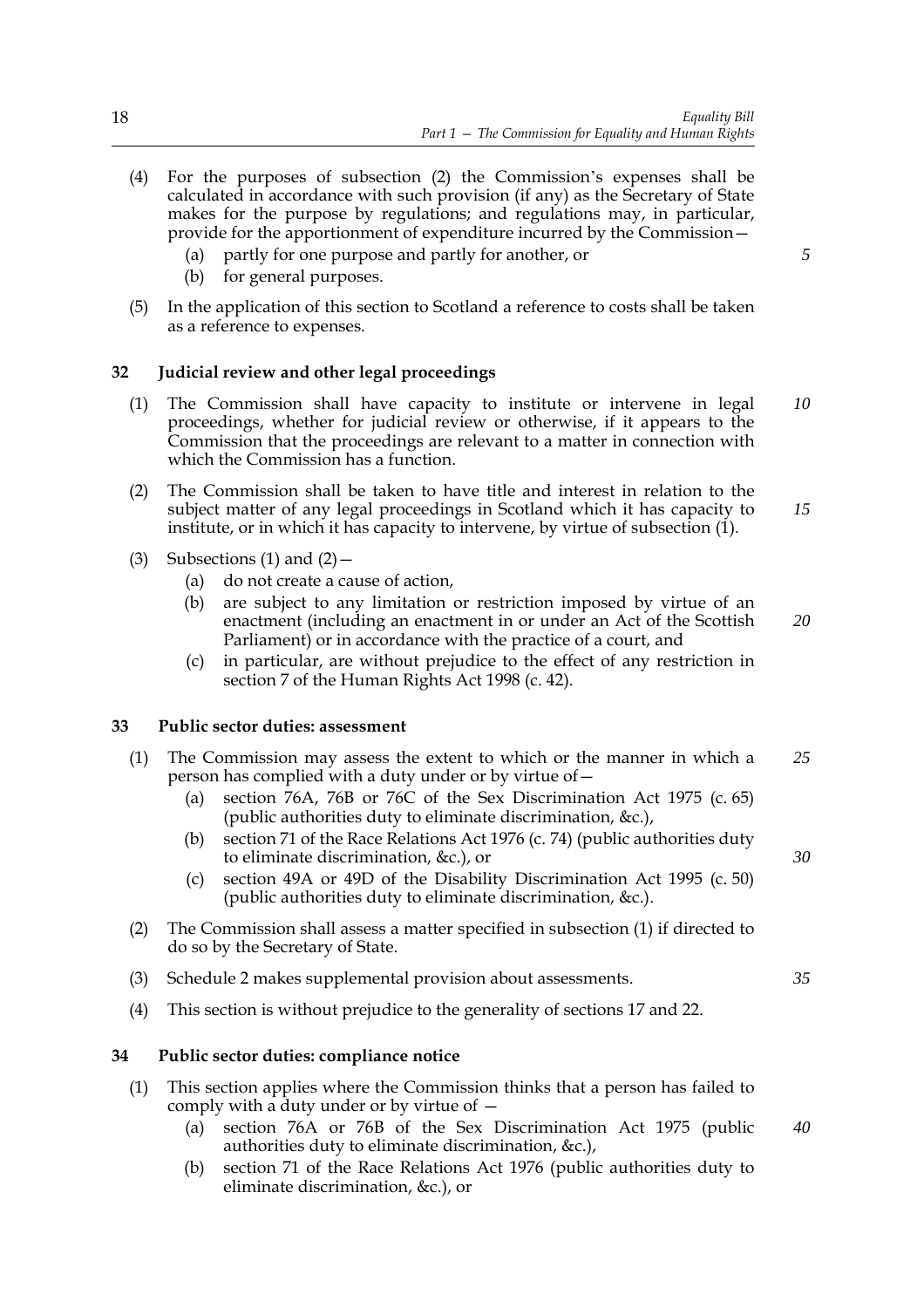- (c) section 49A or 49D of the Disability Discrimination Act 1995 (c. 50) (public authorities duty to eliminate discrimination, &c.).
- (2) The Commission may give the person a notice requiring him—
	- (a) to comply with the duty, and
	- (b) to give the Commission, within the period of 28 days beginning with the date on which he receives the notice, written information of steps taken for the purpose of complying with the duty.
- (3) A notice under this section may require a person to give the Commission information required by the Commission for the purposes of assessing compliance with the duty; in which case the notice shall specify  $-$ 
	- (a) the period within which the information is to be given (which shall begin with the date on which the notice is received and shall not exceed three months), and
	- (b) the manner and form in which the information is to be given.
- (4) A person who receives a notice under this section shall comply with it.
- (5) But a notice under this section shall not oblige a person to give information that he could not be compelled to give in proceedings before the High Court or the Court of Session.
- (6) If the Commission thinks that a person, to whom a notice under this section has been given, has failed to comply with a requirement of the notice, the Commission may apply to a county court (in England and Wales) or to the sheriff (in Scotland) for an order requiring the person to comply. *20*

#### *Interpretation*

#### **35 Equality and human rights enactments**

- (1) In this Part "the equality enactments" means—
	- (a) the Equal Pay Act 1970 (c. 41),
	- (b) the Sex Discrimination Act 1975 (c. 65),
	- (c) the Race Relations Act 1976 (c. 74),
	- (d) the Disability Discrimination Act 1995,
	- (e) Part 2 of this Act,
	- (f) the Employment Equality (Sexual Orientation) Regulations 2003 (S.I. 2003/1661), and
	- (g) the Employment Equality (Religion or Belief) Regulations 2003 (S.I. 2003/1660).
- (2) In this Part "the equality and human rights enactments" means the equality enactments and the Human Rights Act 1998 (c. 42). *35*
- (3) The Secretary of State may by order amend the list in subsection (1) so as to  $-$ 
	- (a) add an entry,
	- (b) remove an entry, or
	- (c) vary an entry.

*30*

*25*

*40*

*15*

*10*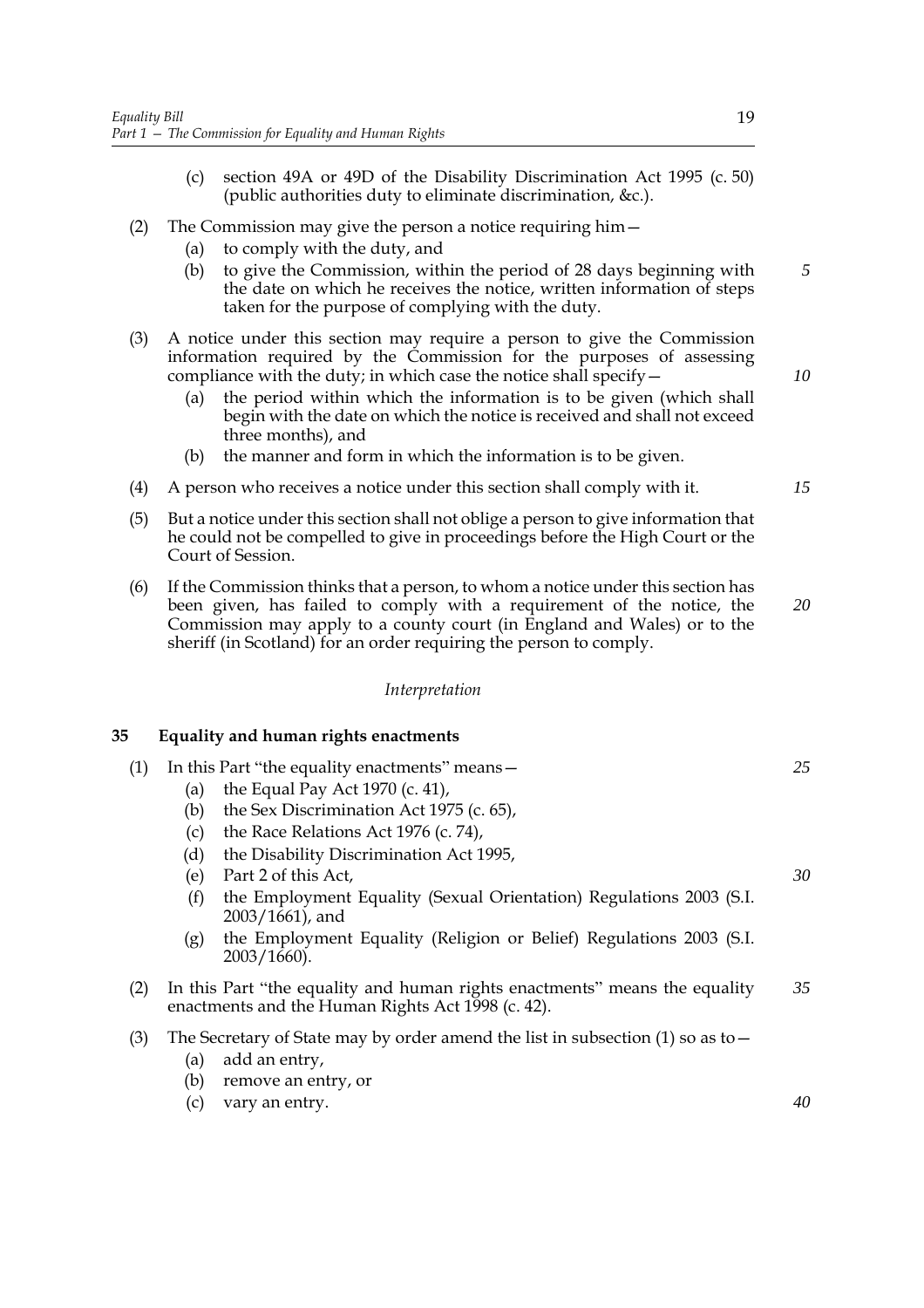## **36 Unlawful**

- (1) In this Part "unlawful" means contrary to a provision of the equality enactments.
- (2) But action is not unlawful for the purposes of this Part by reason only of the fact that it contravenes a duty under or by virtue of—
	- (a) section 76A, 76B or 76C of the Sex Discrimination Act 1975 (c. 65) (public authorities duty to eliminate discrimination, &c.),
	- (b) section 71 of the Race Relations Act 1976 (c. 74) (public authorities duty to eliminate discrimination, &c.), or
	- (c) Part 5 or section 49A or 49D of the Disability Discrimination Act 1995 (c. 50) (public transport; public authorities duty to eliminate discrimination, &c.). *10*

## **37 General**

| In this Part-                                                                             |    |
|-------------------------------------------------------------------------------------------|----|
| "act" includes deliberate omission,                                                       | 15 |
| "communities" has the meaning given by section 11,                                        |    |
| "the Commission" means the Commission for Equality and Human<br>Rights,                   |    |
| "disabled person" has the meaning given by section 10,                                    |    |
| "human rights" has the meaning given by section 9,                                        | 20 |
| "race" includes colour, nationality, ethnic origin and national origin,                   |    |
| "religion or belief" has the same meaning as in Part 2 (as defined by<br>section 45), and |    |
| "sexual orientation" means an individual's sexual orientation towards-                    |    |
| persons of the same sex as him or her,<br>(a)                                             | 25 |
| persons of the opposite sex, or<br>(b)                                                    |    |
| both.<br>(c)                                                                              |    |
| Dissolution of Existing Commissions                                                       |    |
| <b>Dissolution</b><br>38                                                                  |    |
| The Secretary of State may by order provide for -<br>(1)                                  | 30 |
| any of the former Commissions to cease to exist, or<br>(a)                                |    |

- (b) the removal from any of the former Commissions of a specified function.
- (2) In this Part "the former Commissions" means—
	- (a) the Equal Opportunities Commission,
	- (b) the Commission for Racial Equality, and
	- (c) the Disability Rights Commission.
- (3) The Secretary of State shall by exercising the power under subsection (1) ensure that each of the former Commissions ceases to exist not later than the end of 31st March 2009.

*5*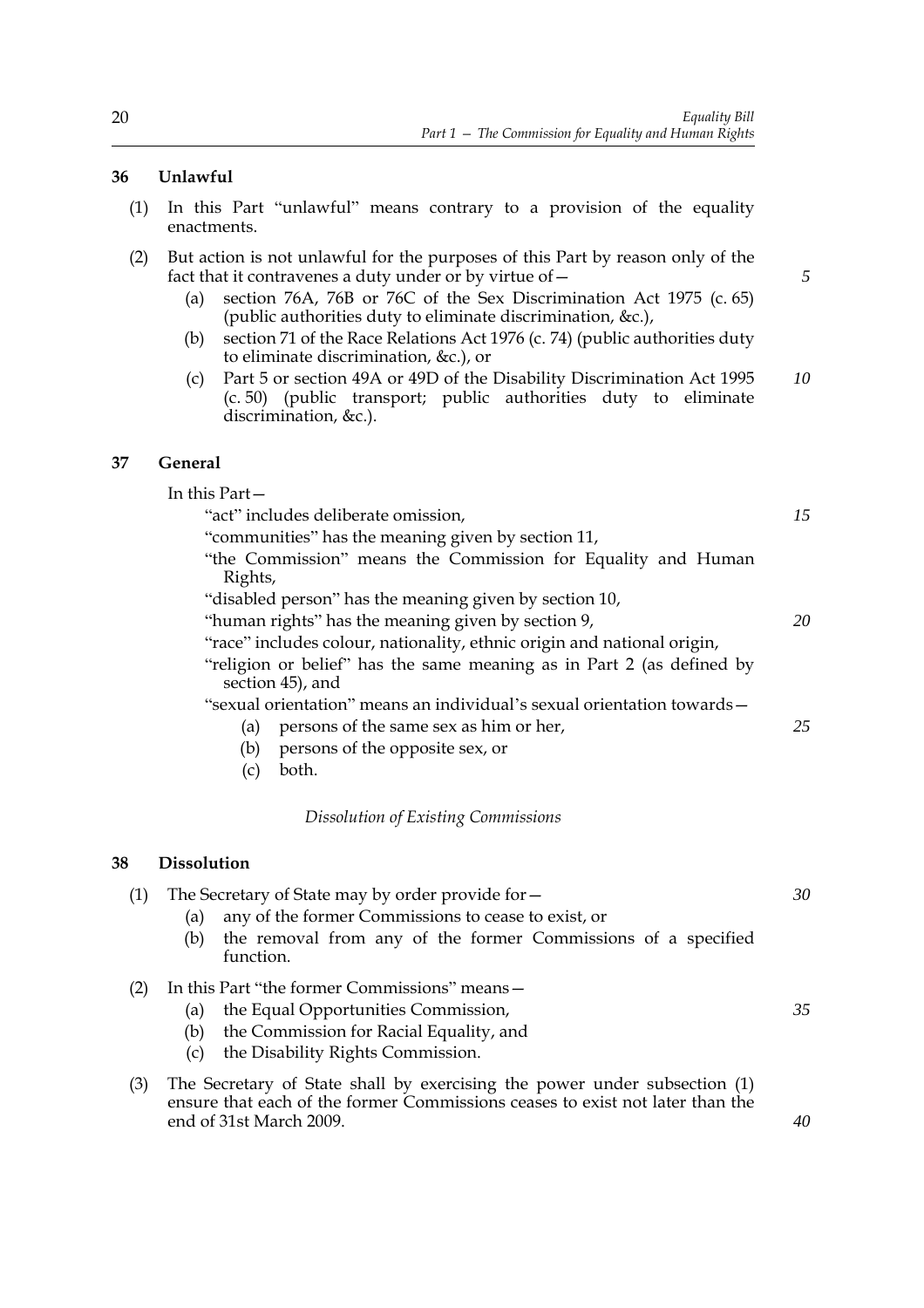## **39 Transfer of property, &c.**

- (1) An order under section 38(1) in respect of any of the former Commissions may provide for the transfer to the Commission for Equality and Human Rights of specified property, rights and liabilities of the former Commission.
- (2) The Secretary of State may give a former Commission any direction that the Secretary of State thinks appropriate in connection with the dissolution of the former Commission or the establishment of the Commission for Equality and Human Rights; and a direction may, in particular, require the former Commission— *5*
	- (a) to provide information in connection with property, rights or liabilities; *10*
	- (b) to provide information in connection with the exercise of functions;
	- (c) to transfer specified property, rights and liabilities to a specified person;
	- (d) to make property, staff or facilities available, on such terms or conditions as may be specified in the direction, to the Commission for Equality and Human Rights; *15*
	- (e) not to take action of a specified kind or in specified circumstances.
- (3) The Secretary of State may direct a former Commission to prepare a scheme for the transfer of specified property, rights and liabilities to—
	- (a) the Commission for Equality and Human Rights, or
	- (b) another person specified in the direction.
- (4) If the Secretary of State gives a direction under subsection (3)—
	- (a) the former Commission shall prepare a scheme in accordance with the direction, having consulted either the Commission for Equality and Human Rights or the person specified under subsection (3)(b), and
	- (b) the scheme shall have effect—
		- (i) when approved by the Secretary of State, and
		- (ii) subject to any modifications made by him, having consulted the former Commission and either the Commission for Equality and Human Rights or the person specified under subsection  $(3)(b).$ *30*
- (5) Where a former Commission ceases to exist by virtue of section  $38(1)(a)$ , its property, rights and liabilities shall by virtue of this subsection vest in the Commission for Equality and Human Rights (and this subsection operates in addition to any transfer provided for by virtue of subsection (1) above).
- (6) An order, direction or scheme under or by virtue of this section may, in particular—
	- (a) specify property, rights or liabilities;
	- (b) specify a class or description of property, rights or liabilities;
	- (c) specify property, rights or liabilities to a specified extent.

## **40 Transfer of property: supplemental**

- (1) A direction under section 39—
	- (a) shall be in writing,
	- (b) may be given only following consultation with the former Commission to which the direction relates and, where the Secretary of State thinks it appropriate, the Commission for Equality and Human Rights, and

*35*

*40*

*45*

*20*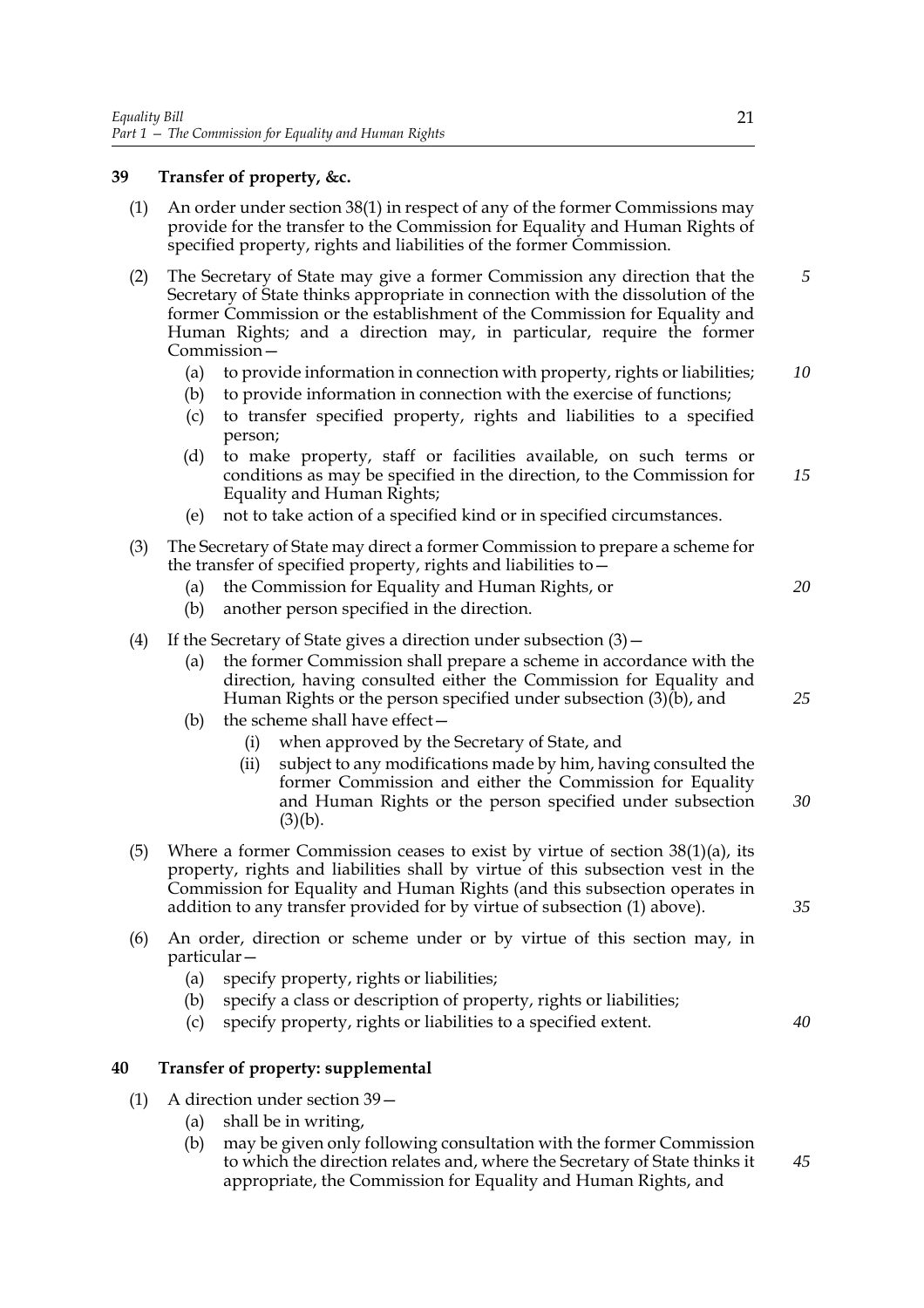- (c) may be varied or revoked by a further direction.
- (2) In so far as is appropriate as a consequence of a transfer effected by or by virtue of section 39—
	- (a) anything done by or in relation to any of the former Commissions which has effect immediately before the transfer shall continue to have effect as if done by or in relation to the Commission for Equality and Human Rights, and
	- (b) anything (including any legal proceedings) which immediately before the transfer is in the process of being done by or in relation to any of the former Commissions may be continued by or in relation to the Commission for Equality and Human Rights. *10*
- (3) In so far as is appropriate in consequence of a transfer effected by or by virtue of section 39 a reference to any of the former Commissions in an agreement, instrument or other document shall be treated as a reference to the Commission for Equality and Human Rights.
- (4) Section 39, and a direction, scheme or order under or by virtue of that section, shall operate in relation to property, rights or liabilities—
	- (a) whether or not they would otherwise be capable of being transferred,
	- (b) without any instrument or other formality being required, and
	- (c) irrespective of any requirement for consent that would otherwise apply. *20*
- (5) A scheme or order under or by virtue of section 39 which relates to rights or liabilities under a contract of employment—
	- (a) must provide for the application of the Transfer of Undertakings (Protection of Employment) Regulations 1981 (S.I. 1981/1794), and
	- (b) must provide that for any purpose relating to an employee of a former commission who becomes an employee of the Commission for Equality and Human Rights by virtue of the scheme or order—
		- (i) a period of employment with the former commission shall be treated as a period of employment with the Commission for Equality and Human Rights, and *30*
		- (ii) the transfer to that Commission shall not be treated as a break in service.

#### *Miscellaneous*

#### **41 Orders and regulations**

- (1) An order of a Minister of the Crown under this Part and regulations under this Part shall be made by statutory instrument.
- (2) An order of a Minister of the Crown under this Part and regulations under this Part—
	- (a) may make provision generally or only for specified purposes,
	- (b) may make different provision for different purposes, and
	- (c) may include transitional, incidental or consequential provision.
- (3) An order or regulations under any of the following provisions shall be subject to annulment in pursuance of a resolution of either House of Parliament—
	- (a) section 30,

*25*

*5*

*15*

*35*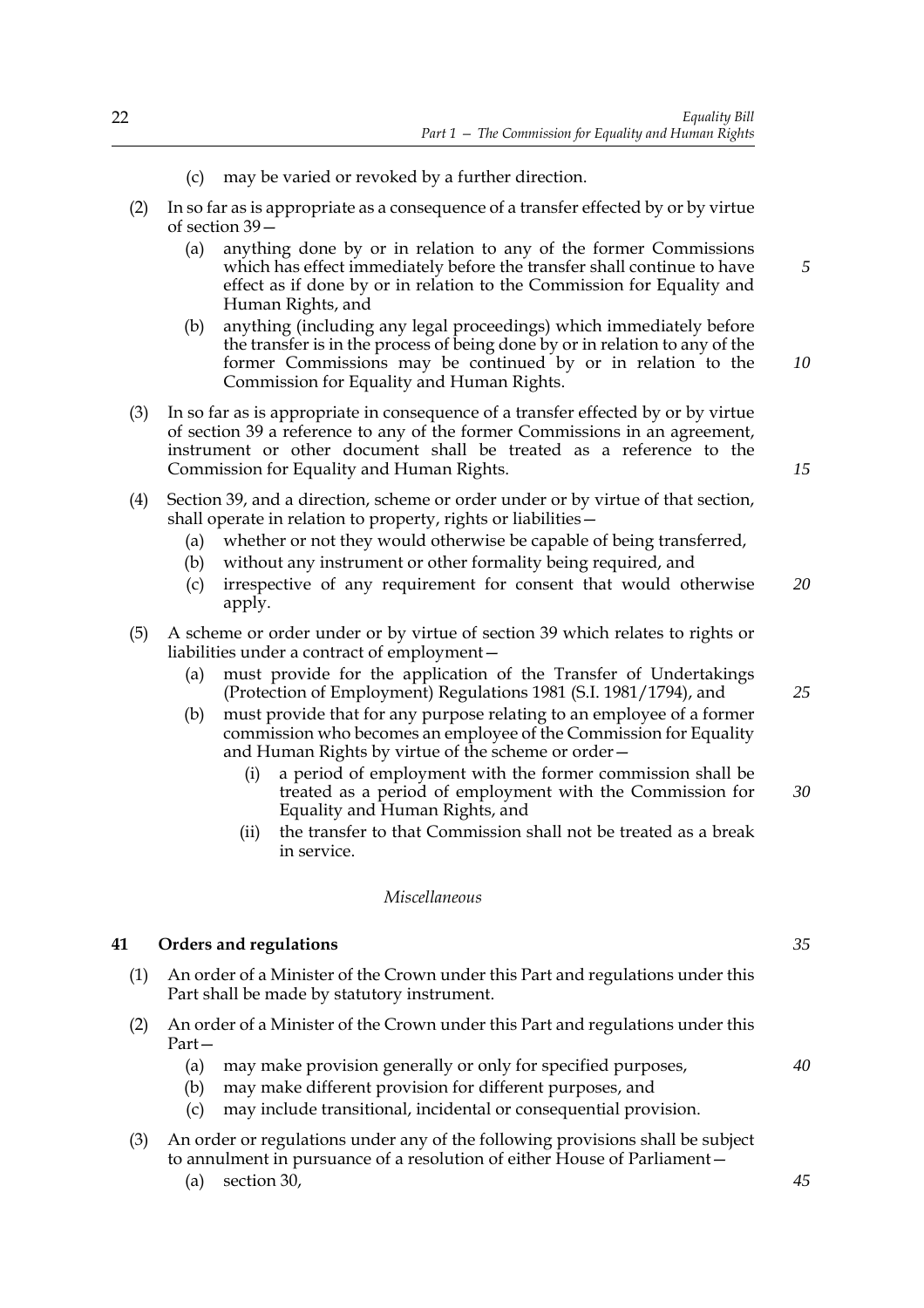- (b) section 31,
- (c) section 38, and
- (d) Part 5 of Schedule 1.
- (4) An order under section 11(5), 16(5), 29(8) or 35(3)—
	- (a) may, in particular, make consequential amendment of an enactment (including this Act and including an enactment in or under an Act of the Scottish Parliament), and
	- (b) may not be made unless a draft has been laid before and approved by resolution of each House of Parliament.
- (5) An incidental provision included in an order or regulations under subsection (2)(c) may, in particular, impose a requirement for consent to action under or by virtue of the order or regulations. *10*

# **42 Consequential amendments**

Schedule 3 (consequential amendments) shall have effect.

## **43 Transitional: the Commission**

- (1) If an order under section 89 provides for sections 1 to 3 and Schedule 1 to come into force at a time before any of sections 8 to 34 come into force—
	- (a) the period between that time and the commencement of any of sections 8 to 34 is the "transitional period" for the purposes of this section, and
	- (b) the following provisions of this section shall have effect.
- (2) During the transitional period the minimum number of Commissioners shall be five (and not as provided by paragraph 1 of Schedule 1).
- (3) The Secretary of State shall, as soon as is reasonably practicable after making the first appointments under that paragraph, appoint as additional members of the Commission (to be known as Transition Commissioners)—
	- (a) a commissioner of the Equal Opportunities Commission nominated by its chairman,
	- (b) a commissioner of the Commission for Racial Equality nominated by its chairman, and
	- (c) a commissioner of the Disability Rights Commission nominated by its chairman. *30*
- (4) A person may nominate himself as a Transition Commissioner.
- (5) If a Transition Commissioner ceases to be a commissioner of the Commission whose chairman nominated him—
	- (a) he shall cease to be a Transition Commissioner,
	- (b) the chairman of that Commission shall nominate a replacement, and
	- (c) the Secretary of State shall appoint the nominated replacement.
- (6) A person shall hold appointment as a Transition Commissioner until a time specified by order of the Secretary of State (subject to subsection (5)); and the Secretary of State shall specify a time which in his opinion is not more than two years after the time when, by virtue of section 38, the Commission whose chairman nominated the Transition Commissioner—
	- (a) ceases to exist, or
	- (b) loses its principal functions.

*5*

*25*

*15*

*20*

*35*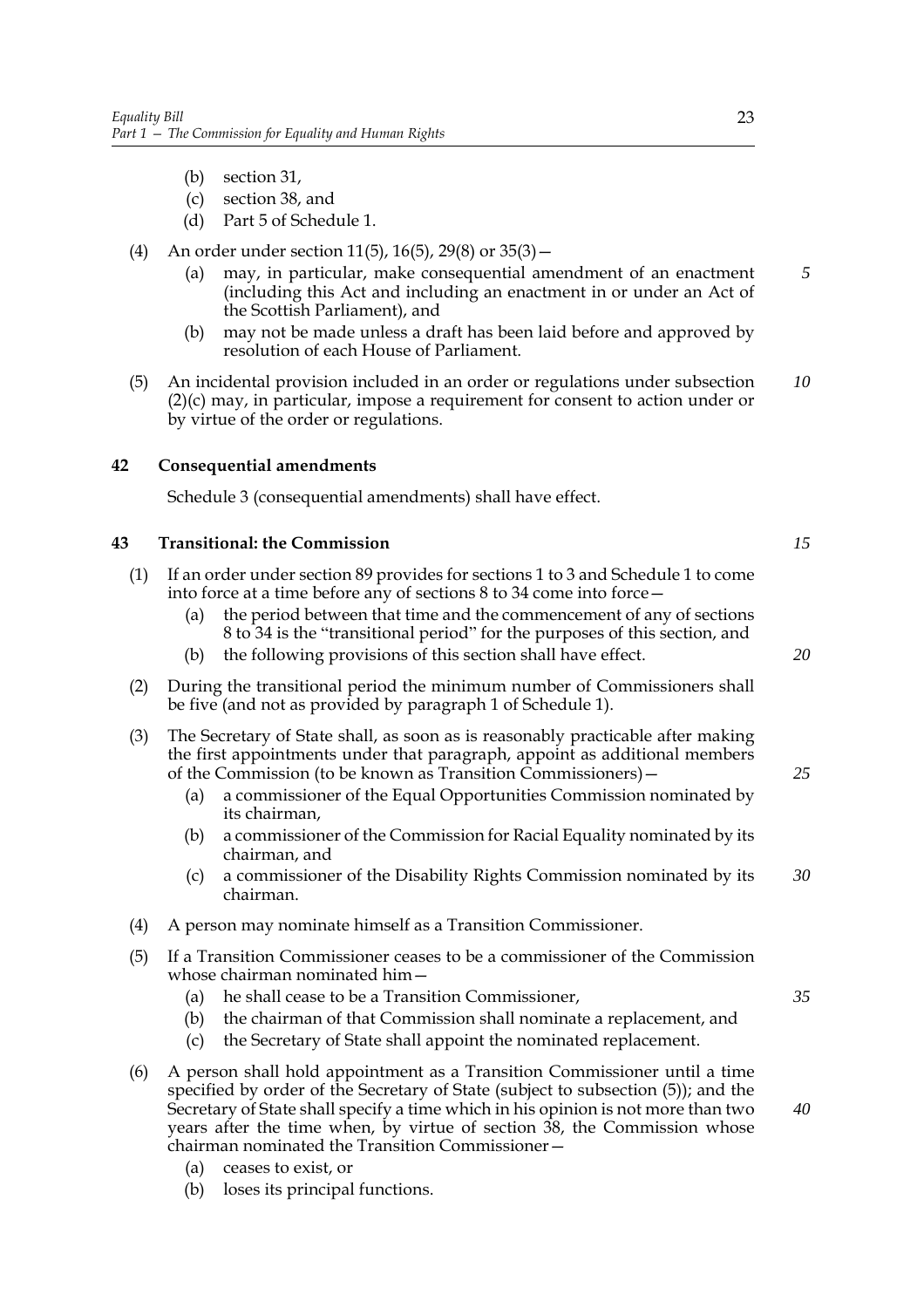- (7) In all other respects the provisions of this Part apply in relation to a Transition Commissioner as in relation to another Commissioner.
- (8) The Transition Commissioner nominated by the chairman of the Disability Rights Commission shall vacate office upon the establishment of the Disability Committee under Part 5 of Schedule 1 (and subsections (5) and (6) are subject to this subsection).

#### **44 Transitional: functions of the dissolved Commissions**

- (1) An order under section  $38(1)(a)$  or (b) may  $-$ 
	- (a) provide for a former Commission to continue to exercise a function in respect of a transitional case of a kind specified;
	- (b) provide for the Commission for Equality and Human Rights to exercise a function of a former Commission in respect of a transitional case of a kind specified.
- (2) An order under section 89 commencing a provision of Schedule 3 or 4 may include a saving or a consequential or incidental provision for the purpose of the operation of provision made by virtue of subsection (1) above; and the saving, consequential or incidental provision may, in particular, include provision applying, disapplying or modifying the application of a provision of this Act or of another enactment (including an enactment in or under an Act of the Scottish Parliament). *15 20*
- (3) A code of practice issued by a Commission dissolved by virtue of section 38, or which relates to a function of a Commission removed by virtue of section  $38(1)(b)$  —
	- (a) shall continue to have effect until revoked by the Secretary of State, at the request of the Commission for Equality and Human Rights, by order made by statutory instrument, and
	- (b) may be revised by the Commission for Equality and Human Rights as if it had been issued under section 15.
- (4) Consultation undertaken by a former Commission in relation to the issue or revision of a code of practice may be relied upon by the Commission for Equality and Human Rights for a purpose of section 15. *30*

#### **PART 2**

#### DISCRIMINATION ON GROUNDS OF RELIGION OR BELIEF

# *Key concepts*

#### **45 Religion and belief**

In this Part—

- (a) "religion" means any religion,
- (b) "belief" means any religious or philosophical belief,
- (c) a reference to religion includes a reference to lack of religion, and
- (d) a reference to belief includes a reference to lack of belief.

*10*

*5*

*25*

*35*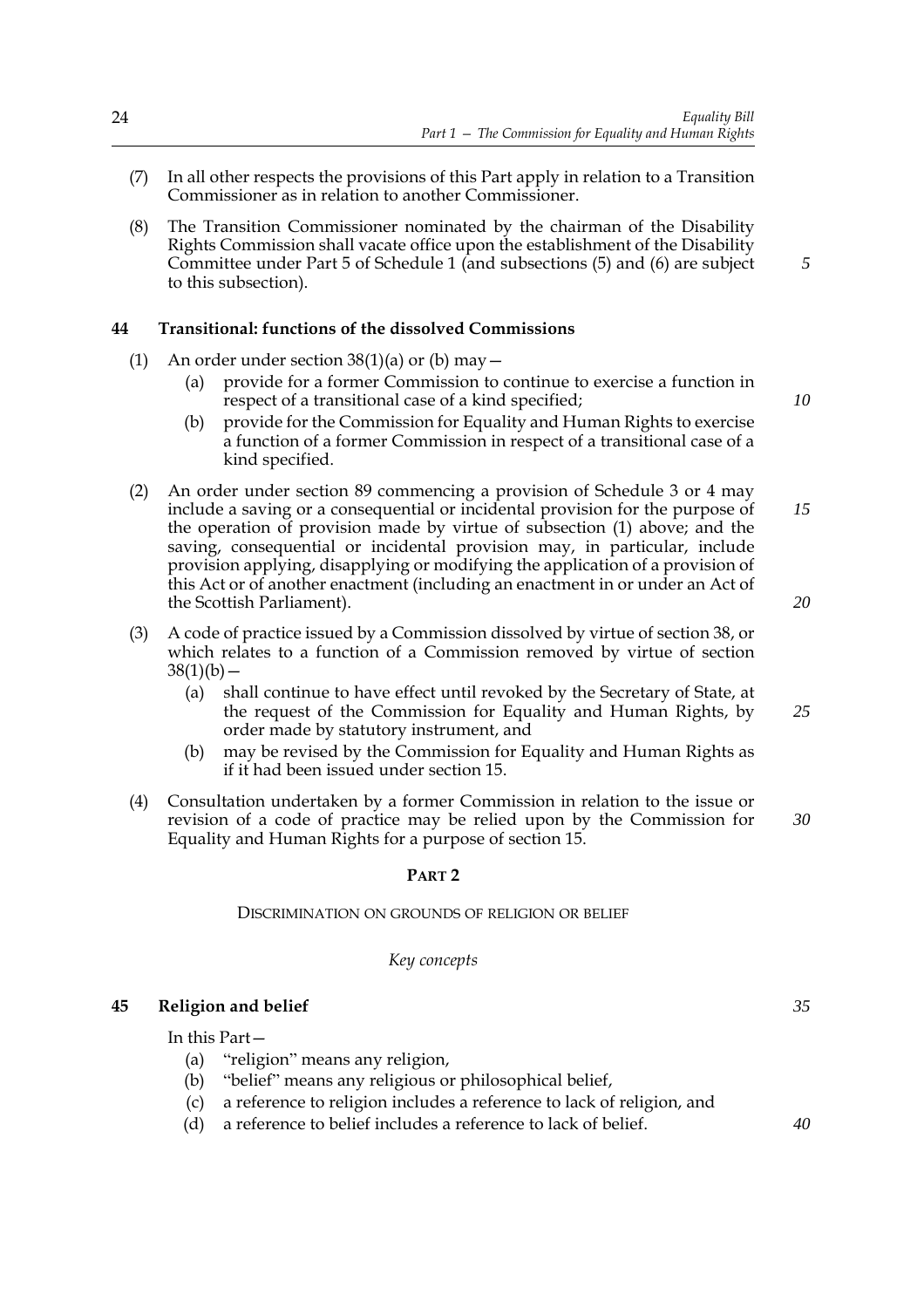## **46 Discrimination**

- (1) A person ("A") discriminates against another ("B") for the purposes of this Part if on grounds of religion or belief A treats B less favourably than he treats or would treat others (in cases where there is no material difference in the relevant circumstances).
- (2) In subsection (1) the reference to religion or belief is a reference to—
	- (a) a religion or belief of B or of any other person except A, and
	- (b) a religion or belief to which B or any other person except A is thought to belong or subscribe.
- (3) A person ("A") discriminates against another ("B") for the purposes of this Part if A applies to B a requirement, condition or practice— *10*
	- (a) which he applies or would apply equally to persons not of B's religion or belief,
	- (b) which puts persons of B's religion or belief at a disadvantage compared to some or all others (where there is no material difference in the relevant circumstances), *15*
	- (c) which puts B at a disadvantage compared to some or all persons who are not of his religion or belief (where there is no material difference in the relevant circumstances), and
	- (d) which A cannot reasonably justify by reference to matters other than B's religion or belief. *20*
- (4) A person ("A") discriminates against another ("B") if A treats B less favourably than he treats or would treat another and does so by reason of the fact that, or by reason of A's knowledge or suspicion that, B—
	- (a) has brought or intended to bring, or intends to bring, proceedings under this Part, *25*
	- (b) has given or intended to give, or intends to give, evidence in proceedings under this Part,
	- (c) has provided or intended to provide, or intends to provide, information in connection with proceedings under this Part,
	- (d) has done or intended to do, or intends to do, any other thing under or in connection with this Part, or
	- (e) has alleged or intended to allege, or intends to allege, that a person contravened this Part.
- (5) Subsection (4) does not apply where A's treatment of B relates to B's making or intending to make, not in good faith, a false allegation. *35*

# **47 Harassment**

- (1) For the purposes of this Part a person ("A") harasses another ("B") if on grounds of religion or belief A does anything which has the purpose or effect  $of$ 
	- (a) violating B's dignity, or
	- (b) creating an intimidating, hostile, degrading, humiliating or offensive environment for B.
- (2) In subsection  $(1)$ 
	- (a) "religion or belief" means a religion or belief of B or of any other person except A, and *45*

*5*

*30*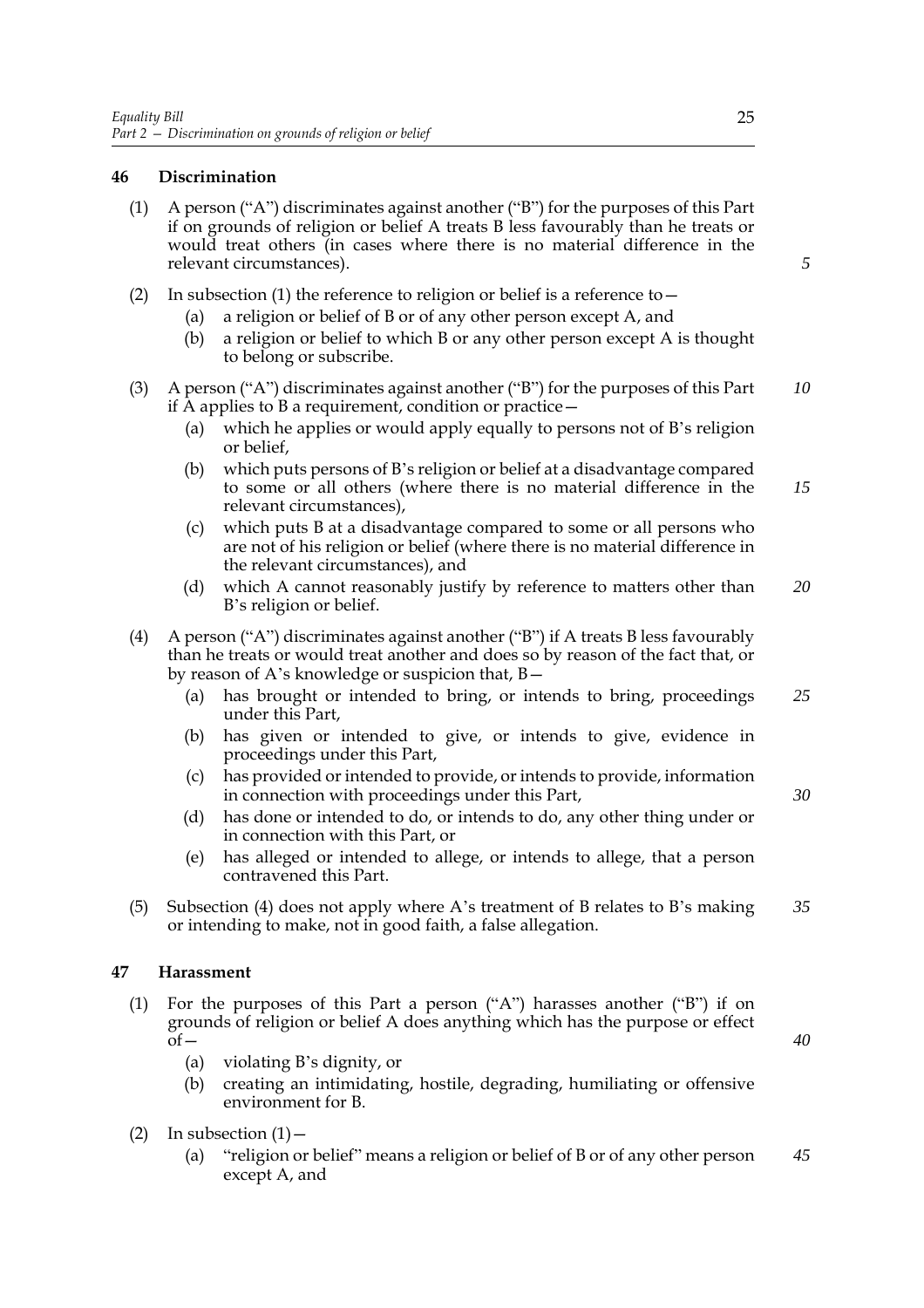- (b) a reference to a person's religion or belief includes a reference to a religion or belief to which he is thought to belong or subscribe.
- (3) Action by A shall be regarded as having the effect described in subsection  $(1)(a)$ or (b) only if it should reasonably be regarded as having that effect having regard to—
	- (a) B's perception, and
	- (b) all the other circumstances.
- (4) Where B wants A to do something, it is not harassment for the purposes of subsection (1).

| Prohibited discrimination and harassment |  |  |  |  |  |  |
|------------------------------------------|--|--|--|--|--|--|
|------------------------------------------|--|--|--|--|--|--|

*10*

*15*

*20*

*30*

*35*

*40*

*5*

#### **48 Goods, facilities and services**

- (1) It is unlawful for a person ("A") concerned with the provision to the public or a section of the public of goods, facilities or services to discriminate against a person ("B") who seeks to obtain or use those goods, facilities or services—
	- (a) by refusing to provide B with goods, facilities or services,
	- (b) by refusing to provide B with goods, facilities or services of a quality which is the same as or similar to the quality of goods, facilities or services that A normally provides to—
		- (i) the public, or
		- (ii) a section of the public to which B belongs,
	- (c) by refusing to provide B with goods, facilities or services in a manner which is the same as or similar to that in which A normally provides goods, facilities or services to—
		- (i) the public, or
		- (ii) a section of the public to which B belongs, or *25*
	- (d) by refusing to provide B with goods, facilities or services on terms which are the same as or similar to the terms on which A normally provides goods, facilities or services to—
		- (i) the public, or
		- (ii) a section of the public to which B belongs.
- (2) Subsection (1) applies, in particular, to  $-$ 
	- (a) access to and use of a place which the public are permitted to enter,
	- (b) accommodation in a hotel, boarding house or similar establishment,
	- (c) facilities by way of banking or insurance or for grants, loans, credit or finance,
	- (d) facilities for entertainment, recreation or refreshment,
	- (e) facilities for transport or travel, and
	- (f) the services of a profession or trade.
- (3) Where a skill is commonly exercised in different ways in relation to or for the purposes of different religions or beliefs, a person who normally exercises it in relation to or for the purpose of a religion or belief does not contravene subsection  $(1)$  by  $-$ 
	- (a) insisting on exercising the skill in the way in which he exercises it in relation to or for the purposes of that religion or belief, or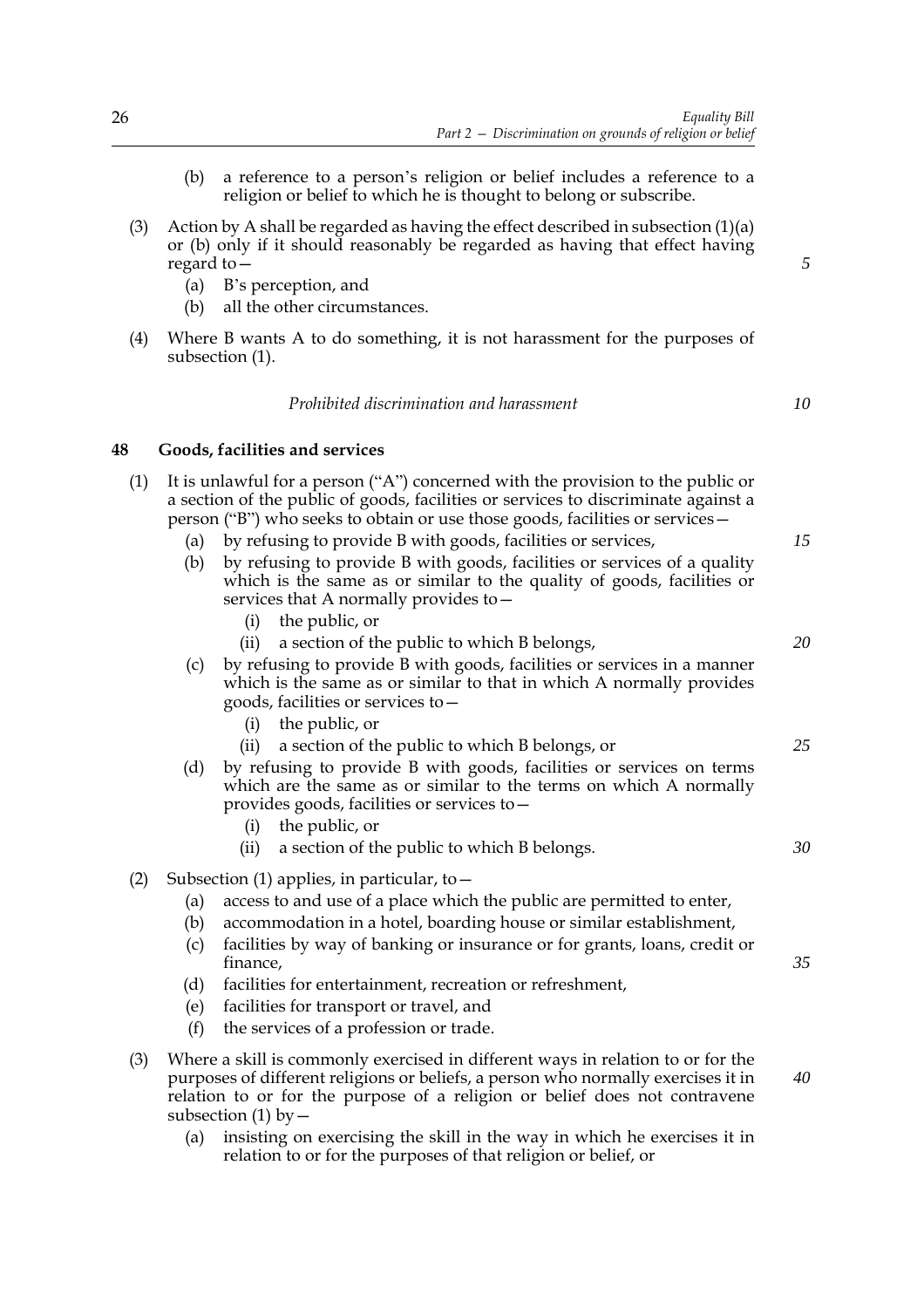- (b) if he reasonably considers it impracticable to exercise the skill in that way in relation to or for the purposes of another religion or belief, to refuse to exercise it in relation to or for the purposes of that other religion or belief.
- (4) Subsection  $(1)$ 
	- (a) does not apply to a service provided by a person exercising a public function, and
	- (b) does not apply to a service if discrimination in relation to the provision of that service—
		- (i) is unlawful by virtue of another provision of this Part or by virtue of a provision of the Employment Equality (Religion or Belief) Regulations 2003 (S.I.  $2003/1660$ ), or *10*
		- (ii) would be unlawful by virtue of another provision of this Part or of those regulations but for an express exception.
- (5) For the purposes of subsection (1) it is immaterial whether or not a person charges for the provision of goods, facilities or services. *15*

# **49 Premises**

- (1) It is unlawful for a person to discriminate against another—
	- (a) in the terms on which he offers to dispose of premises to him,
	- (b) by refusing to dispose of premises to him, or
	- (c) in connection with a list of persons requiring premises.
- (2) It is unlawful for a person managing premises to discriminate against an occupier—
	- (a) in the manner in which he provides access to a benefit or facility,
	- (b) by refusing access to a benefit or facility,
	- (c) by evicting him, or
	- (d) by subjecting him to another detriment.
- (3) It is unlawful for a person managing premises to harass an occupier.
- (4) It is unlawful for a person concerned in the disposal of premises to harass a person who applies to occupy premises.
- (5) It is unlawful for a person to discriminate against another by refusing permission for the disposal of premises to him.
- (6) This section applies only to premises in Great Britain.

## **50 Section 49: exceptions**

- (1) Section 49 shall not apply to anything done in relation to the disposal of part of premises by a person ("the landlord") if  $-$ *35*
	- (a) the landlord or a near relative resides, and intends to continue to reside, in another part of the premises,
	- (b) the premises include parts (other than storage areas and means of access) shared by residents of the premises, and
	- (c) the premises are not normally sufficient to accommodate
		- in the case of premises to be occupied by households, more than two households in addition to that of the landlord or his near relative, or

*5*

*20*

*25*

*30*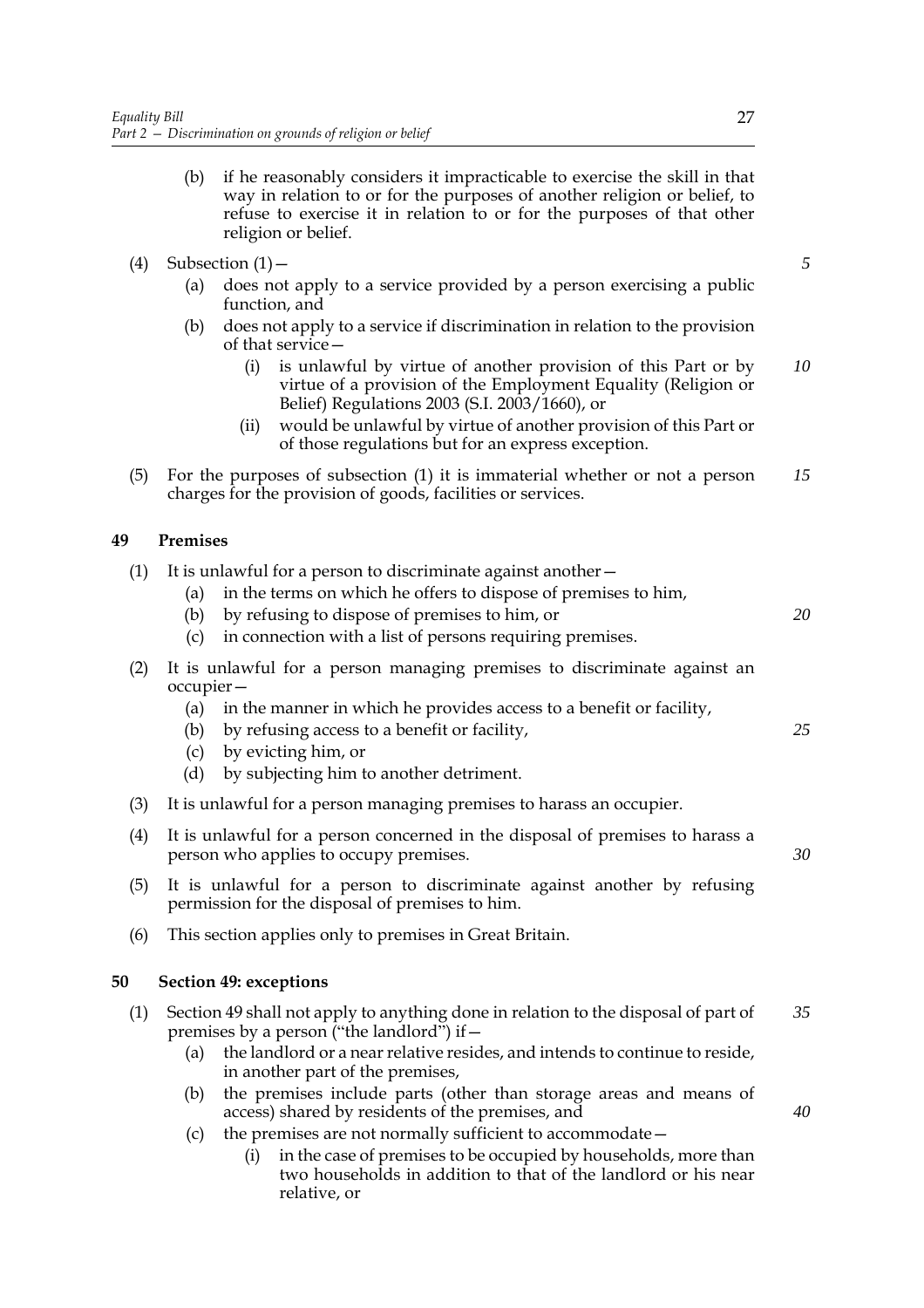| (ii) | in the case of premises to be occupied by individuals, more than  |
|------|-------------------------------------------------------------------|
|      | six individuals in addition to the landlord or his near relative. |

- (2) In subsection (1) "near relative" means—
	- (a) spouse or civil partner,
	- (b) parent or grandparent,
	- (c) child or grandchild (whether or not legitimate),
	- (d) the spouse or civil partner of a child or grandchild,
	- (e) brother or sister (whether of full blood or half-blood), and
	- (f) any of the relationships listed in paragraphs (b) to (e) above that arises through marriage, civil partnership or adoption.
- (3) Section 49 shall not apply to the disposal of premises by a person who—
	- (a) owns an estate or interest in the premises,
	- (b) occupies the whole of the premises,
	- (c) does not use the services of an estate agent for the purposes of the disposal, and
	- (d) does not arrange for the publication of an advertisement for the purposes of the disposal.

## **51 Educational establishments**

| (1) | It is unlawful for the responsible body of an educational establishment listed<br>in the Table to discriminate against a person-                                                                                | 20 |
|-----|-----------------------------------------------------------------------------------------------------------------------------------------------------------------------------------------------------------------|----|
|     | in the terms on which it offers to admit him as a pupil,<br>(a)                                                                                                                                                 |    |
|     | by refusing to accept an application to admit him as a pupil, or<br>(b)                                                                                                                                         |    |
|     | where he is a pupil of the establishment $-$<br>(c)                                                                                                                                                             |    |
|     | in the way in which it affords him access to any benefit, facility<br>(i)<br>or service,                                                                                                                        | 25 |
|     | by refusing him access to a benefit, facility or service,<br>(ii)                                                                                                                                               |    |
|     | by excluding him from the establishment, or<br>(iii)                                                                                                                                                            |    |
|     | by subjecting him to any other detriment.<br>(iv)                                                                                                                                                               |    |
| (2) | It is unlawful for the responsible body of an educational establishment listed<br>in the Table to harass -<br>a pupil at the establishment, or<br>(a)<br>a person who applies to be admitted as a pupil.<br>(b) | 30 |
| (3) | In the application of this section to England and Wales –                                                                                                                                                       |    |
|     | an expression also used in any of the Education Acts (within the<br>(a)<br>meaning of section 578 of the Education Act 1996 (c. 56)) has the same<br>meaning as in that Act, and                                | 35 |
|     | "pupil" in relation to an establishment includes any person who<br>(b)<br>receives education at the establishment.                                                                                              |    |
| (4) | In the application of this section to Scotland, an expression also used in the<br>Education (Scotland) Act 1980 (c. 44) has the same meaning as in that Act.                                                    | 40 |

*5*

*10*

*15*

*Establishment Responsible body*

ENGLAND AND WALES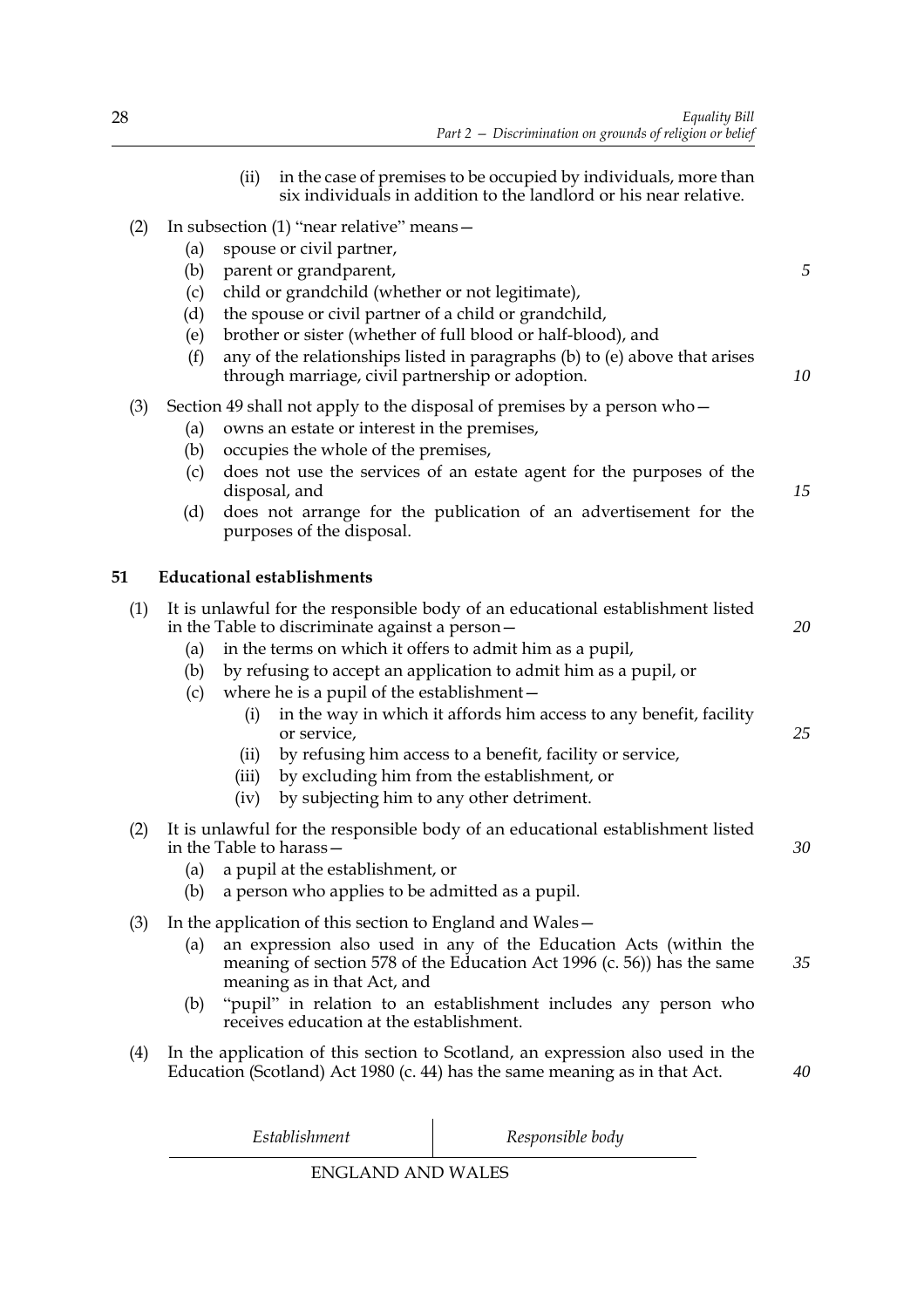| Establishment                                                    | Responsible body                                                               |  |
|------------------------------------------------------------------|--------------------------------------------------------------------------------|--|
| education authority.                                             | School maintained by a local   Local education authority or<br>governing body. |  |
| Independent school (other than<br>a special school).             | Proprietor.                                                                    |  |
| Special school (not maintained<br>by local education authority). | Proprietor.                                                                    |  |
| SCOTLAND                                                         |                                                                                |  |
| Public school.                                                   | Education authority.                                                           |  |
| Grant-aided school.                                              | Manager.                                                                       |  |
| Independent school.                                              | Proprietor.                                                                    |  |

## **52 Section 51: exceptions**

- (1) Section 51 shall not apply in relation to—
	- (a) a school designated under section 69(3) of the School Standards and Framework Act 1998 (c. 31) (foundation or voluntary school with religious character), *15*
	- (b) a school listed in the register of independent schools for England or for Wales if the school's entry in the register records that the school has a religious ethos,
	- (c) a school transferred to an education authority under section 16 of the Education (Scotland) Act 1980 (c. 44) (transfer of certain schools to education authorities) which is conducted in the interest of a church or denominational body, *20*
	- (d) a school provided by an education authority under section 17(2) of that Act (denominational schools),
	- (e) a grant-aided school (within the meaning of that Act) which is conducted in the interest of a church or denominational body, or
	- (f) a school registered in the register of independent schools for Scotland if the school—
		- (i) admits only pupils who belong, or whose parents belong, to one or more particular denominations, or *30*
		- (ii) is conducted in the interest of a church or denominational body.
- (2) Section  $51(1)(c)(i)$ , (ii) or (iv) or (2)(a) shall not apply in relation to anything done in connection with—
	- (a) the content of the curriculum, or
	- (b) religious worship.
- (3) The Secretary of State may make regulations—
	- (a) amending or repealing an exception in subsection (1) or (2);
	- (b) providing for an additional exception to section 51;
	- (c) about the construction or application of section 46(3)(d) in relation to section 51. *40*
- (4) Regulations under subsection  $(3)$  –

*25*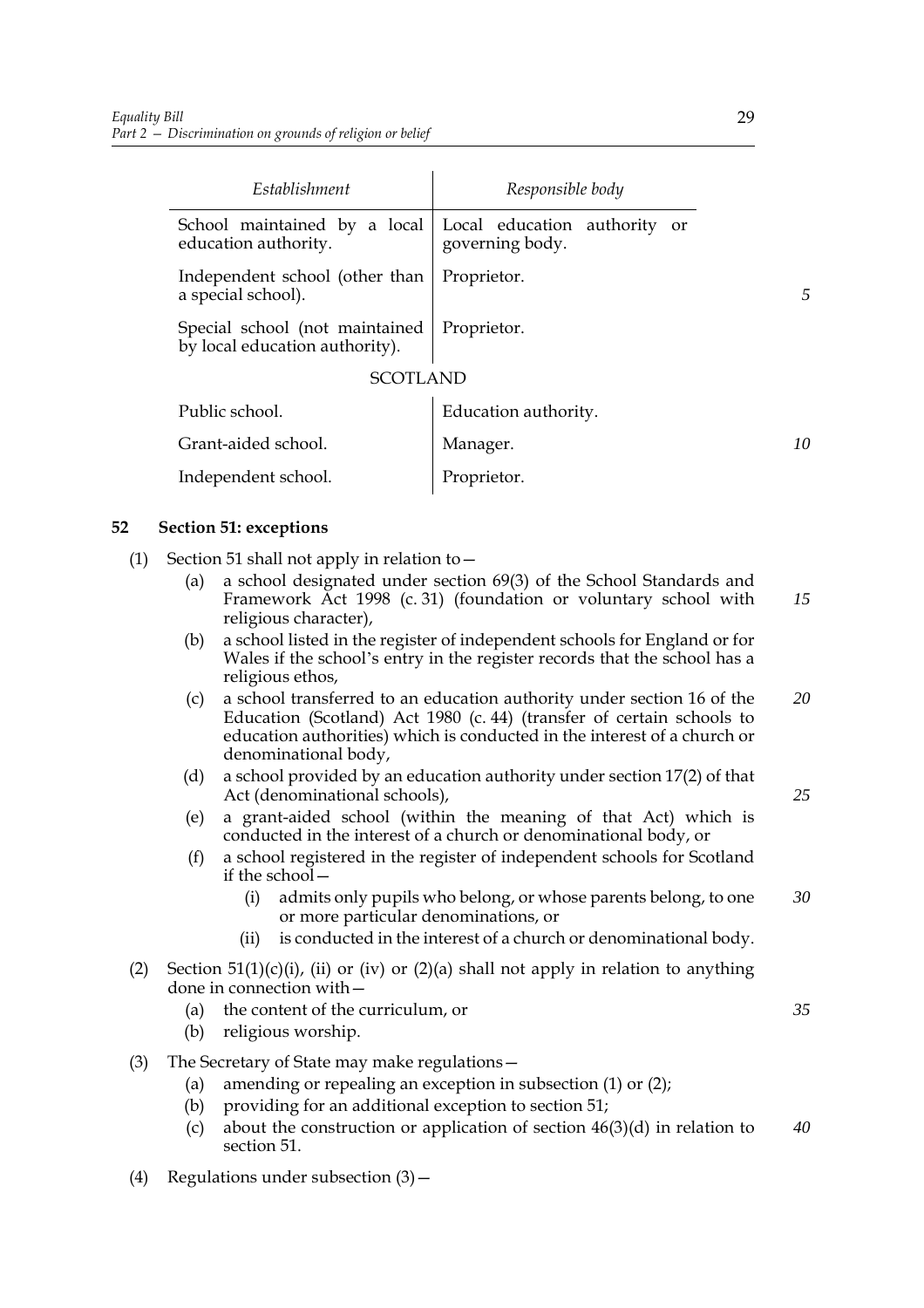- (a) may include transitional or incidental provision,
- (b) may make provision generally or only in respect of specified cases or circumstances (which may, in particular, be defined by reference to location),
- (c) may make different provision in respect of different cases or circumstances (which may, in particular, be defined by reference to location),
- (d) shall be made by statutory instrument,
- (e) may not be made unless the Secretary of State has consulted such persons as he thinks appropriate, and
- (f) may not be made unless a draft has been laid before and approved by resolution of each House of Parliament.

#### **53 Local education authorities and education authorities**

- (1) It is unlawful for a local education authority (in England and Wales) or an education authority (in Scotland) in the exercise of their functions to discriminate against or harass a person.
- (2) In its application to local education authorities the prohibition in subsection (1) shall not apply to—
	- (a) the exercise of an authority's functions under section 14 of the Education Act 1996 (c. 56) (provision of schools),
	- (b) the exercise of an authority's functions in relation to transport,
	- (c) the exercise of an authority's functions under section 13 of that Act (general responsibility for education) in so far as they relate to a matter specified in paragraph (a) or (b) above, or
	- (d) the exercise of functions as the responsible body for an establishment listed in the Table in section 51. *25*
- (3) In its application to education authorities the prohibition in subsection (1) shall not apply to  $-$ 
	- (a) the exercise of an authority's functions under section 17 of the Education (Scotland) Act 1980 (c. 44) (provision etc. of schools),
	- (b) the exercise of an authority's functions in relation to transport,
	- (c) the exercise of an authority's functions under section 1 of that Act, section 2 of the Standards in Scotland's Schools etc. Act 2000 (asp 6) and sections 4 and 5 of the Education (Additional Support for Learning) (Scotland) Act 2004 (asp 4) (duties in relation to provision of education) in so far as they relate to a matter specified in paragraph (a) or (b) above,
	- (d) the exercise of an authority's functions under section 50(1) of the Education (Scotland) Act 1980 (education of pupils in exceptional circumstances) in so far as they consist of making arrangements of the kind referred to in subsection (2) of that section, or
	- (e) the exercise of functions as the responsible body for an establishment listed in the Table in section 51.

## **54 Public authorities: general**

(1) It is unlawful for a public authority exercising a function to do any act which constitutes discrimination or harassment. *45*

*15*

*10*

*5*

*20*

*35*

*40*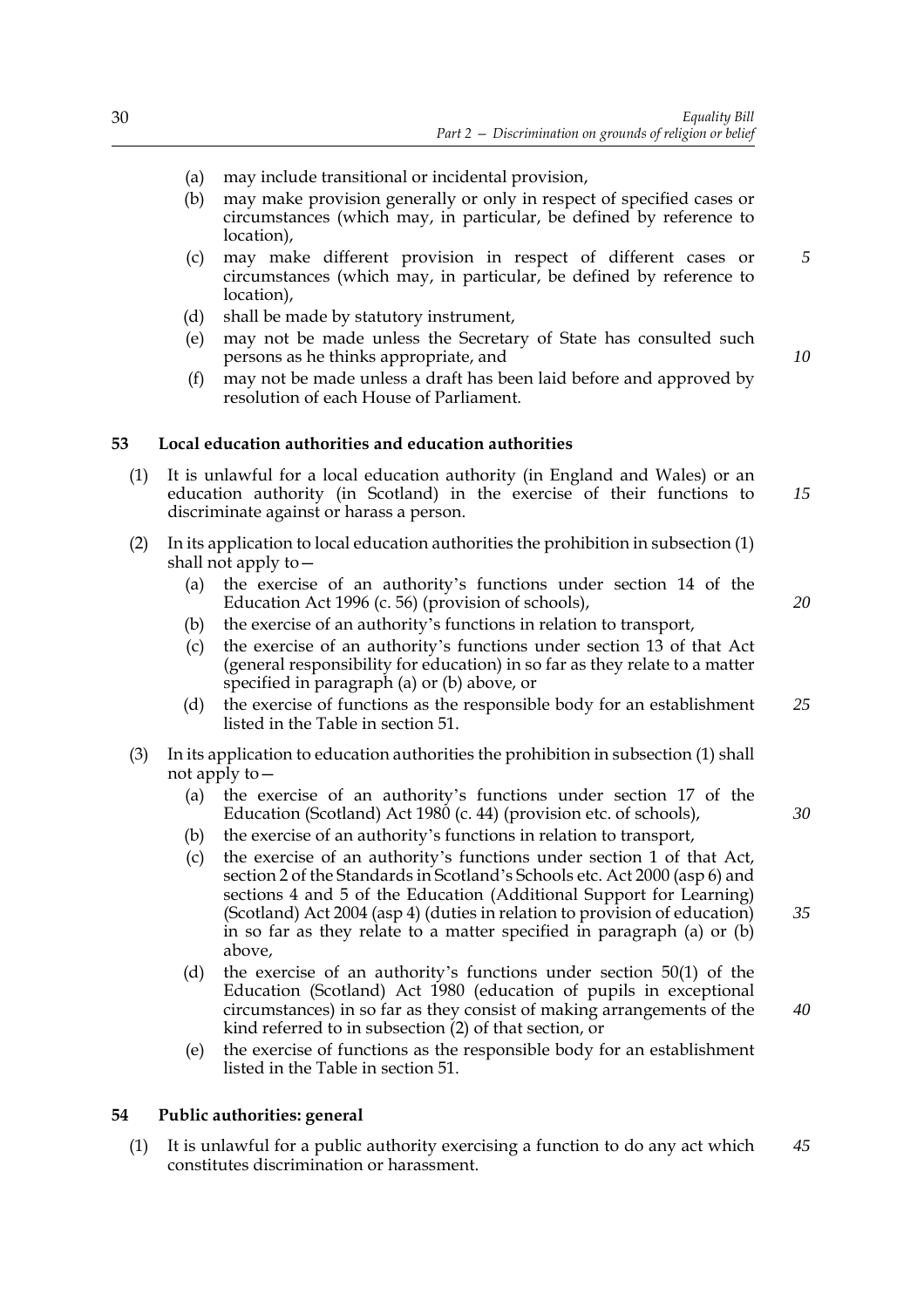| (2) |     | In subsection $(1)$ –                                                                                                                                                                                                              |    |
|-----|-----|------------------------------------------------------------------------------------------------------------------------------------------------------------------------------------------------------------------------------------|----|
|     | (a) | "public authority" includes any person who has functions of a public<br>nature (subject to subsections $(3)$ and $(4)$ ), and                                                                                                      |    |
|     | (b) | "function" means function of a public nature.                                                                                                                                                                                      |    |
| (3) |     | The prohibition in subsection $(1)$ shall not apply to $-$                                                                                                                                                                         | 5  |
|     | (a) | the House of Commons,                                                                                                                                                                                                              |    |
|     | (b) | the House of Lords,                                                                                                                                                                                                                |    |
|     | (c) | the authorities of either House of Parliament,                                                                                                                                                                                     |    |
|     | (d) | the Security Service,                                                                                                                                                                                                              |    |
|     | (e) | the Secret Intelligence Service,                                                                                                                                                                                                   | 10 |
|     | (f) | the Government Communications Headquarters, or                                                                                                                                                                                     |    |
|     | (g) | a part of the armed forces of the Crown which is, in accordance with a<br>requirement of the Secretary of State, assisting the Government<br>Communications Headquarters.                                                          |    |
| (4) |     | The prohibition in subsection $(1)$ shall not apply to $-$                                                                                                                                                                         | 15 |
|     | (a) | the exercise of a judicial function,                                                                                                                                                                                               |    |
|     | (b) | anything done on behalf of or on the instructions of a person exercising<br>a judicial function,                                                                                                                                   |    |
|     | (c) | preparing, passing (or making), confirming, approving or considering<br>an enactment (including legislation made by or by virtue of a Measure<br>of the General Synod of the Church of England),                                   | 20 |
|     | (d) | the making of an instrument by a Minister of the Crown under an<br>enactment,                                                                                                                                                      |    |
|     | (e) | the making of an instrument by the Scottish Ministers or a member of<br>the Scottish Executive under an enactment,                                                                                                                 | 25 |
|     | (f) | a decision to refuse entry clearance or to vary leave to enter or remain<br>in the United Kingdom, in accordance with the Immigration Acts, or<br>anything done for the purposes of or in pursuance of a decision of that<br>kind, |    |
|     | (g) | a decision not to institute or continue criminal proceedings (and<br>anything done in pursuance of such a decision),                                                                                                               | 30 |
|     | (h) | action in relation to -                                                                                                                                                                                                            |    |
|     |     | (i) the curriculum of an educational institution,                                                                                                                                                                                  |    |
|     |     | admission to an educational institution which has a religious<br>(ii)<br>ethos,                                                                                                                                                    | 35 |
|     |     | religious worship in an educational institution,<br>(iii)                                                                                                                                                                          |    |
|     |     | the governing body of an educational institution which has a<br>(iv)<br>religious ethos,                                                                                                                                           |    |
|     |     | transport to or from an educational institution, or<br>(v)                                                                                                                                                                         |    |
|     |     | the establishment, alteration or closure of educational<br>(vi)<br>institutions,                                                                                                                                                   | 40 |
|     | (i) | action which-                                                                                                                                                                                                                      |    |
|     |     | is unlawful by virtue of another provision of this Part or by<br>(i)<br>virtue of a provision of the Employment Equality (Religion or<br>Belief) Regulations 2003 (S.I. 2003/1660), or                                             | 45 |
|     |     | would be unlawful by virtue of another provision of this Part or<br>(ii)<br>of those regulations but for an express exception, or                                                                                                  |    |
|     | (i) | action of a kind, or in circumstances, specified for the purpose of this<br>paragraph by order of the Secretary of State.                                                                                                          |    |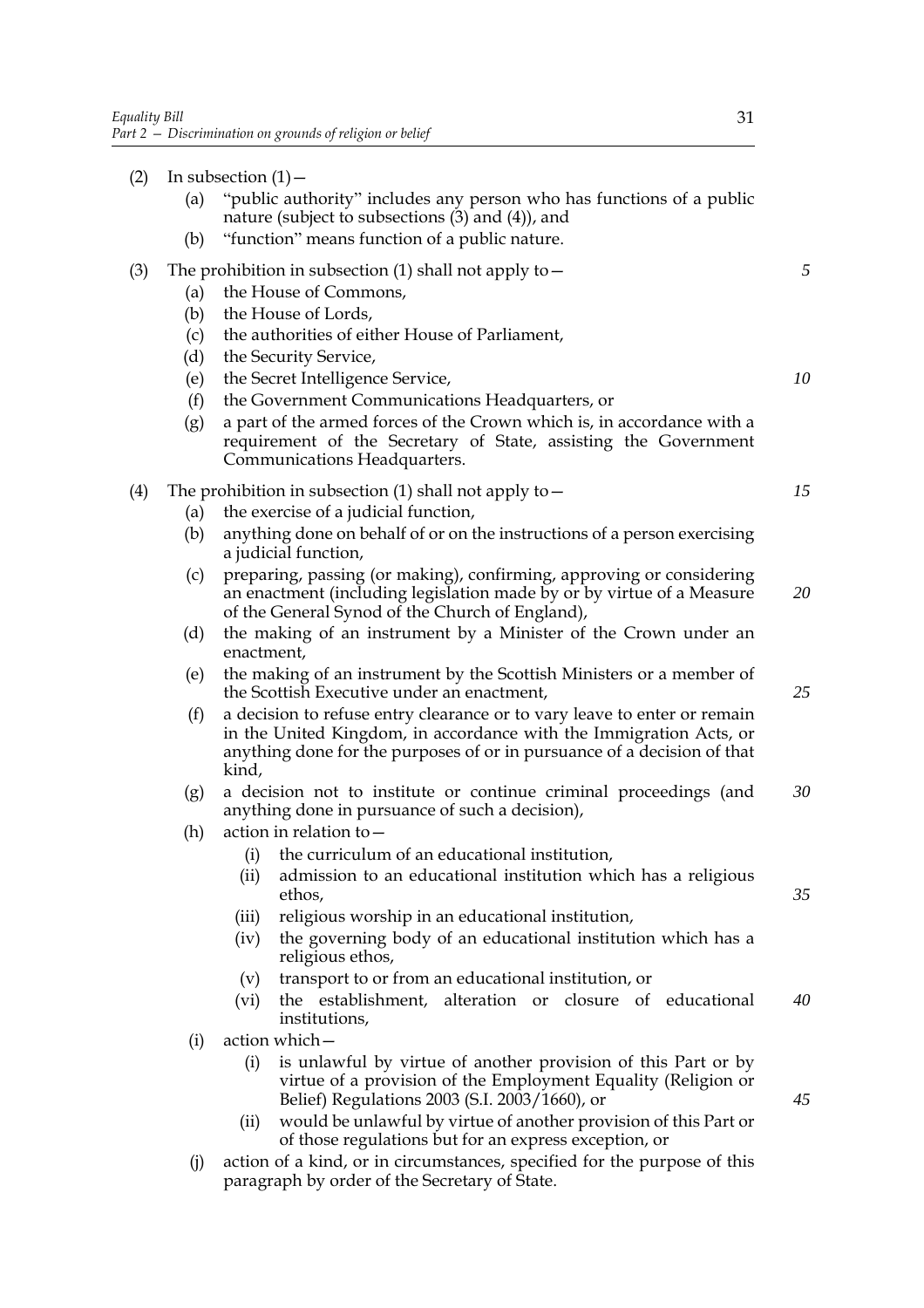| (5) |                   | In an action under section 67 in respect of a contravention of this section –                                                                                                                                                                        |                |
|-----|-------------------|------------------------------------------------------------------------------------------------------------------------------------------------------------------------------------------------------------------------------------------------------|----------------|
|     | (a)               | the court shall not grant an injunction unless satisfied that it will not<br>prejudice criminal proceedings or a criminal investigation, and                                                                                                         |                |
|     | (b)               | the court shall grant any application to stay the section 67 proceedings<br>on the grounds of prejudice to criminal proceedings or to a criminal<br>investigation, unless satisfied that the proceedings or investigation will<br>not be prejudiced. | 5 <sup>5</sup> |
| (6) |                   | Section 71(4) shall not apply in relation to a reply, or a failure to reply, to a<br>question in connection with an alleged contravention of this section -                                                                                          |                |
|     | (a)               | if the respondent or potential respondent reasonably asserts that to<br>have replied differently or at all might have prejudiced criminal<br>proceedings or a criminal investigation,                                                                | 10             |
|     | (b)               | if the respondent or potential respondent reasonably asserts that to<br>have replied differently or at all would have revealed the reason for not<br>instituting or not continuing criminal proceedings,                                             | 15             |
|     | (c)               | where the reply is of a kind specified for the purposes of this paragraph<br>by order of the Secretary of State,                                                                                                                                     |                |
|     | (d)               | where the reply is given in circumstances specified for the purposes of<br>this paragraph by order of the Secretary of State, or                                                                                                                     |                |
|     | (e)               | where the failure occurs in circumstances specified for the purposes of<br>this paragraph by order of the Secretary of State.                                                                                                                        | 20             |
| (7) | In this section - |                                                                                                                                                                                                                                                      |                |
|     |                   | "criminal investigation" means-                                                                                                                                                                                                                      |                |
|     |                   | an investigation into the commission of an alleged offence, and<br>(a)<br>a decision whether to institute criminal proceedings, and<br>(b)<br>"enactment" includes an Act of the Scottish Parliament.                                                | 25             |
| (8) |                   | An order under subsection (4)(j) or (6)(c) to (e) –                                                                                                                                                                                                  |                |
|     | (a)               | may include transitional or incidental provision,                                                                                                                                                                                                    |                |
|     | (b)               | may make provision generally or only for specified cases or<br>circumstances,                                                                                                                                                                        | 30             |
|     | (c)               | may make different provision for different circumstances,                                                                                                                                                                                            |                |
|     | (d)               | shall be made by statutory instrument, and                                                                                                                                                                                                           |                |
|     | (e)               | may not be made unless a draft has been laid before and approved by<br>resolution of each House of Parliament.                                                                                                                                       |                |
| (9) |                   | In this application of this section to proceedings in Scotland –                                                                                                                                                                                     | 35             |
|     | (a)               | a reference to the court shall be taken as a reference to the sheriff,                                                                                                                                                                               |                |
|     | (b)               | a reference to an injunction shall be taken as a reference to an interdict,                                                                                                                                                                          |                |
|     | (c)               | a reference to staying proceedings shall be taken as a reference to<br>sisting proceedings, and                                                                                                                                                      |                |
|     | (d)               | a reference to the respondent or potential respondent shall be taken as<br>a reference to the defender or potential defender.                                                                                                                        | 40             |
|     |                   | Other unlawful acts                                                                                                                                                                                                                                  |                |

# **55 Discriminatory practices**

- (1) It is unlawful for a person to operate a practice which—
	- (a) results in unlawful discrimination or harassment, or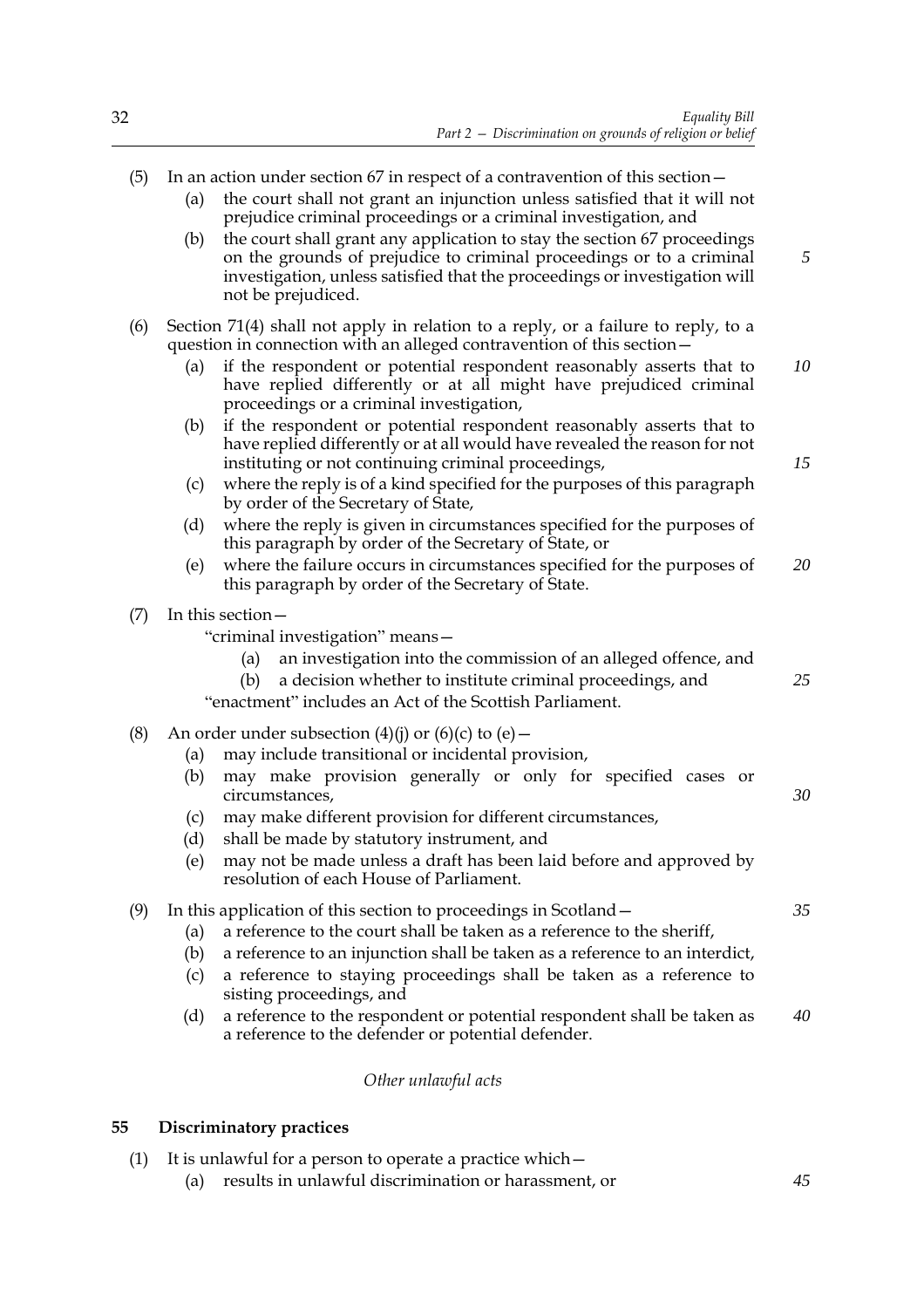- (b) would be likely to result in unlawful discrimination if applied to persons of any religion or belief.
- (2) It is unlawful for a person to adopt or maintain a practice or arrangement in accordance with which in certain circumstances a practice would be operated in contravention of subsection (1).
- (3) In this section "unlawful discrimination or harassment" means discrimination or harassment which is unlawful by virtue of any of sections 48 to 54.
- (4) Proceedings in respect of a contravention of this section may be brought only—
	- (a) by the Commission for Equality and Human Rights, and
	- (b) in accordance with sections 22 to 27.

## **56 Discriminatory advertisements**

- (1) It is unlawful to publish an advertisement, or to cause an advertisement to be published, if it indicates (expressly or impliedly) an intention by any person to discriminate unlawfully.
- (2) In subsection (1) the reference to unlawful discrimination is a reference to discrimination which is unlawful by virtue of any of sections 48 to 54. *15*
- (3) Proceedings in respect of a contravention of subsection (1) may be brought only—
	- (a) by the Commission for Equality and Human Rights, and
	- (b) in accordance with section 27.
- (4) A person who publishes an advertisement shall not be liable in proceedings under that section in respect of the publication of the advertisement if he proves that—
	- (a) he published in reliance on a statement, made by a person causing the advertisement to be published, that subsection (1) would not apply, and *25*
	- (b) that it was reasonable to rely on that statement.
- (5) A person commits an offence if he knowingly or recklessly makes a false statement of the kind mentioned in subsection (4)(a).
- (6) A person guilty of an offence under subsection (5) shall be liable on summary conviction to a fine not exceeding level 5 on the standard scale. *30*

#### **57 Instructing or causing discrimination or harassment**

- (1) It is unlawful for a person to instruct another to unlawfully discriminate or to unlawfully harass.
- (2) It is unlawful for a person to cause or attempt to cause another to unlawfully discriminate or to unlawfully harass. *35*
- (3) It is unlawful for a person to induce or attempt to induce another to unlawfully discriminate or to unlawfully harass.
- (4) For the purposes of subsection (3) inducement may be direct or indirect.
- (5) In this section a reference to unlawful discrimination or harassment is a reference to discrimination or harassment which is unlawful by virtue of any of sections 48 to 54. *40*

*5*

*10*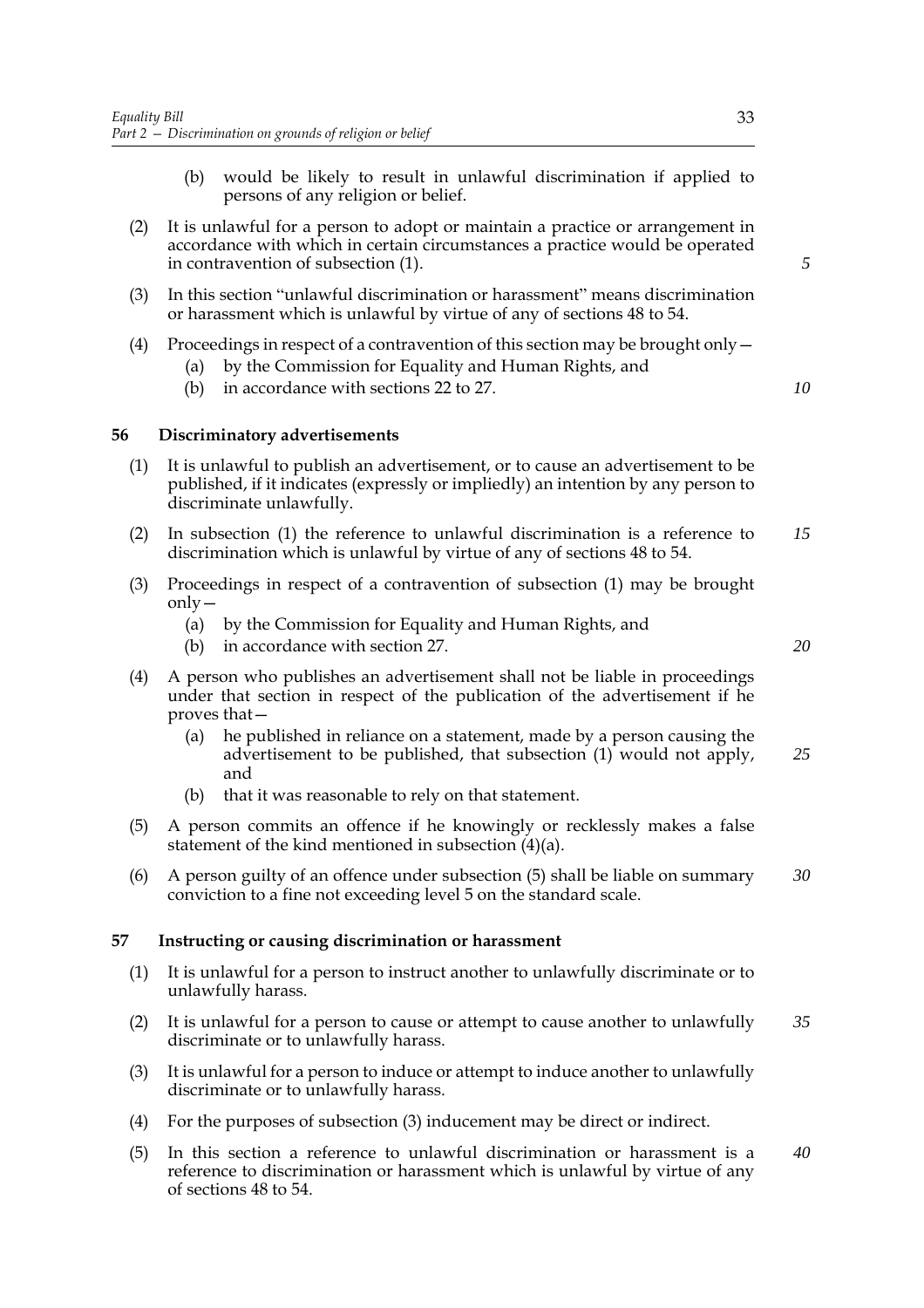- (a) by the Commission for Equality and Human Rights, and
- (b) in accordance with section 27.

### *General exceptions*

### **58 Statutory requirements**

Nothing in this Part shall make it unlawful to do anything which is necessary, or in so far as it is necessary, for the purpose of complying with—

- (a) an Act of Parliament,
- (b) an Act of the Scottish Parliament,
- (c) legislation made or to be made—
	- (i) by a Minister of the Crown,
	- (ii) by Order in Council,
	- (iii) by the Scottish Ministers or a member of the Scottish Executive,
	- (iv) by the National Assembly for Wales, or
	- (v) by or by virtue of a Measure of the General Synod of the Church of England, or *15*
- (d) a condition or requirement imposed by a Minister of the Crown by virtue of anything listed in paragraphs (a) to (c).

## **59 Organisations relating to religion or belief**

(1) This section applies to an organisation the purpose of which is—

- (a) to practice a religion or belief,
- (b) to advance a religion or belief,
- (c) to teach the practice or principles of a religion or belief,
- (d) to enable persons of a religion or belief to share any benefit, or to engage in any activity, within the framework of that religion or belief, or *25*
- (e) to improve relations, or maintain good relations, between persons of different religions or beliefs.
- (2) But this section does not apply to an organisation whose sole or main purpose is commercial.
- (3) Nothing in this Part shall make it unlawful for an organisation to which this section applies or anyone acting on behalf of or under the auspices of an organisation to which this section applies—
	- (a) to restrict membership of the organisation,
	- (b) to restrict participation in activities undertaken by the organisation or on its behalf or under its auspices, *35*
	- (c) to restrict the provision of goods, facilities or services in the course of activities undertaken by the organisation or on its behalf or under its auspices, or
	- (d) to restrict the use of premises owned or controlled by the organisation. *40*
- (4) Nothing in this Part shall make it unlawful for a minister—
	- (a) to restrict participation in activities carried on in the performance of his functions in connection with or in respect of an organisation to which this section relates, or

*5*

*10*

*20*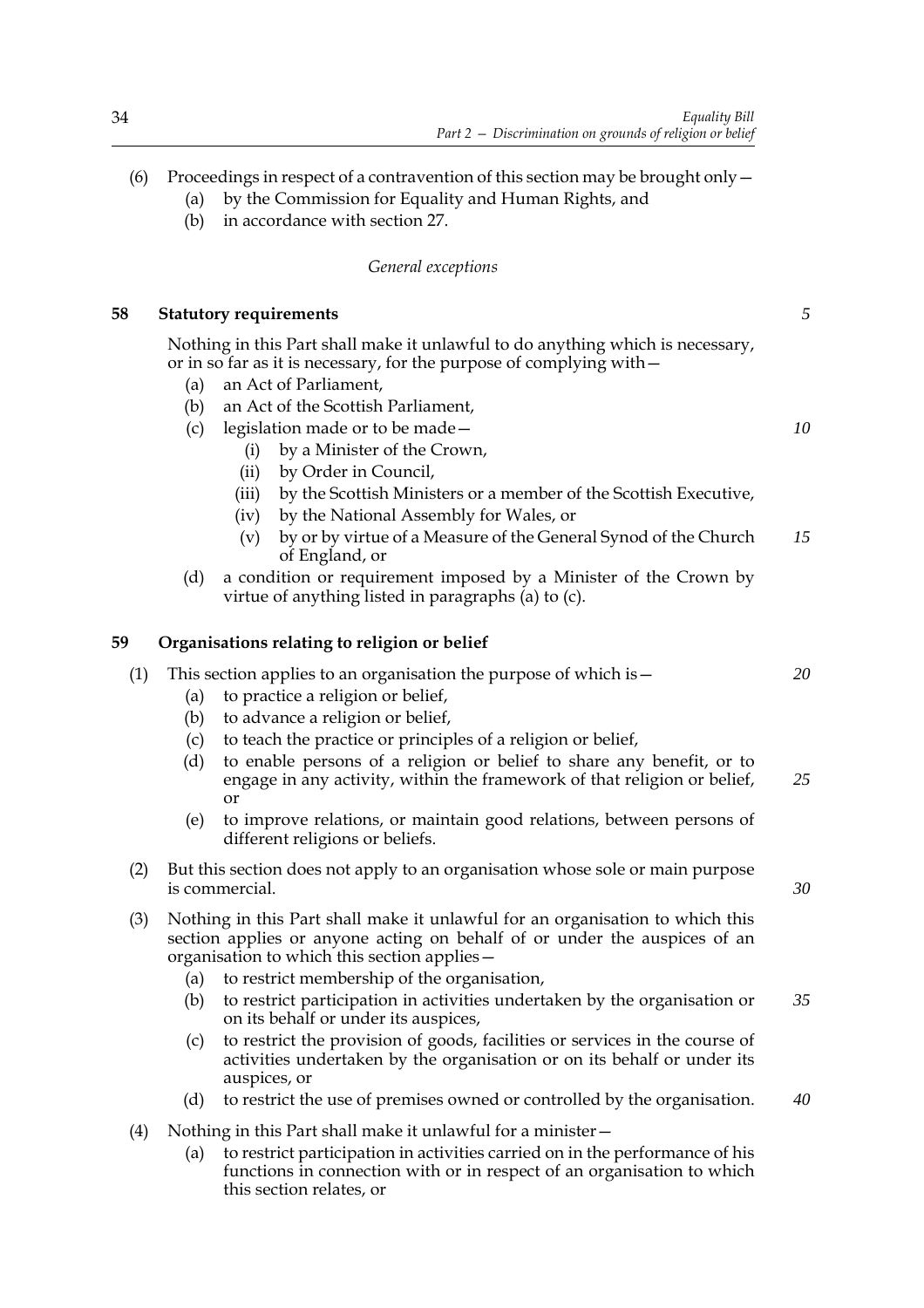- (b) to restrict the provision of goods, facilities or services in the course of activities carried on in the performance of his functions in connection with or in respect of an organisation to which this section relates.
- (5) But subsections (3) and (4) permit a restriction only in so far as it is necessary—
	- (a) having regard to the purpose of the organisation, or
	- (b) to avoid causing offence, on grounds of the religion or belief to which the organisation relates, to persons of that religion or belief.
- (6) In subsection (4) the reference to a minister is a reference to a minister of religion, or other person, who—
	- (a) performs functions in connection with a religion or belief to which an organisation, to which this section applies, relates, and *10*
	- (b) holds an office or appointment in, or is accredited, approved or recognised for purposes of, an organisation to which this section applies.

## **60 Charities relating to religion or belief**

- (1) Nothing in this Part shall make it unlawful for a person who provides benefits to provide them only to persons of a particular religion or belief, if he acts in pursuance of a provision of a charitable instrument.
- (2) In this section "charitable instrument"—
	- (a) means an instrument establishing or governing a charity, and
	- (b) includes a charitable instrument made before the commencement of this section.

## **61 Faith schools, &c.**

- (1) Nothing in this Part shall make it unlawful for an educational institution established or conducted for the purpose of providing education relating to, or within the framework of, a specified religion or belief – *25*
	- (a) to restrict the provision of goods, facilities or services, or
	- (b) to restrict the use of premises.

# (2) But subsection (1) permits a restriction only in so far as it is necessary  $-$

- (a) having regard to the purpose of the institution, or
- (b) to avoid causing offence, on grounds of the religion or belief to which the institution relates, to persons connected with the institution.
- (3) In this Part a reference to the provision of facilities or services shall not, in so far as it applies to an educational institution, include a reference to educational facilities or educational services provided to students of the institution.

# **62 Education, training and welfare**

Nothing in this Part shall make it unlawful to do anything by way of  $-$ 

- (a) meeting special needs for education, training or welfare of persons of a religion or belief, or
- (b) providing ancillary benefits in connection with meeting the needs mentioned in paragraph (a). *40*

*5*

*15*

*20*

*30*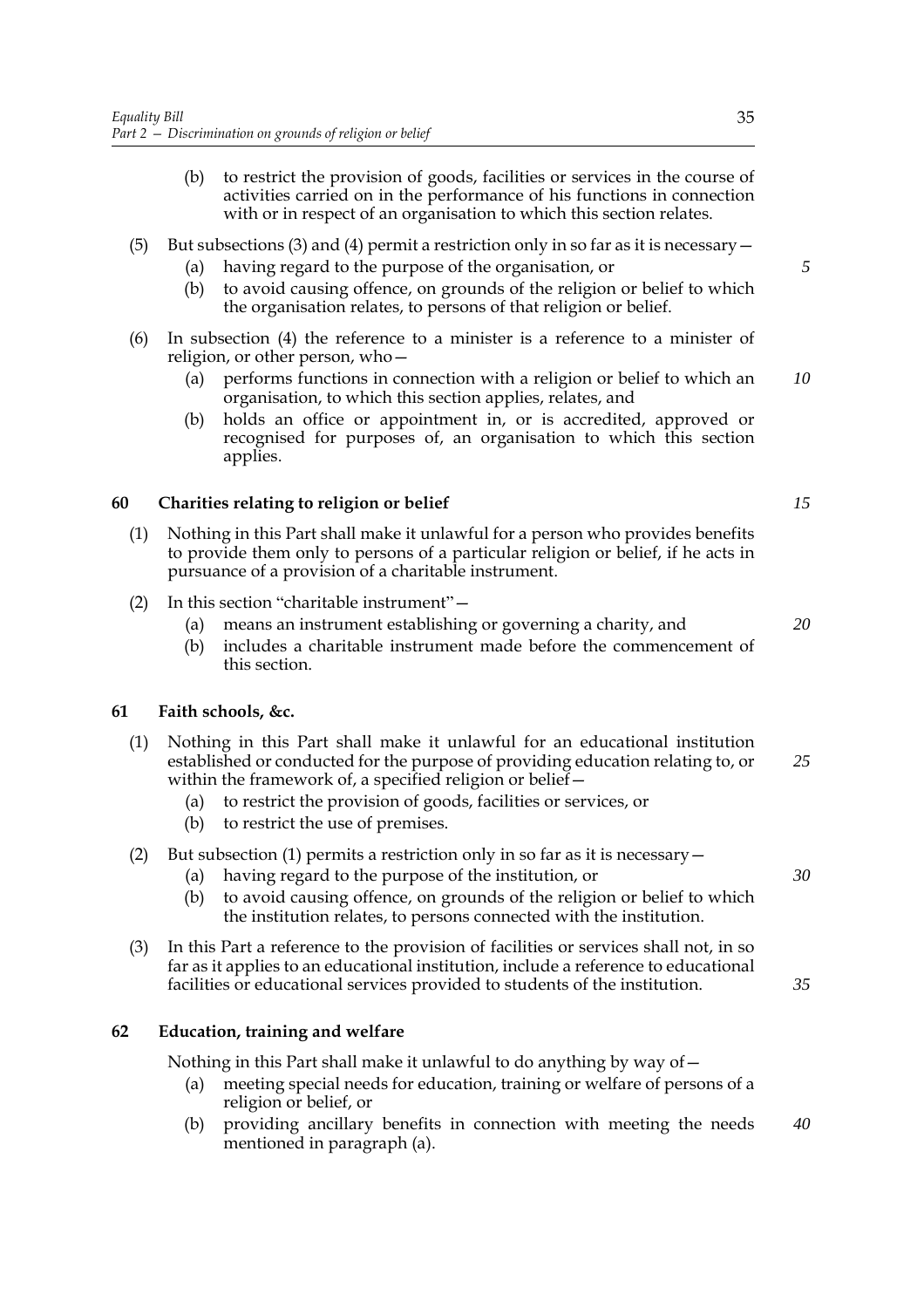## **63 Care within family**

Nothing in this Part shall make it unlawful for a person to take into his home, and treat in the same manner as a member of his family, a person who requires a special degree of care and attention (whether by reason of being a child or an elderly person or otherwise).

**64 National security**

Nothing in this Part shall make unlawful anything which is done for, and justified by, the purpose of safeguarding national security.

## **65 Amendment of exceptions**

- (1) The Secretary of State may by order amend this Part so as to—
	- (a) create an exception to a prohibition under this Part,
	- (b) vary an exception to a prohibition under this Part, or
	- (c) remove an exception to a prohibition under this Part.
- (2) Before making an order under subsection (1) the Secretary of State shall consult the Commission for Equality and Human Rights.
- (3) An order under subsection  $(1)$  -
	- (a) may include transitional, incidental or consequential provision (including provision amending an enactment (including an enactment in or under an Act of the Scottish Parliament)),
	- (b) shall be made by statutory instrument, and
	- (c) may not be made unless a draft has been laid before and approved by resolution of each House of Parliament.

## *Enforcement*

## **66 Restriction of proceedings**

- (1) Except as provided by this Act, no proceedings, whether criminal or civil, may be brought against a person on the grounds that an act is unlawful by virtue of this Part. *25*
- (2) But subsection (1) does not prevent—
	- (a) an application for judicial review,
	- (b) proceedings under the Immigration Acts,
	- (c) proceedings under the Special Immigration Appeals Commission Act  $1997$  (c. 68), or
	- (d) in Scotland, the exercise of the jurisdiction of the Court of Session to entertain an application for reduction or suspension of an order or determination or otherwise to consider the validity of an order or determination, or to require reasons for an order or determination to be stated.

## **67 Claim of unlawful action**

(1) A claim that a person has done anything that is unlawful by virtue of this Part may be brought in a county court (in England and Wales) or in the sheriff court *15*

*10*

*5*

*20*

*30*

*35*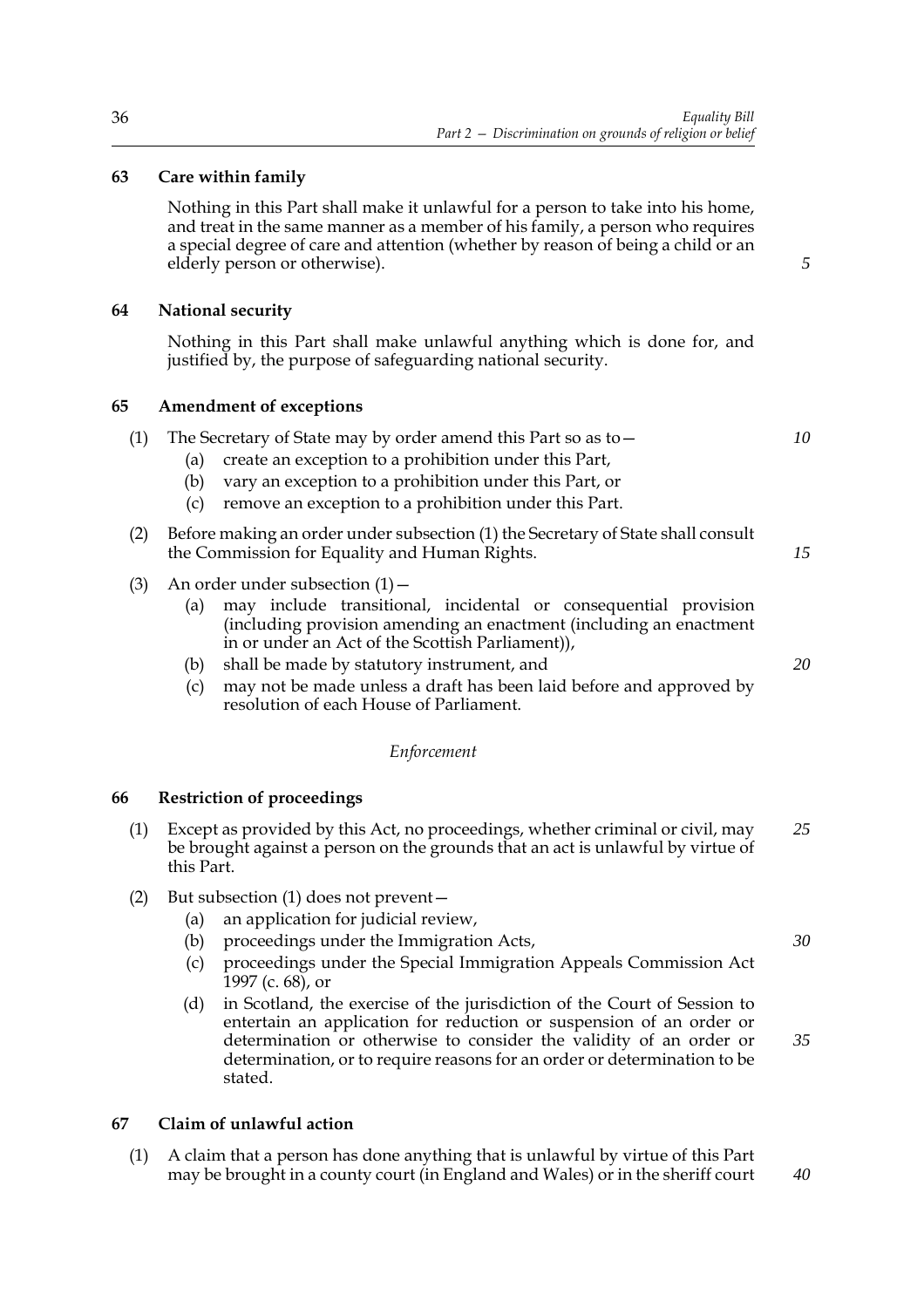(in Scotland) by way of proceedings in tort (or reparation) for breach of statutory duty.

- (2) Proceedings in England and Wales alleging that any of the following bodies has acted unlawfully by virtue of section 51 or 53 may not be brought unless the claimant has given written notice to the Secretary of State; and those bodies are—
	- (a) a local education authority, and
	- (b) the responsible body of an educational establishment listed in the Table in section 51.
- (3) Proceedings in Scotland alleging that any of the following bodies has acted unlawfully by virtue of section 51 or 53 may not be brought unless the pursuer has given written notice to the Scottish Ministers; and those bodies are— *10*
	- (a) an education authority, and
	- (b) the responsible body of an educational establishment listed in the Table in section 51.
- (4) In subsection (1) the reference to a claim that a person has done an unlawful act includes a reference to a claim that a person is to be treated by virtue of this Part as having done an unlawful act.
- (5) In proceedings under this section, if the claimant (or pursuer) proves facts from which the court could conclude, in the absence of a reasonable alternative explanation, that an act which is unlawful by virtue of this Part has been committed, the court shall assume that the act was unlawful unless the respondent (or defender) proves that it was not. *20*

#### **68 Immigration**

- (1) Proceedings may not be brought under section 67 alleging that a person has acted unlawfully by virtue of section 54 if the question of the lawfulness of the act could be raised (and has not been raised) in immigration proceedings (disregarding the possibility of proceedings brought out of time with permission). *25*
- (2) If in immigration proceedings a court or tribunal has found that an act was unlawful by virtue of section 54, a court hearing proceedings under section 67 shall accept that finding. *30*
- (3) In this section "immigration proceedings" means proceedings under or by virtue of—
	- (a) the Immigration Acts, or
	- (b) the Special Immigration Appeals Commission Act 1997 (c. 68).

### **69 Remedies**

- (1) This section applies to proceedings under section 67.
- (2) A court may, in addition to any remedy available to it in proceedings for tort, grant any remedy that the High Court could grant in proceedings for judicial review.
- (3) A court may not award damages in proceedings in respect of an act that is unlawful by virtue of section 46(3) if the respondent proves that there was no intention to treat the claimant unfavourably on grounds of religion or belief.

*5*

*15*

*35*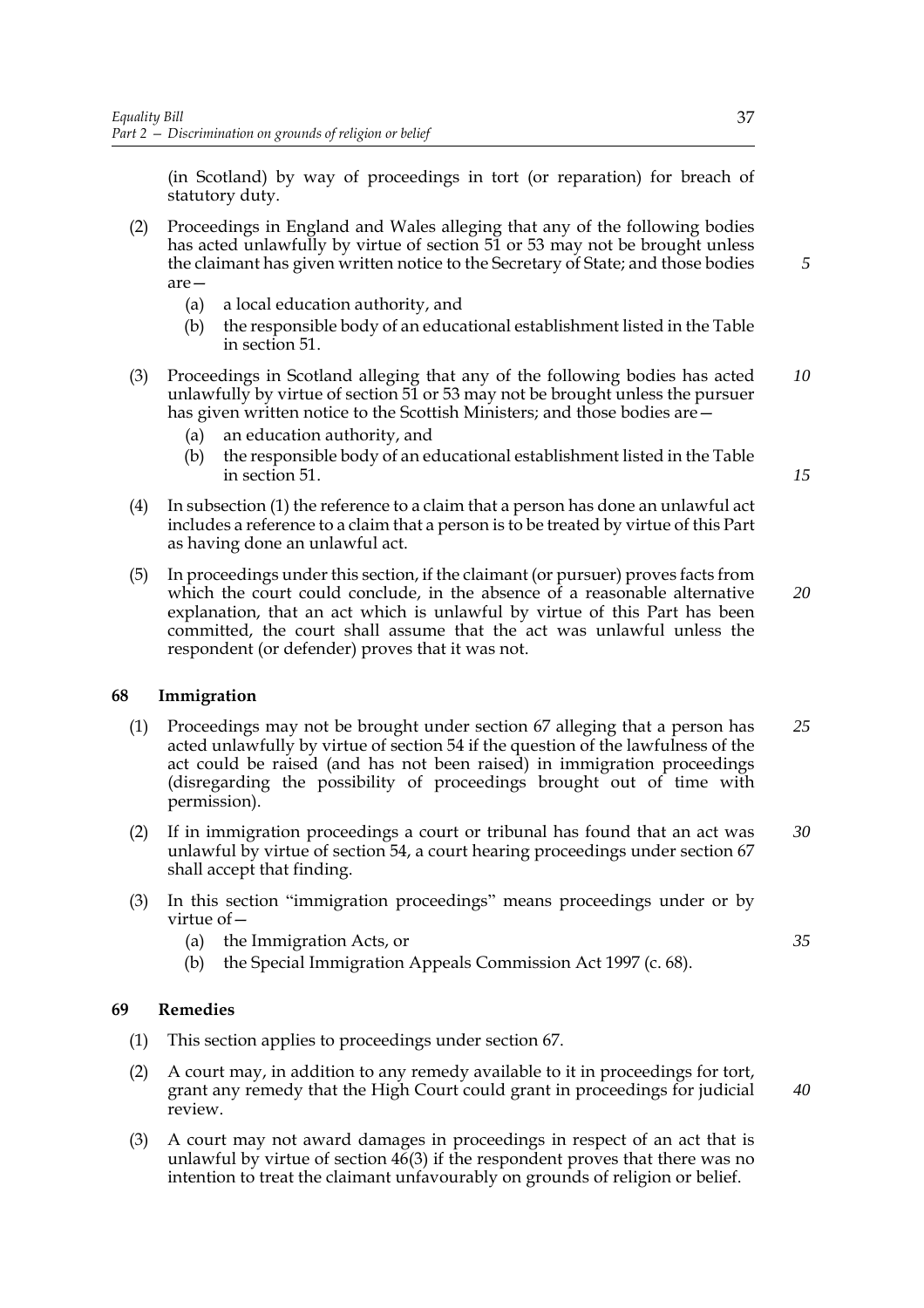- (4) A court may award damages by way of compensation for injury to feelings (whether or not other damages are also awarded).
- (5) In this application of this section to proceedings in Scotland—
	- (a) a reference to the High Court shall be taken as a reference to the Court of Session,
	- (b) a reference to tort shall be taken as a reference to reparation,
	- (c) a reference to the respondent shall be taken as a reference to the defender, and
	- (d) a reference to the claimant shall be taken as a reference to the pursuer.
- (6) This section is subject to section 54(5).

## **70 Timing**

- (1) Proceedings under section 67 may be brought only—
	- (a) within the period of six months beginning with the date of the act (or last act) to which the proceedings relate, or
	- (b) with the permission of the court in which the proceedings are brought. *15*
- (2) In relation to immigration proceedings within the meaning of section 68, the period specified in subsection (1)(a) above shall begin with the first date on which proceedings under section 67 may be brought.

## **71 Information**

#### (1) In this section—

- (a) a reference to a claimant is a reference to a person who has brought proceedings under this Part,
- (b) a reference to a potential claimant is a reference to a person who  $-$ 
	- (i) thinks he may have been the subject of an act that is unlawful by virtue of this Part, and
	- (ii) wishes to consider whether to bring proceedings under this Part, and
- (c) a person questioned by a potential claimant for the purpose of considering whether to bring proceedings is referred to as a potential respondent.
- (2) The Secretary of State shall by order prescribe—
	- (a) forms by which a claimant or potential claimant may question the respondent or a potential respondent about the reasons for an action or about any matter that is or may be relevant, and
	- (b) forms by which a respondent or potential respondent may reply (if he wishes). *35*
- (3) A claimant's or potential claimant's questions, and a respondent or potential respondent's replies, (in each case whether or not put by a prescribed form) shall be admissible as evidence in proceedings in respect of the act to which the questions relate if (and only if) the questions are put—
	- (a) within the period of six months beginning with the date of the act (or last act) to which they relate, and
	- (b) in such manner as the Secretary of State may prescribe by order.
- (4) A court may draw an inference from—

*20*

*25*

*5*

*10*

*30*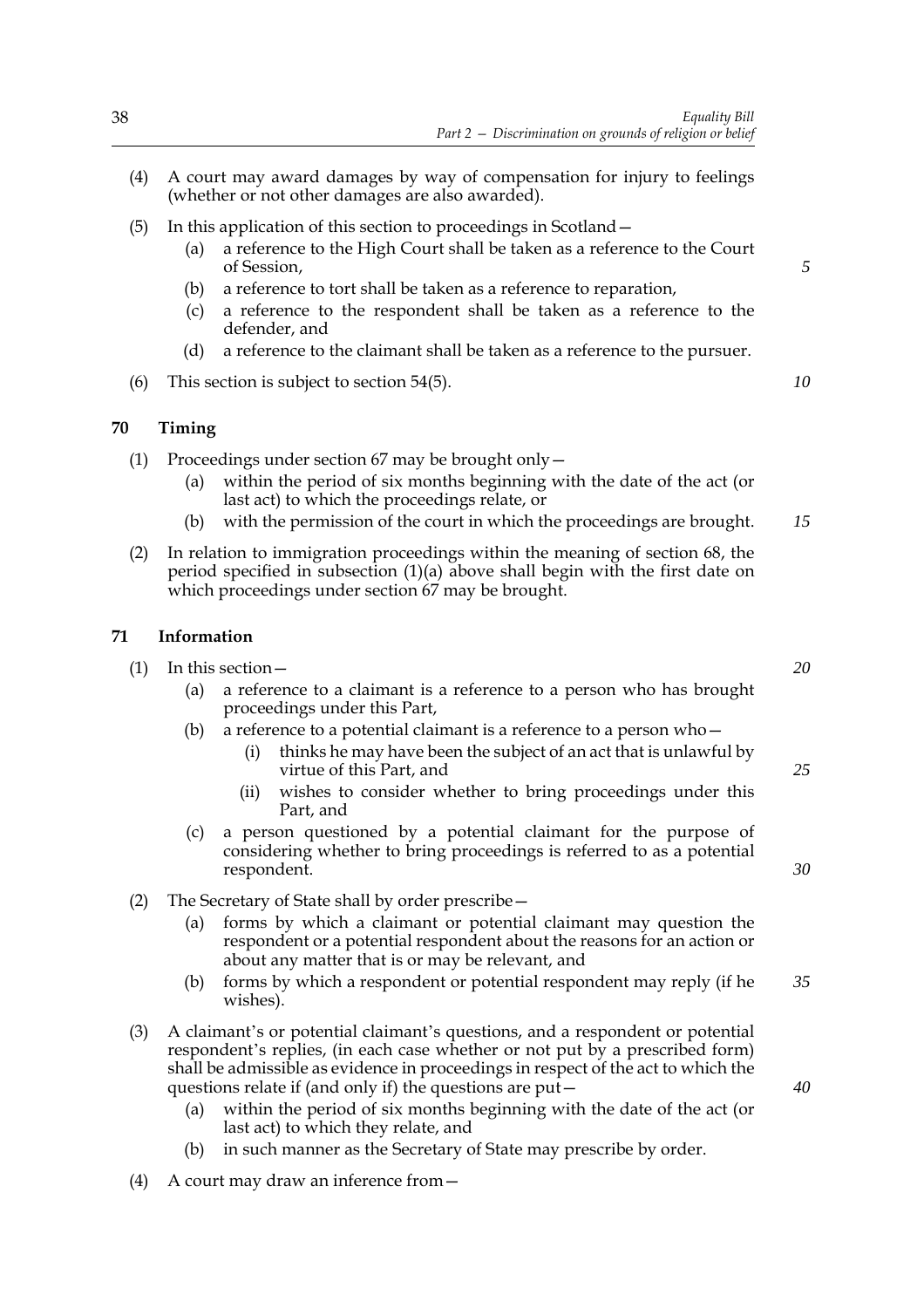- (a) a failure to reply to a claimant's or potential claimant's questions (whether or not put by a prescribed form) within the period of eight weeks beginning with the date of receipt, or
- (b) an evasive or equivocal reply to a claimant's or potential claimant's questions (whether or not put by a prescribed form).
- (5) The Lord Chancellor may by order amend subsection  $(3)(a)$  so as to substitute a new period for that specified.
- (6) In the application of this section to Scotland—
	- (a) a reference to a claimant or potential claimant shall be taken as a reference to a pursuer or potential pursuer, and
	- (b) a reference to a respondent or potential respondent shall be taken as a reference to a defender or potential defender.
- (7) An order under this section—
	- (a) shall be made by statutory instrument, and
	- (b) shall be subject to annulment in pursuance of a resolution of either House of Parliament. *15*
- (8) This section is subject to section 54(6).

## **72 National security**

- (1) Rules of court may make provision for enabling a county court or sheriff court in which a claim is brought under section 67, where the court considers it expedient in the interests of national security— *20*
	- (a) to exclude from all or part of the proceedings—
		- (i) the claimant;
		- (ii) the claimant's representatives;
		- (iii) any assessors;
	- (b) to permit a claimant or representative who has been excluded to make a statement to the court before the commencement of the proceedings, or the part of the proceedings, from which he is excluded;
	- (c) to take steps to keep secret all or part of the reasons for the court's decision in the proceedings.
- (2) The Attorney General or, in Scotland, the Advocate General for Scotland, may appoint a person to represent the interests of a claimant in, or in any part of, proceedings from which the claimant or his representatives are excluded by virtue of subsection (1).
- (3) A person may be appointed under subsection (2) only  $-$ 
	- (a) in relation to proceedings in England and Wales, if he has a general qualification (within the meaning of section 71 of the Courts and Legal Services Act 1990 (c. 41)), or
	- (b) in relation to proceedings in Scotland, if he is  $-$ 
		- (i) an advocate, or
		- (ii) a solicitor who by virtue of section 25A of the Solicitors (Scotland) Act 1980 (c. 46) has rights of audience in the Court of Session or the High Court of Justiciary.
- (4) A person appointed under subsection (2) shall not be responsible to the person whose interests he is appointed to represent.

*5*

*10*

*35*

*25*

*30*

*40*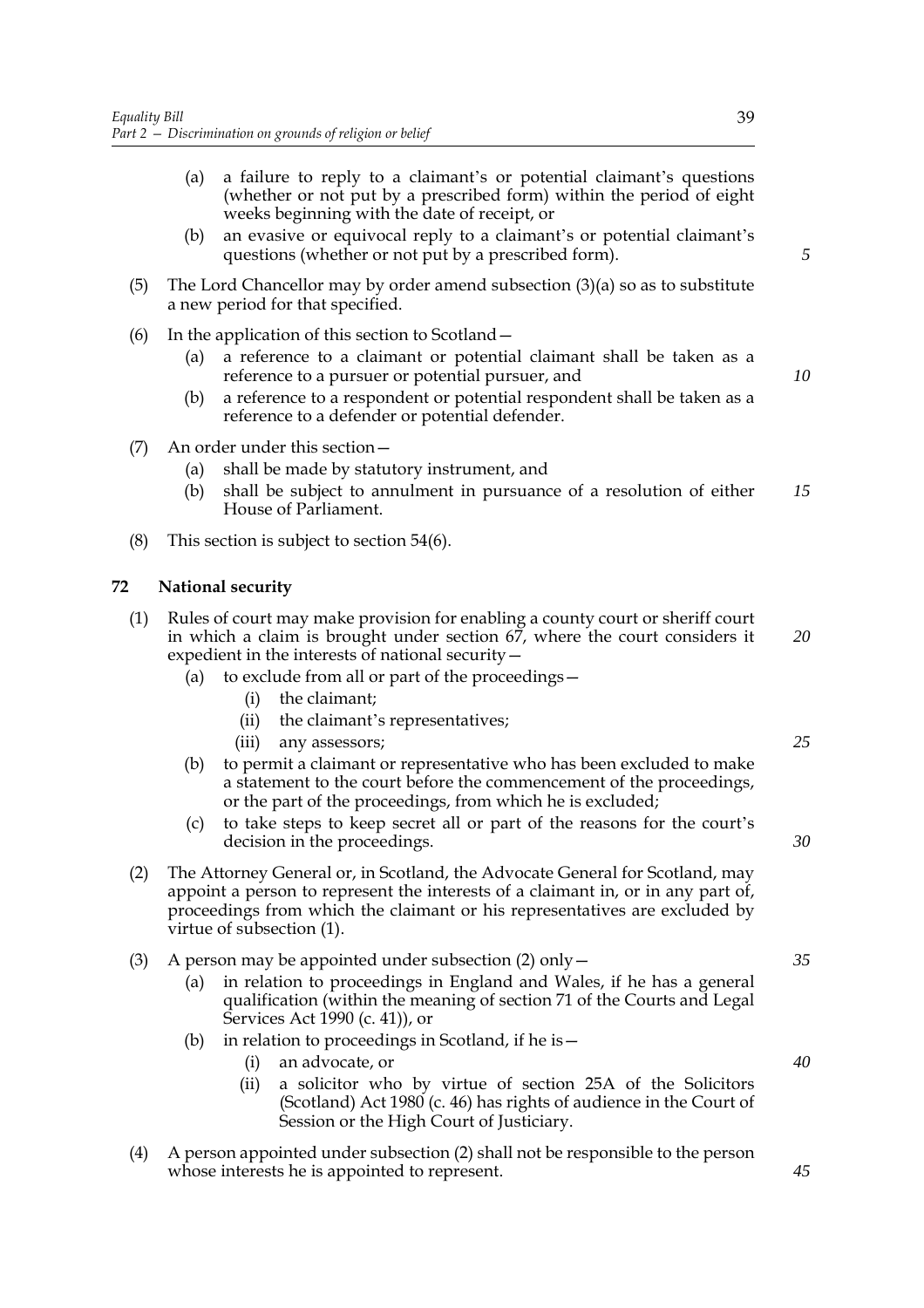#### *General*

## **73 Aiding unlawful acts**

- (1) It is unlawful knowingly to help another person (whether or not as his employee or agent) to do anything which is unlawful under this Part.
- (2) A person commits an offence if he knowingly or recklessly makes a false statement, in connection with assistance sought from another, that a proposed act is not unlawful under this Part.
- (3) A person guilty of an offence under subsection (2) shall be liable on summary conviction to a fine not exceeding level 5 on the standard scale.

### **74 Employers' and principals' liability**

- (1) Anything done by a person in the course of his employment shall be treated for the purposes of this Part as done by the employer as well as by the person.
- (2) Anything done by a person as agent for another shall be treated for the purposes of this Part as done by the principal as well as by the agent.
- (3) It is immaterial for the purposes of this section whether an employer or principal knows about or approves of an act. *15*
- (4) In proceedings under this Part against a person in respect of an act alleged to have been done by his employee it shall be a defence for the employer to provide that he took such steps as were reasonably practicable to prevent the employee—
	- (a) from doing the act, or
	- (b) from doing acts of that kind in the course of his employment.
- (5) Subsections (1) and (2) shall not apply to the commission of an offence under section 56.

## **75 Police**

- (1) This section applies to—
	- (a) a constable who is a member of a police force maintained under the Police Act 1996 (c. 16) or the Police (Scotland) Act 1967 (c. 77),
	- (b) a special constable appointed for a police area in accordance with either of those Acts, and
	- (c) a person appointed as a police cadet in accordance with either of those Acts.
- (2) A person to whom this section applies shall be treated for the purposes of this Part as the employee of his chief officer of police; and anything done by the person in the performance or purported performance of his functions shall be treated as done in the course of that employment.
- (3) There shall be paid out of the police fund—
	- (a) compensation, costs or expenses awarded against a chief officer of police in proceedings brought against him under this Part;
	- (b) costs or expenses incurred by a chief officer of police in proceedings brought against him under this Part so far as not recovered in the proceedings; *40*

*10*

*5*

*20*

*25*

*30*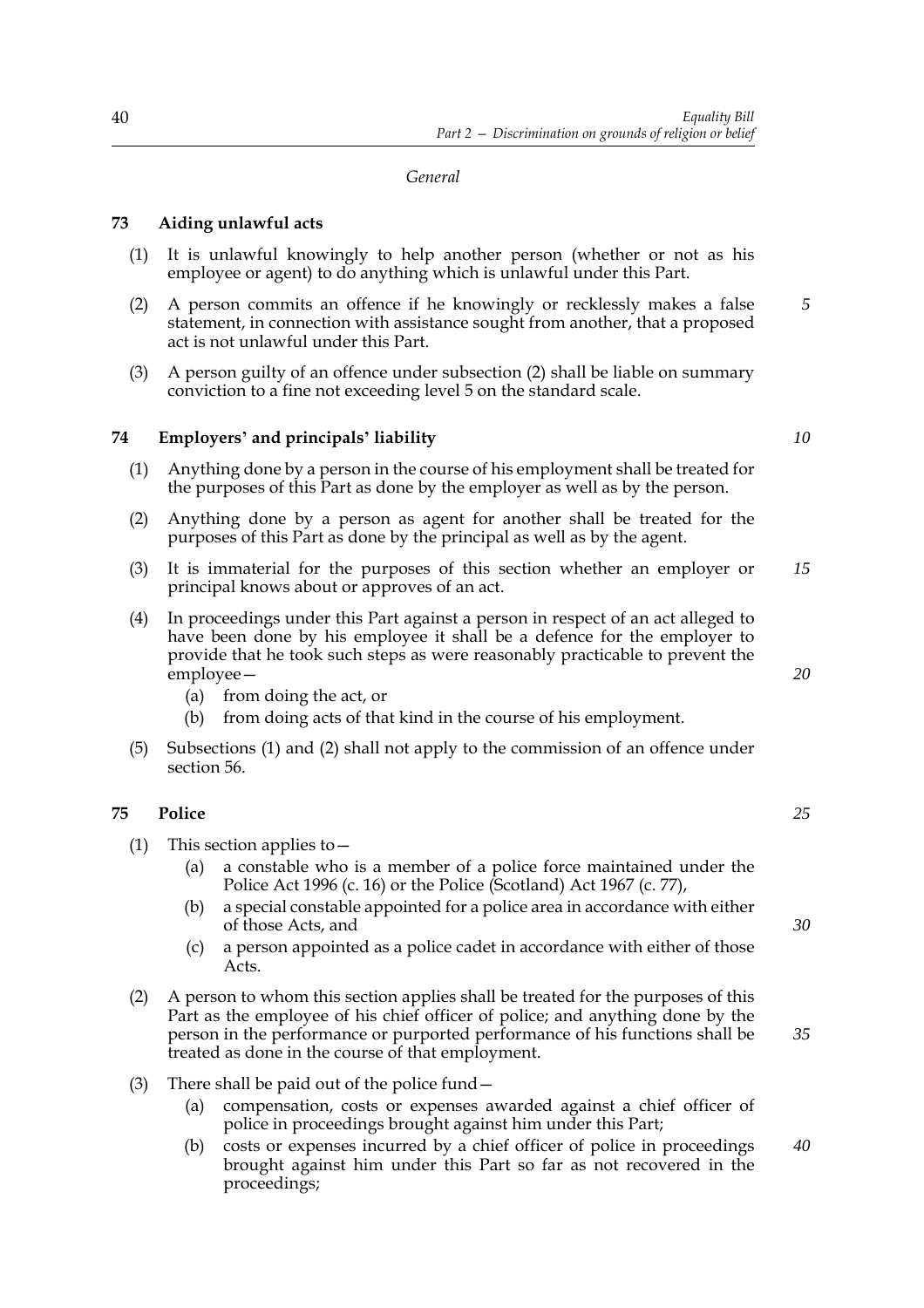- (c) sums required by a chief officer of police for the settlement of a claim made against him under this Part if the settlement is approved by the police authority.
- (4) A police authority may pay out of the police fund—
	- (a) damages or costs awarded in proceedings under this Part against a person under the direction and control of the chief officer of police;
	- (b) costs incurred and not recovered by such a person in such proceedings;
	- (c) sums required in connection with the settlement of a claim that has or might have given rise to such proceedings.

## **76 Indirect provision of benefit, &c.**

A reference in this Part to providing a service, facility or benefit of any kind includes a reference to facilitating access to the service, facility or benefit.

## **77 Employment Equality Regulations**

For regulation 2(1) of the Employment Equality (Religion or Belief) Regulations 2003 (S.I. 2003/1660) (definition of "religion or belief") substitute— *15*

- "(1) In these Regulations—
	- (a) "religion" means any religion,
	- (b) "belief" means any religious or philosophical belief,
	- (c) a reference to religion includes a reference to lack of religion, and *20*
	- (d) a reference to belief includes a reference to lack of belief."

## **78 Crown application**

- (1) Section 54 binds the Crown.
- (2) The remainder of this Part applies to an act done on behalf of the Crown as it applies to an act done by a private person. *25*
- (3) For the purposes of subsection (2) an act is done on behalf of the Crown if (and only if) done—
	- (a) by or on behalf of a Minister of the Crown,
	- (b) by or on behalf of the Scottish Ministers,
	- (c) by a government department,
	- (d) by a body established by an enactment (including an enactment in or under an Act of the Scottish Parliament) acting on behalf of the Crown,
	- (e) by or on behalf of the holder of an office established by an enactment (including an enactment in or under an Act of the Scottish Parliament) acting on behalf of the Crown, or *35*
	- (f) by or on behalf of an office-holder in the Scottish Administration (within the meaning of section 126(7) of the Scotland Act 1998 (c. 46)).

## **79 Interpretation**

(1) In this Part "charity"—

*40*

*30*

*5*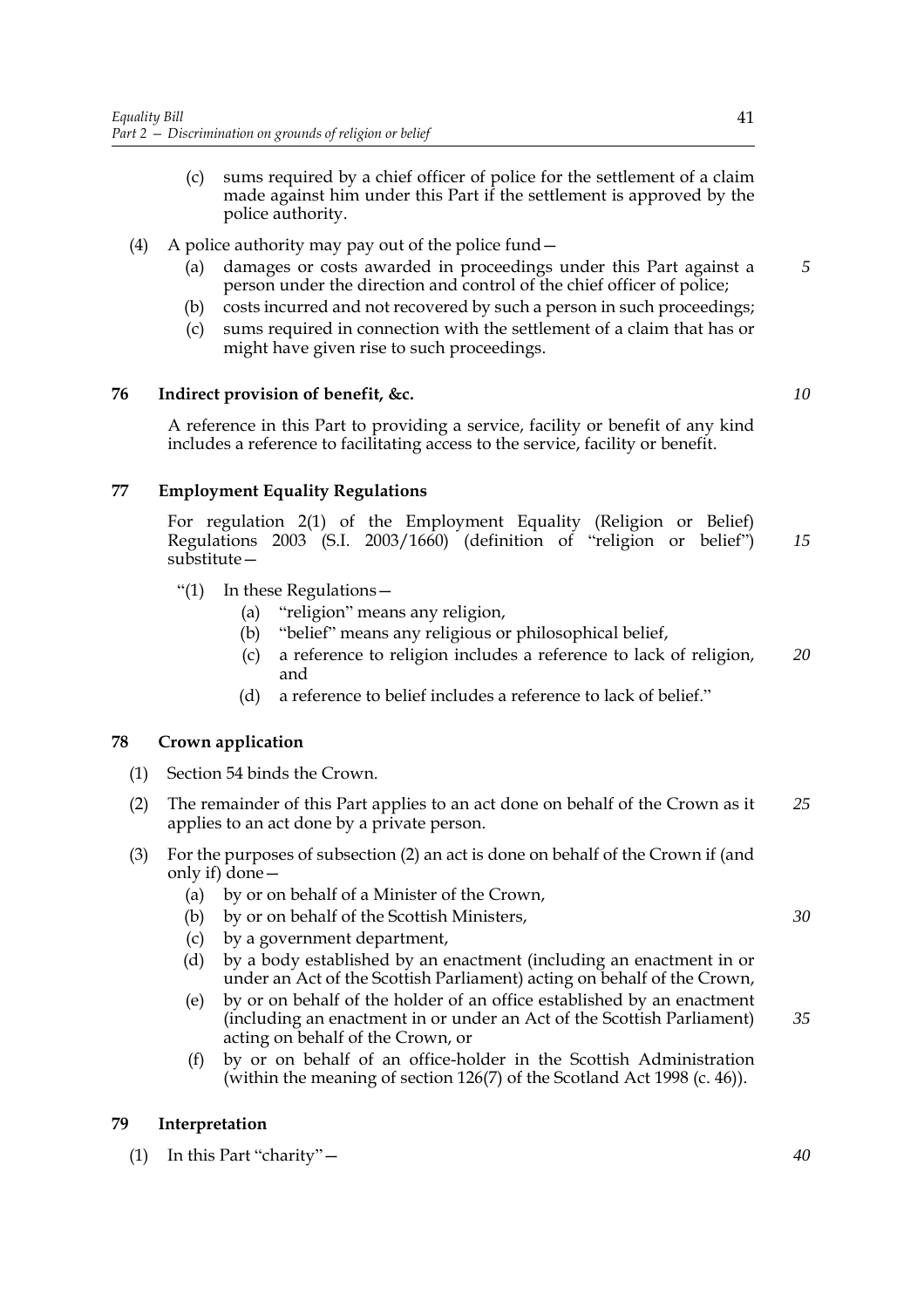|     | (a)                                                                                                                                                                                        | in relation to England and Wales, has the meaning given by the<br>Charities Act 2005, and                                                                                                                                                                                                                    |    |
|-----|--------------------------------------------------------------------------------------------------------------------------------------------------------------------------------------------|--------------------------------------------------------------------------------------------------------------------------------------------------------------------------------------------------------------------------------------------------------------------------------------------------------------|----|
|     | (b)                                                                                                                                                                                        | in relation to Scotland, means a recognised body within the meaning<br>given by section $1(7)$ of the Law Reform (Miscellaneous Provisions)<br>(Scotland) Act 1990 (c. 40).                                                                                                                                  | 5  |
| (2) |                                                                                                                                                                                            | In this Part-                                                                                                                                                                                                                                                                                                |    |
|     | (a)                                                                                                                                                                                        | a reference to action includes a reference to deliberate omission, and                                                                                                                                                                                                                                       |    |
|     | (b)                                                                                                                                                                                        | a reference to refusal includes a reference to deliberate omission.                                                                                                                                                                                                                                          |    |
| 80  |                                                                                                                                                                                            | <b>Territorial application</b>                                                                                                                                                                                                                                                                               |    |
| (1) |                                                                                                                                                                                            | This Part applies in relation to anything done in Great Britain.                                                                                                                                                                                                                                             | 10 |
| (2) | (a)<br>(b)                                                                                                                                                                                 | This Part also applies to the provision of $-$<br>facilities for travel on a British ship, a British hovercraft or a British<br>aircraft, and<br>benefits, facilities or services provided on a British ship, a British<br>hovercraft or a British aircraft.                                                 | 15 |
| (3) | Section 54, in so far as it relates to granting entry clearance (within the meaning<br>of the Immigration Acts), applies to anything done whether inside or outside<br>the United Kingdom. |                                                                                                                                                                                                                                                                                                              |    |
| (4) |                                                                                                                                                                                            | In this section -<br>"British aircraft" means an aircraft registered in Great Britain,<br>"British hovercraft" means a hovercraft registered in Great Britain, and<br>"British ship" means a ship which is -<br>registered in Great Britain, or<br>(a)<br>owned by or used for purposes of the Crown.<br>(b) | 20 |
| (5) |                                                                                                                                                                                            | This section shall not make it unlawful to do anything in or over a country                                                                                                                                                                                                                                  | 25 |

other than the United Kingdom, or in or over the territorial waters of a country other than the United Kingdom, for the purpose of complying with a law of the country.

## **PART 3**

#### PUBLIC FUNCTIONS: SEX DISCRIMINATION

#### *30*

*40*

## **81 Prohibition of discrimination**

(1) In the Sex Discrimination Act 1975 (c. 65) the following shall be inserted at the beginning of Part III (discrimination in non-employment fields)—

# **"21A Public authorities**

- (1) It is unlawful for a public authority exercising a function to do any act which constitutes discrimination. *35*
- (2) In subsection  $(1)$ 
	- (a) "public authority" includes any person who has functions of a public nature (subject to subsections (3) and (4)), and
	- (b) "function" means function of a public nature.
- (3) The prohibition in subsection (1) shall not apply to  $-$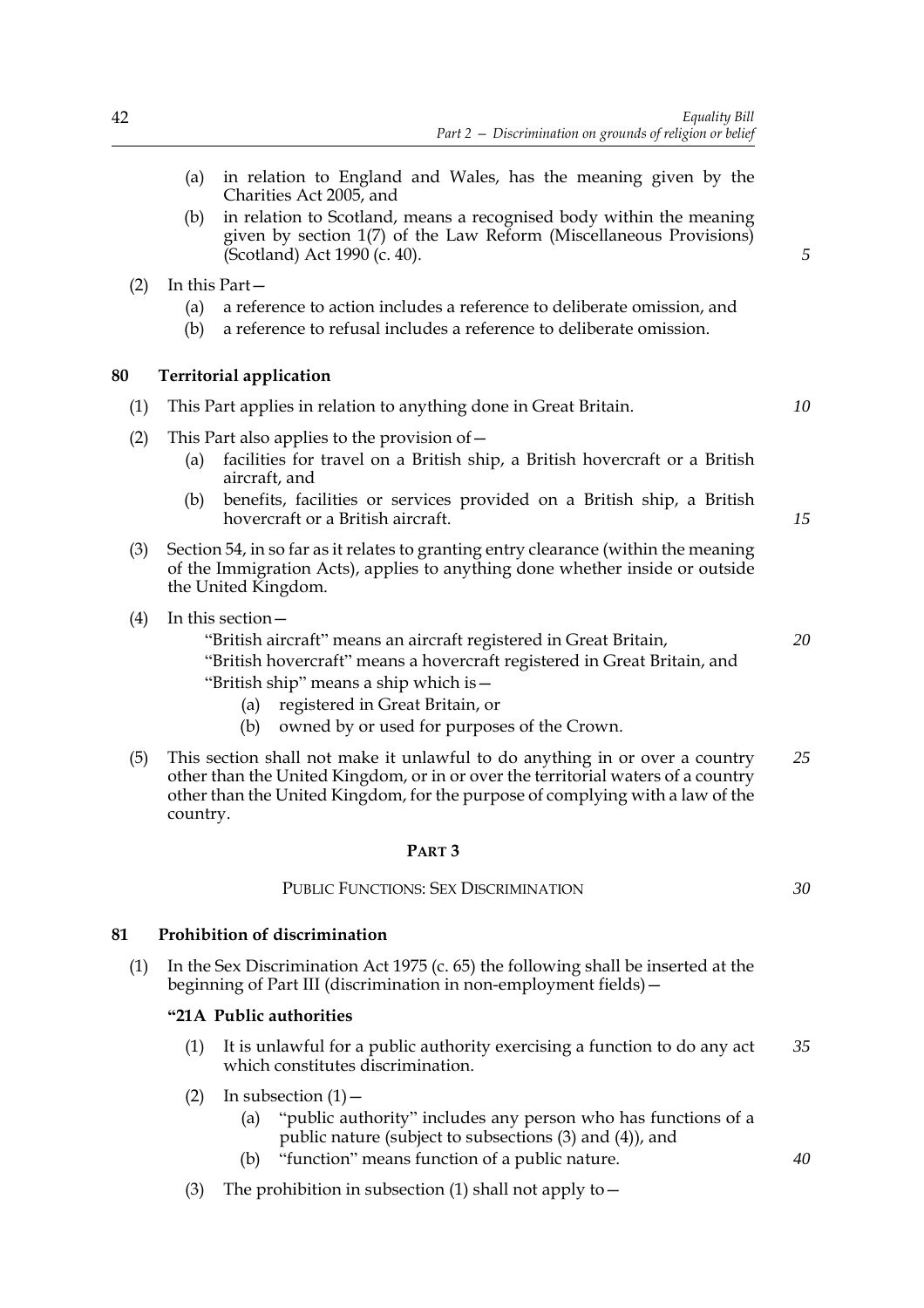- (a) the House of Commons,
- (b) the House of Lords,
- (c) the Security Service,
- (d) the Secret Intelligence Service,
- (e) the Government Communications Headquarters, or
- (f) a part of the armed forces of the Crown which is, in accordance with a requirement of the Secretary of State, assisting the Government Communications Headquarters.
- (4) The prohibition in subsection (1) shall not apply to the functions and actions listed in the Table of Exceptions in subsection (9).
- (5) The Secretary of State may by order amend the Table of Exceptions.
- (6) In an action under section 66 in respect of a contravention of this section—
	- (a) the court shall not grant an injunction or interdict unless satisfied that it will not prejudice criminal proceedings or a criminal investigation, and
	- (b) the court shall grant any application to stay or sist the section 66 proceedings on the grounds of prejudice to criminal proceedings or to a criminal investigation, unless satisfied that the proceedings or investigation will not be prejudiced.
- (7) Section  $74(2)(b)$  shall not apply in relation to a respondent's reply, or a failure to reply, to a question in connection with an alleged contravention of this section—
	- (a) if the respondent reasonably asserts that to have replied differently or at all might have prejudiced criminal proceedings or a criminal investigation,
	- (b) if the respondent reasonably asserts that to have replied differently or at all would have revealed the reason for not instituting or not continuing criminal proceedings,
	- (c) where the reply is of a kind specified for the purposes of this paragraph by order of the Secretary of State, *30*
	- (d) where the reply is given in circumstances specified for the purposes of this paragraph by order of the Secretary of State, or
	- (e) where the failure occurs in circumstances specified for the purposes of this paragraph by order of the Secretary of State.
- (8) In this section "criminal investigation" means—
	- (a) an investigation into the commission of an alleged offence, and
	- (b) a decision whether to institute criminal proceedings.
- (9) The following is the Table of Exceptions referred to in subsection (4).

# *Legislation*

- 1 Preparing, making, or considering-
	- (a) an Act of Parliament,
	- (b) a Bill for an Act of Parliament,
	- (c) an Act of the Scottish Parliament, or
	- (d) a Bill for an Act of the Scottish Parliament.

*5*

*10*

*15*

*20*

*25*

*35*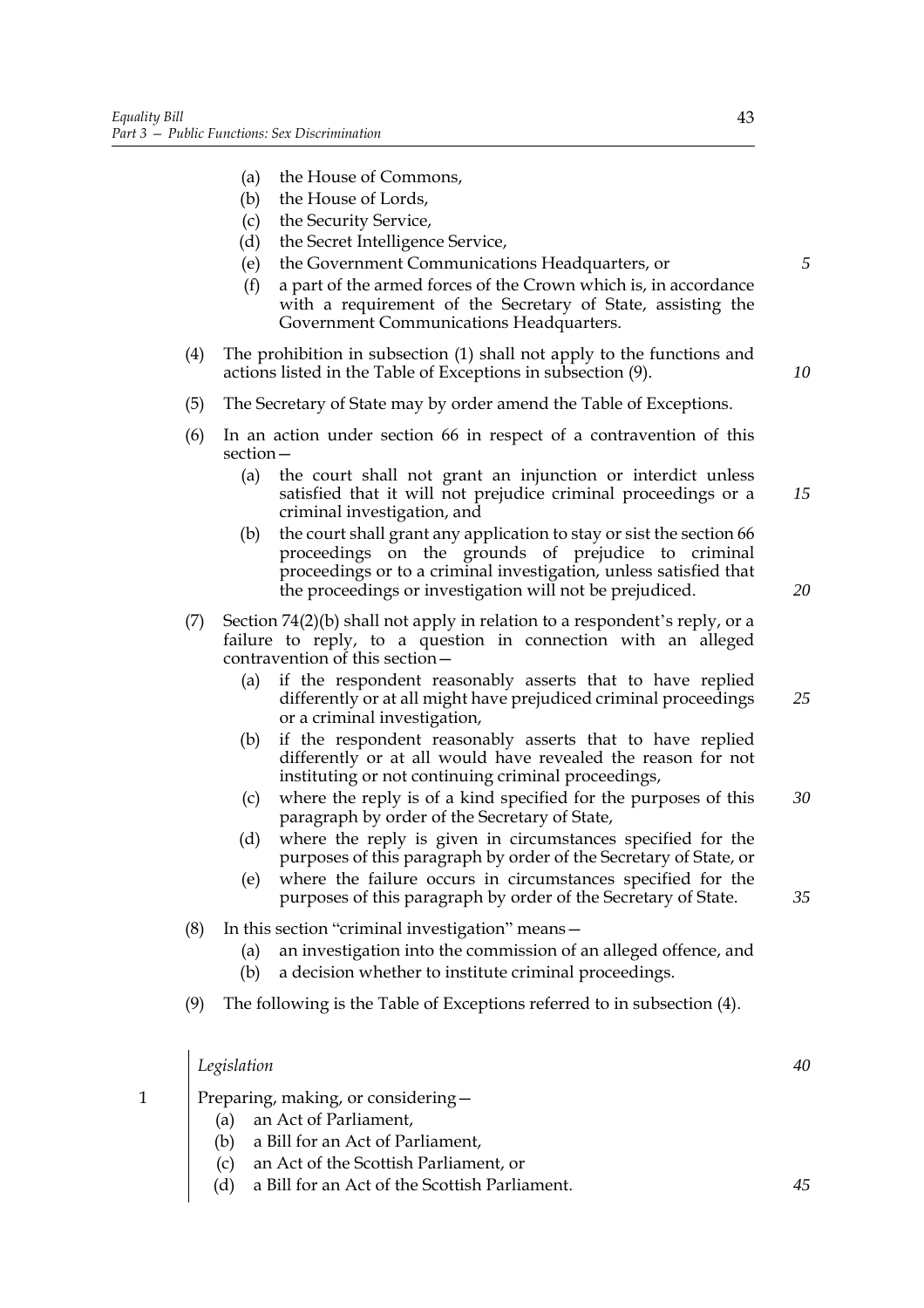| 2  | Preparing, making, confirming, approving, or considering legislation<br>made or to be made -                                                                                                                                            |    |
|----|-----------------------------------------------------------------------------------------------------------------------------------------------------------------------------------------------------------------------------------------|----|
|    | by a Minister of the Crown,<br>(a)                                                                                                                                                                                                      |    |
|    | by Order in Council,<br>(b)                                                                                                                                                                                                             |    |
|    | by the Scottish Ministers or any member of the Scottish<br>(c)<br>Executive,                                                                                                                                                            | 5  |
|    | by the National Assembly for Wales, or<br>(d)                                                                                                                                                                                           |    |
|    | by or by virtue of a Measure of the General Synod of the<br>(e)<br>Church of England.                                                                                                                                                   |    |
| 3  | Action which is necessary, or in so far as it is necessary, for the<br>purpose of complying with -<br>an Act of Parliament,<br>(a)<br>an Act of the Scottish Parliament, or<br>(b)<br>legislation of a kind described in Item 2.<br>(c) | 10 |
|    | The courts, &c.                                                                                                                                                                                                                         | 15 |
| 4  | A judicial function (whether in connection with a court or a tribunal).                                                                                                                                                                 |    |
| 5  | Anything done on behalf of or on the instructions of a person<br>exercising a judicial function (whether in connection with a court or a<br>tribunal).                                                                                  |    |
| 6  | A decision not to institute or continue criminal proceedings.                                                                                                                                                                           | 20 |
| 7  | Anything done for the purpose of reaching, or in pursuance of, a<br>decision not to institute or continue criminal proceedings.                                                                                                         |    |
|    | Separate services, &c.                                                                                                                                                                                                                  |    |
| 8  | The provision of a service for one sex only where only persons of that<br>sex require the service.                                                                                                                                      | 25 |
| 9  | The provision of separate services for each sex where a joint service<br>would or might be less effective.                                                                                                                              |    |
| 10 | The provision of a service for one sex only where –<br>the service is also provided jointly for both sexes, and<br>(a)<br>if the service were provided only jointly it would or might be<br>(b)<br>insufficiently effective.            | 30 |
| 11 | The provision of a service for one sex only where –<br>if the service were provided for both sexes jointly it would or<br>(a)<br>might be less effective, and                                                                           |    |
|    | the extent to which the service is required by the other sex<br>(b)<br>makes it not reasonably practicable to provide separate<br>services for that sex.                                                                                | 35 |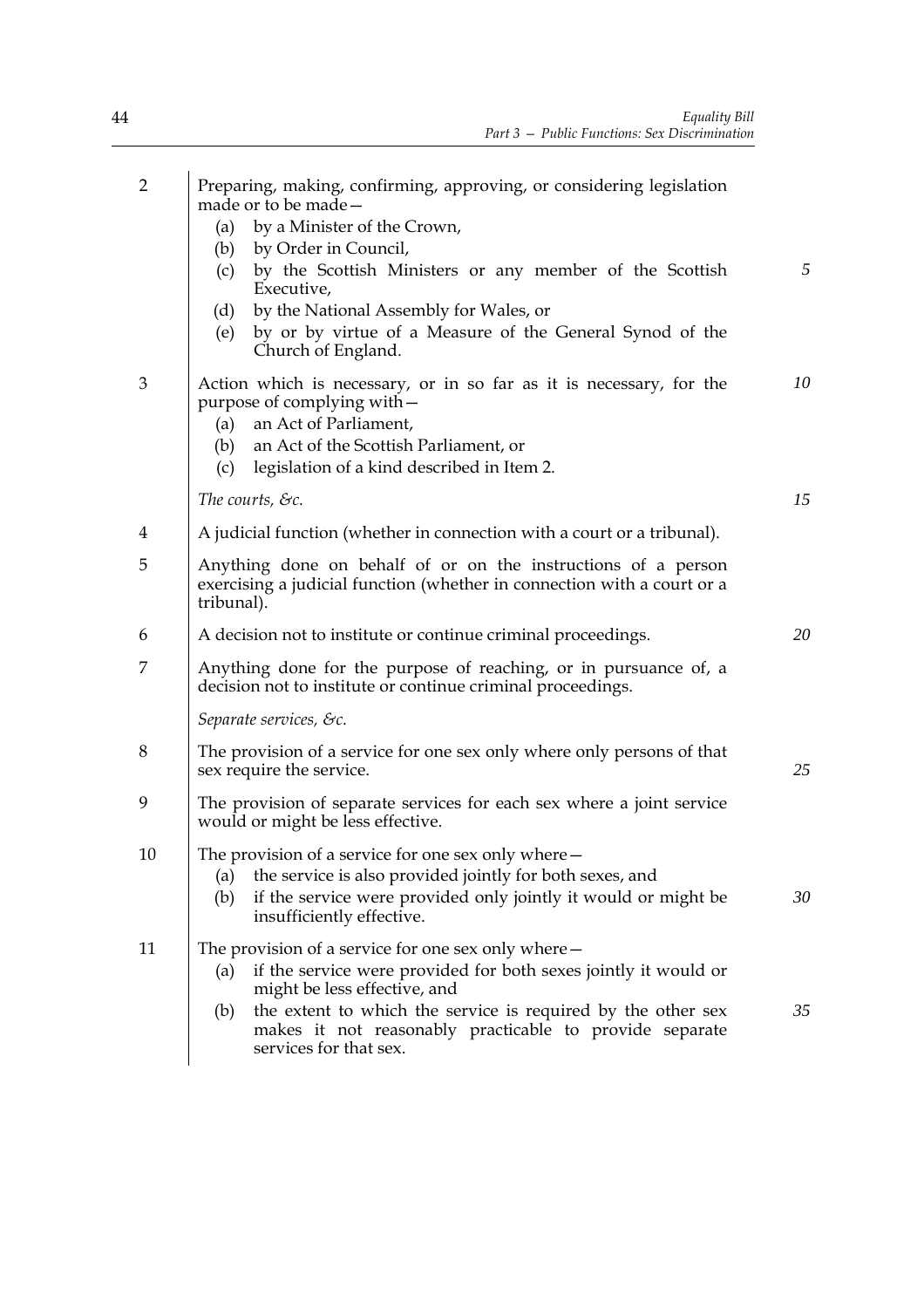|     | 12<br>The provision of separate services for each sex in different ways or to<br>different extents where-            |                                                                                                                                                                                                         |    |  |
|-----|----------------------------------------------------------------------------------------------------------------------|---------------------------------------------------------------------------------------------------------------------------------------------------------------------------------------------------------|----|--|
|     |                                                                                                                      | if the service were provided for both sexes jointly it would or<br>(a)<br>might be less effective, and                                                                                                  |    |  |
|     |                                                                                                                      | the extent to which the service is required by one sex makes it<br>(b)<br>not reasonably practicable to provide the service for that sex in<br>the same way or to the same extent as for the other sex. | 5  |  |
| 13  |                                                                                                                      | Action taken for the purpose of assisting one sex to overcome -<br>a disadvantage (as compared with the other sex), or<br>(a)<br>the effects of discrimination.<br>(b)                                  | 10 |  |
|     |                                                                                                                      | Miscellaneous                                                                                                                                                                                           |    |  |
| 14  |                                                                                                                      | The exercise of a function of the Charity Commissioners for England<br>and Wales in relation to an instrument in relation to which section 43<br>applies.                                               |    |  |
| 15  |                                                                                                                      | Action which is unlawful by virtue of another provision of this Act.                                                                                                                                    | 15 |  |
| 16  |                                                                                                                      | Action which would be unlawful by virtue of another provision of this<br>Act but for an express exception."                                                                                             |    |  |
| (2) |                                                                                                                      | In section $17(5)$ of the Sex Discrimination Act 1975 (c. 65) (police) for "by virtue<br>of subsection $(1)$ " substitute "by virtue of subsection $(1)$ or $(1A)$ ".                                   |    |  |
| (3) |                                                                                                                      | In section 81 of that Act (orders) $-$<br>in subsection (2) after "sections" insert "21A,", and<br>(a)<br>after subsection (2) insert-<br>(b)                                                           | 20 |  |
|     |                                                                                                                      | An order under section $21A(5)$ may not be made unless $-$<br>" $(2A)$<br>the Secretary of State has consulted the Commission,<br>(a)<br>and                                                            | 25 |  |
|     |                                                                                                                      | a draft has been laid before and approved by resolution<br>(b)<br>of each House of Parliament."                                                                                                         |    |  |
| (4) |                                                                                                                      | In section 85 of that Act (Crown application) after subsection (3) insert –                                                                                                                             |    |  |
|     | " $(3A)$                                                                                                             | Section 21A binds the Crown."                                                                                                                                                                           |    |  |
| 82  |                                                                                                                      | General duty to promote equality, &c.                                                                                                                                                                   | 30 |  |
| (1) | In the Sex Discrimination Act 1975 the following shall be inserted at the<br>beginning of Part VIII (supplemental) - |                                                                                                                                                                                                         |    |  |
|     |                                                                                                                      | "76A Public authorities: general statutory duty                                                                                                                                                         |    |  |
|     |                                                                                                                      | A public authority shall in carrying out its functions have due regard to<br>(1)<br>the need -                                                                                                          | 35 |  |
|     |                                                                                                                      | to eliminate unlawful discrimination, and<br>(a)<br>to promote equality of opportunity between men and women.<br>(b)                                                                                    |    |  |
|     |                                                                                                                      | (2)<br>In subsection $(1)$ –<br>"public authority" includes any person who has functions of a<br>(a)<br>public nature (subject to subsections $(3)$ and $(4)$ ),                                        | 40 |  |
|     |                                                                                                                      |                                                                                                                                                                                                         |    |  |

(b) "functions" means functions of a public nature, and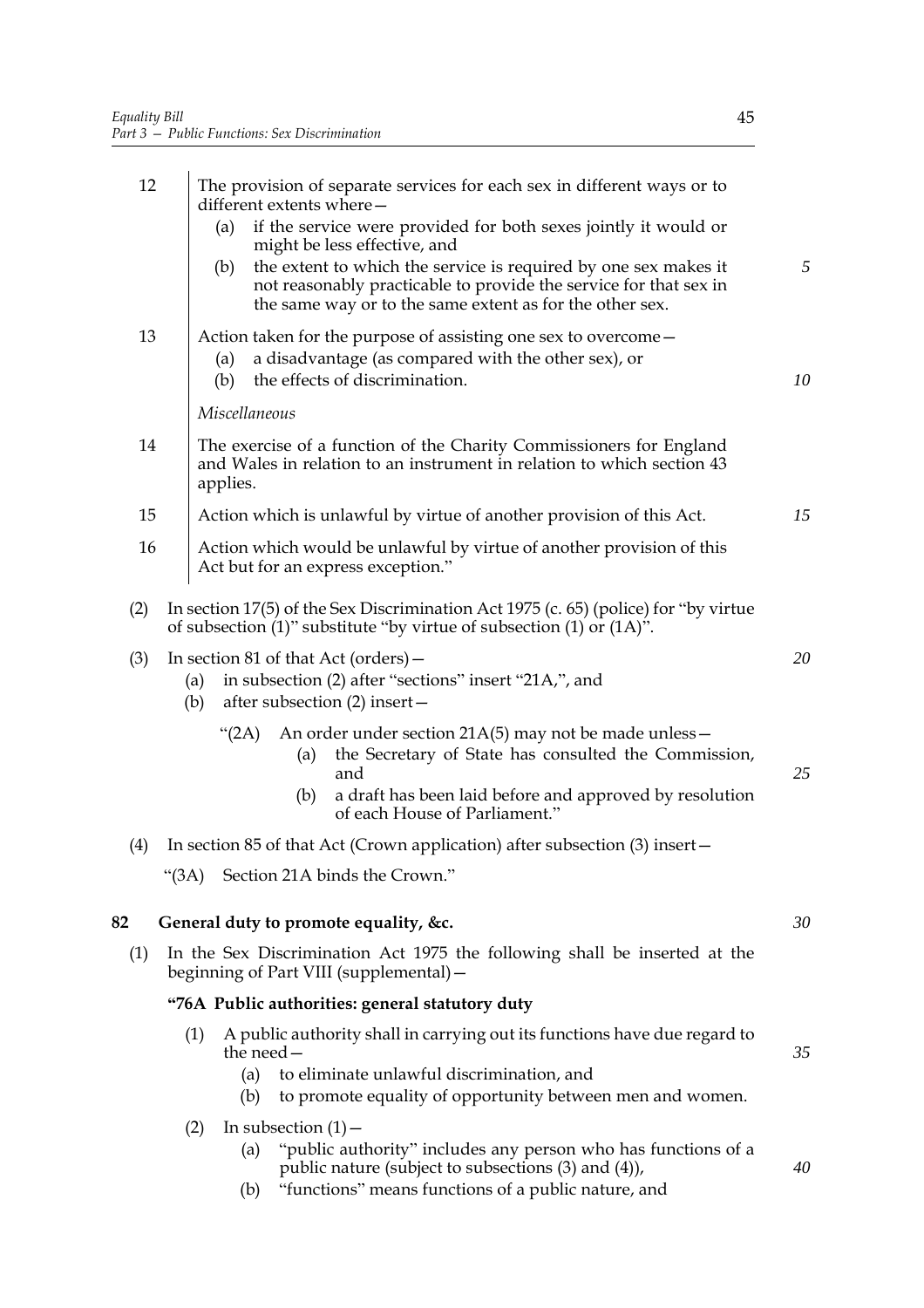- (c) the reference to unlawful discrimination shall be treated as including a reference to contravention of terms of contracts having effect in accordance with an equality clause within the meaning of section 1 of the Equal Pay Act 1970 (c. 41). (3) The duty in subsection (1) shall not apply to  $-$ (a) the House of Commons, (b) the House of Lords, (c) the Scottish Parliament, (d) the General Synod of the Church of England, (e) the Security Service, (f) the Secret Intelligence Service, (g) the Government Communications Headquarters, (h) a part of the armed forces of the Crown which is, in accordance with a requirement of the Secretary of State, assisting the Government Communications Headquarters, or (i) a person specified for the purpose of this paragraph by order of the Secretary of State (and a person may be specified generally or only in respect of specified functions). (4) The duty in subsection (1) shall not apply to the exercise of  $-$ (a) a function in connection with proceedings in the House of Commons or the House of Lords, (b) a function in connection with proceedings in the Scottish Parliament (other than a function of the Scottish Parliamentary Corporate Body), (c) a judicial function (whether in connection with a court or a tribunal), (d) a function exercised on behalf of or on the instructions of a person exercising a judicial function (whether in connection with a court or a tribunal), or (e) a function specified for the purpose of this paragraph by order of the Secretary of State. (5) Subsection (1)(b) is without prejudice to the effect of any exception to or limitation of the law about sex discrimination. (6) A failure in respect of performance of the duty under subsection (1) does not confer a cause of action at private law." (2) In section 81 of the Sex Discrimination Act 1975 (c. 65) (orders) after subsection (2A) (inserted by section 81 above) insert— "(2B) An order under section  $76A(3)(i)$  or  $(4)(e)$  may not be made unless the Secretary of State has consulted the Commission." (3) In section 85 of that Act (Crown application) after subsection (3A) (inserted by section 81 above) insert— *5 10 15 20 25 30 35 40*
	- "(3B) Section 76A binds the Crown."

## **83 Specific duties**

(1) In the Sex Discrimination Act 1975 the following shall be inserted after section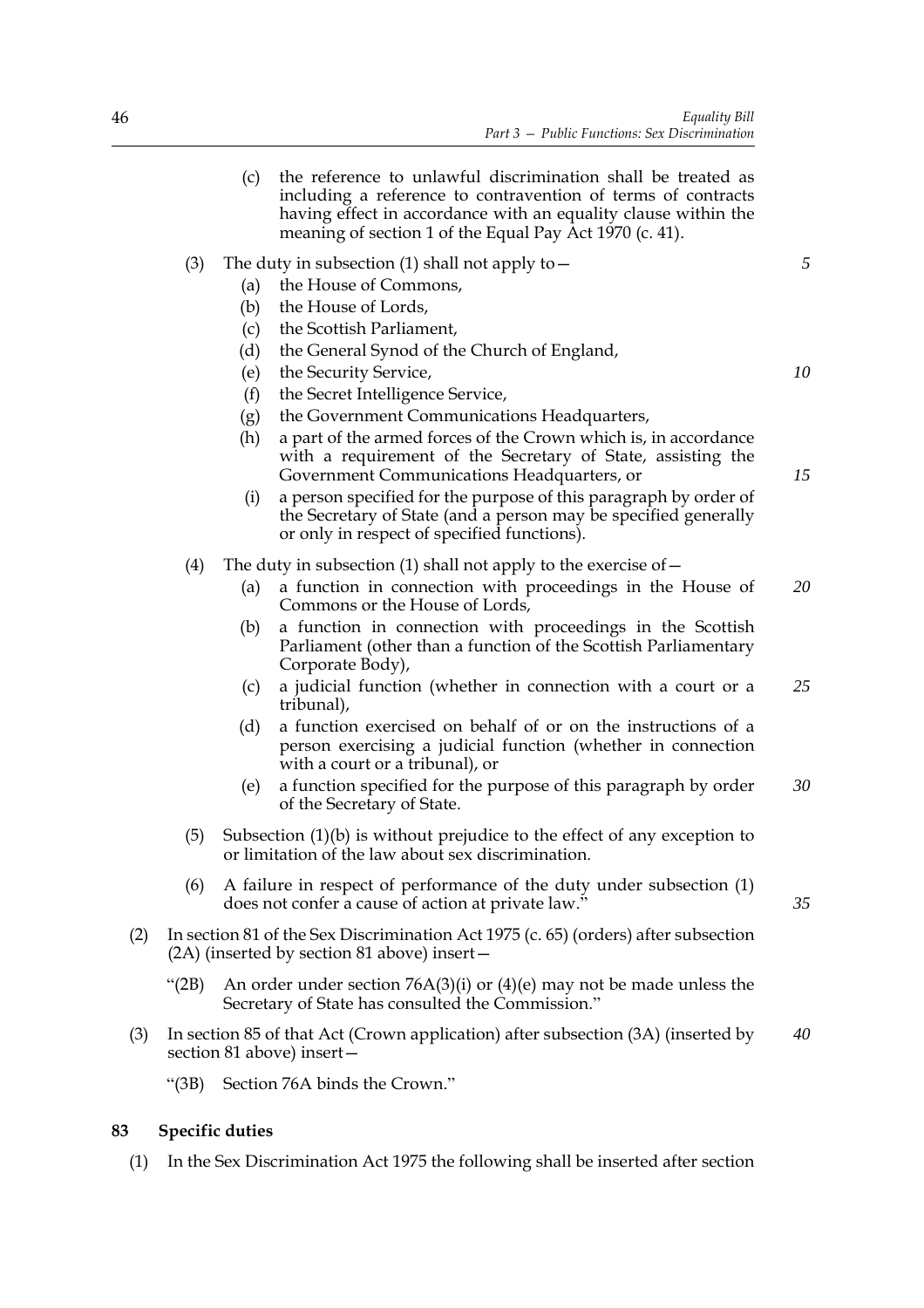76A (inserted by section 82 above)—

## **"76B Specific duties**

- (1) The Secretary of State may by order impose on a person to whom the duty in section 76A(1) applies, or in so far as that duty applies to a person, a duty which the Secretary of State thinks will ensure better performance of the duty under section 76A(1).
- (2) Before making an order under subsection (1) the Secretary of State shall consult the Commission.
- (3) The Secretary of State—
	- (a) must consult the National Assembly for Wales before making an order under subsection (1) in respect of a person exercising functions in relation to Wales, and *10*
	- (b) may not, without the consent of the National Assembly for Wales, make an order under subsection (1) in respect of a person all of whose functions are public functions in relation to Wales. *15*
- (4) A failure in respect of performance of a duty imposed under subsection (1) does not confer a cause of action at private law.

#### **76C Specific duties: Scotland**

- (1) Section 76B(1) shall not apply in relation to a person who is a relevant Scottish authority or a cross-border authority. *20*
- (2) The Secretary of State may by order impose on a cross-border authority to whom the duty under section 76A(1) applies, or in so far as that duty applies to the cross-border authority, a duty which the Secretary of State thinks will ensure better performance of the duty under section 76A(1), to the extent that the cross-border authority's functions are not Scottish functions. *25*
- (3) The Scottish Ministers may by order impose on a relevant Scottish authority to whom the duty under section 76A(1) applies, or in so far as that duty applies to the relevant Scottish authority, a duty which the Scottish Ministers think will ensure better performance of the duty under section 76A(1).
- (4) The Scottish Ministers may by order impose on a cross-border authority to whom the duty under section 76A(1) applies, or in so far as that duty applies to the cross-border authority, a duty which the Scottish Ministers think will ensure better performance of the duty under section 76A(1), to the extent that the cross-border authority's functions are Scottish functions.
- (5) Before making an order under any of subsections (2) to (4) the person making the order shall consult the Commission.
- (6) Before making an order under subsection (2) the Secretary of State shall consult the Scottish Ministers.
- (7) Before making an order under subsection (4) the Scottish Ministers shall consult the Secretary of State.

47

*5*

*30*

*35*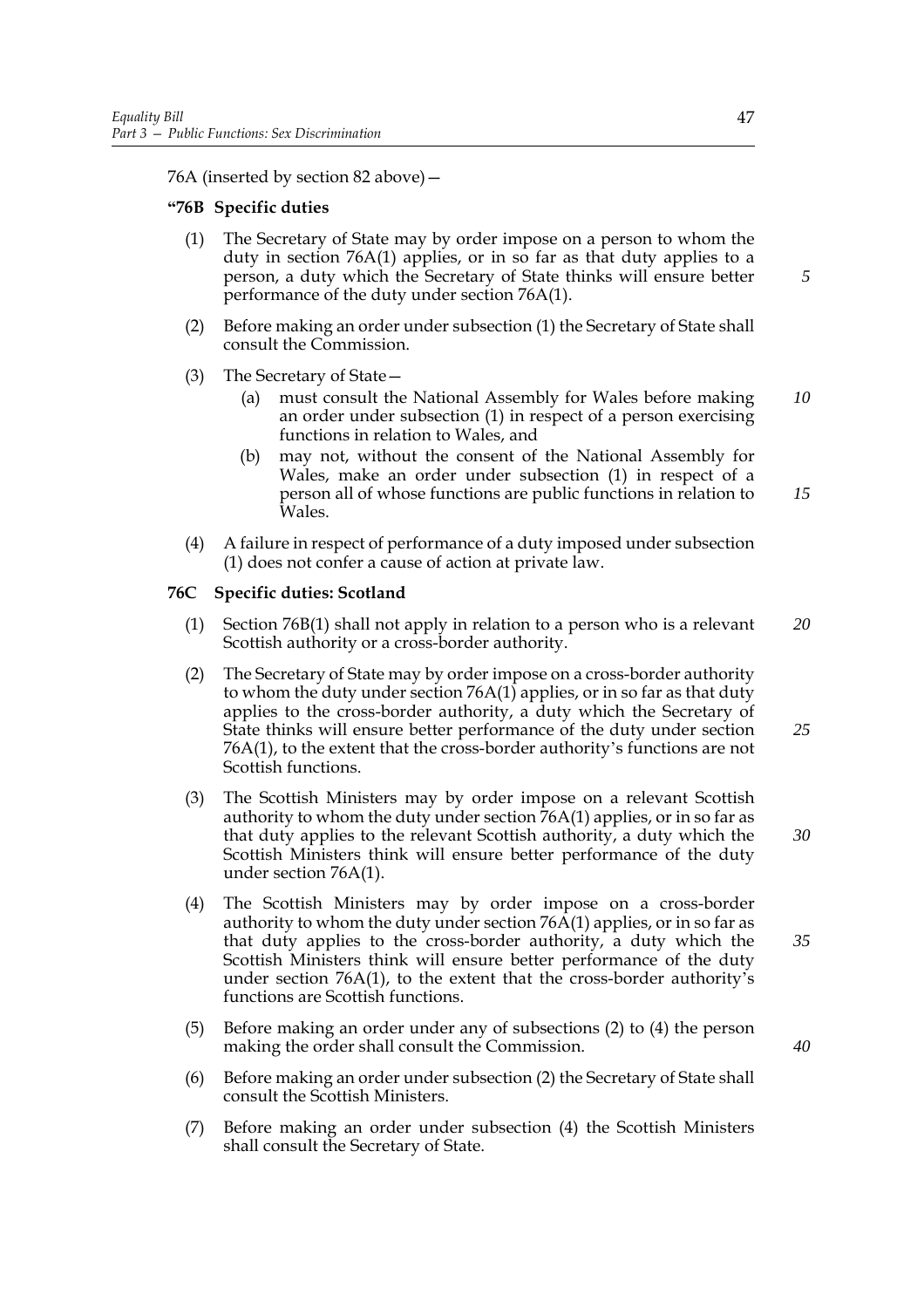- (8) A failure in respect of performance of a duty imposed under this section does not confer a cause of action at private law.
- (9) In this section—

"relevant Scottish authority" means—

- (a) a member of the Scottish Executive or a junior Scottish Minister, *5*
- (b) the Registrar General of Births, Deaths and Marriages for Scotland, the Keeper of the Registers of Scotland or the Keeper of the Records of Scotland,
- (c) an office of a description specified in an Order in Council under section 126(8)(b) of the Scotland Act 1998 (c. 46) (other non-ministerial offices in the Scottish Administration), or *10*
- (d) a public body, public office or holder of a public office—
	- (i) which is not a cross-border authority or the Scottish Parliamentary Corporate Body, *15*
	- (ii) whose functions are exercisable only in or as regards Scotland, and
	- (iii) some at least of whose functions do not relate to reserved matters (within the meaning of the Scotland Act 1998), *20*
- "cross-border authority" means a cross-border public authority within the meaning given by section 88(5) of the Scotland Act 1998, and

"Scottish functions" means functions which are exercisable in or as regards Scotland and which do not relate to reserved matters (within the meaning of the Scotland Act 1998). *25*

#### **76D Specific duties: enforcement**

- (1) This section applies where the Commission thinks that a person has failed to comply with a duty imposed under section 76B or  $76C$ .
- (2) The Commission may give the person a notice requiring him—
	- (a) to comply with the duty, and
	- (b) to give the Commission, within the period of 28 days beginning with the date on which he receives the notice, written information of steps taken for the purpose of complying with the duty.
- (3) A notice under this section may require a person to give the Commission information required by the Commission for the purposes of assessing compliance with the duty; in which case the notice shall specify—
	- (a) the period within which the information is to be given (which shall begin with the date on which the notice is received and shall not exceed three months), and
	- (b) the manner and form in which the information is to be given.
- (4) A person who receives a notice under this section shall comply with it. *45*
- (5) But a notice under this section shall not oblige a person to give information that he could not be compelled to give in proceedings before the High Court or the Court of Session.

*40*

*30*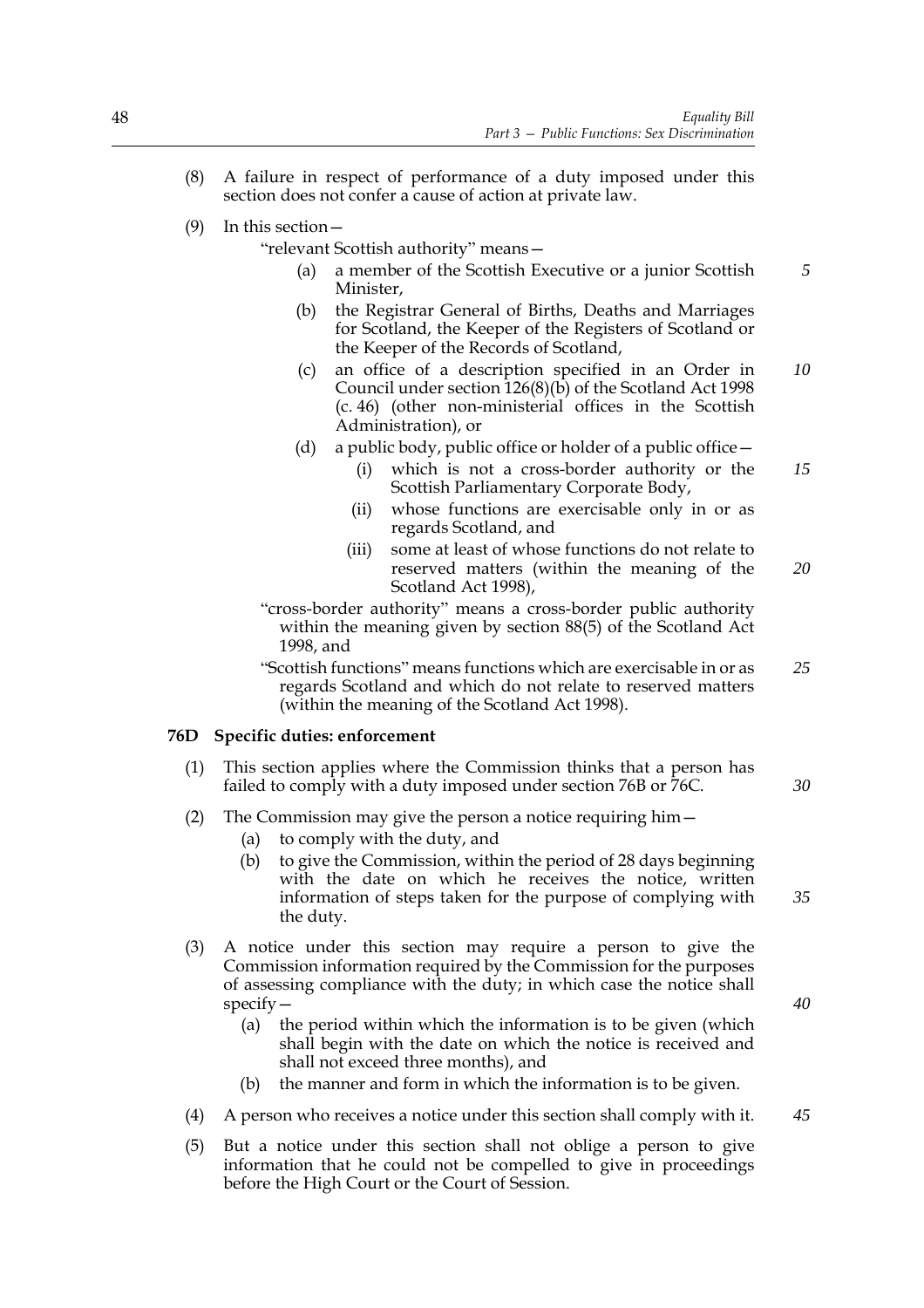- (6) If the Commission thinks that a person, to whom a notice under this section has been given, has failed to comply with a requirement of the notice, the Commission may apply to a county court (in England and Wales) or to the sheriff (in Scotland) for an order requiring the person to comply."
- (2) In section 81 of the Sex Discrimination Act 1975 (c. 65) (orders) after subsection (2B) (inserted by section 82 above) insert—
	- "(2C) An order under section 76C(3) or (4) is subject to annulment in pursuance of a resolution of the Scottish Parliament."

## **84 Codes of practice**

In the Sex Discrimination Act 1975 the following shall be inserted after section 76D (inserted by section 83 above)—

#### **"76E Codes of practice**

- (1) The Commission may issue a code of practice about the performance  $of$ 
	- (a) the duty under section 76A(1), or
	- (b) a duty imposed under section 76B or 76C.
- (2) The Commission shall comply with a direction of the Secretary of State to issue a code under subsection (1) in respect of a specified matter.
- (3) Section 56A(2) to (11) shall apply to a code under this section as to a code under that section. *20*
- (4) The Secretary of State shall consult the Scottish Ministers and the National Assembly for Wales before—
	- (a) approving a draft under section 56A(4)(a) as applied by subsection (3) above, or
	- (b) making an order under section 56A(7) as applied by subsection (3) above."

## **85 National security**

(1) In the Sex Discrimination Act 1975 the following shall be inserted after section 66A (burden of proof in county and sheriff courts)—

### **"66B National security**

- (1) Rules of court may make provision for enabling a county court or sheriff court in which a claim is brought under section 66(1), where the court considers it expedient in the interests of national security—
	- (a) to exclude from all or part of the proceedings—
		- (i) the claimant;
		- (ii) the claimant's representatives;
		- (iii) any assessors;
	- (b) to permit a claimant or representative who has been excluded to make a statement to the court before the commencement of the proceedings, or the part of the proceedings, from which he is excluded; *40*

*5*

*10*

*15*

*25*

*35*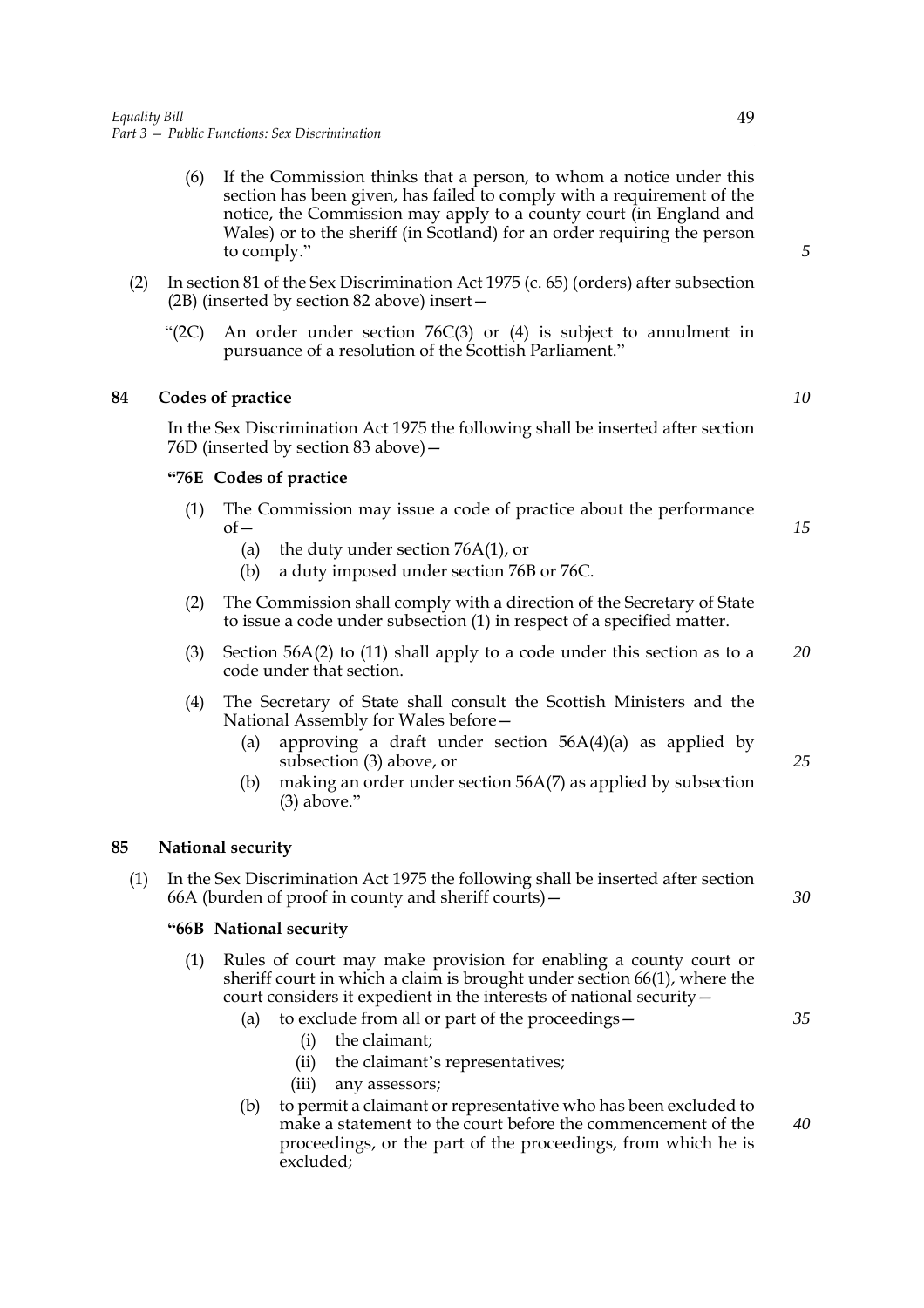- (c) to take steps to keep secret all or part of the reasons for the court's decision in the proceedings.
- (2) The Attorney General or, in Scotland, the Advocate General for Scotland, may appoint a person to represent the interests of a claimant in, or in any part of, proceedings from which the claimant or his representatives are excluded by virtue of subsection (1).
- (3) A person may be appointed under subsection (2) only  $-$ 
	- (a) in relation to proceedings in England and Wales, if he has a general qualification (within the meaning of section 71 of the Courts and Legal Services Act 1990 (c. 41)), or
	- (b) in relation to proceedings in Scotland, if he is—
		- (i) an advocate, or
		- (ii) a solicitor who by virtue of section 25A of the Solicitors (Scotland) Act 1980 (c. 46) has rights of audience in the Court of Session or the High Court of Justiciary.
- (4) A person appointed under subsection (2) shall not be responsible to the person whose interests he is appointed to represent."
- (2) In section 67A(2) of the Race Relations Act 1976 (c. 74) (national security) for "the claimant and his representatives" substitute "the claimant or his representatives".

#### **PART 4**

#### **GENERAL**

#### **86 Repeals**

The enactments listed in Schedule 4 are hereby repealed to the extent specified.

## **87 Crown application**

This Act applies (except as is otherwise expressly provided) to—

- (a) Ministers of the Crown,
- (b) government departments,
- (c) office-holders in the Scottish Administration (within the meaning of section 126(7) of the Scotland Act 1998 (c. 46), and
- (d) other agents of the Crown.

## **88 Money**

*Any expenditure incurred by a Minister of the Crown in connection with this Act shall be paid out of money provided by Parliament.*

## **89 Commencement**

- (1) The preceding provisions of this Act, except for sections 43 and 44, shall come into force in accordance with provision made by the Secretary of State by order.
- (2) An order under subsection  $(1)$  -
	- (a) shall be made by statutory instrument,

*35*

*15*

*5*

*10*

*25*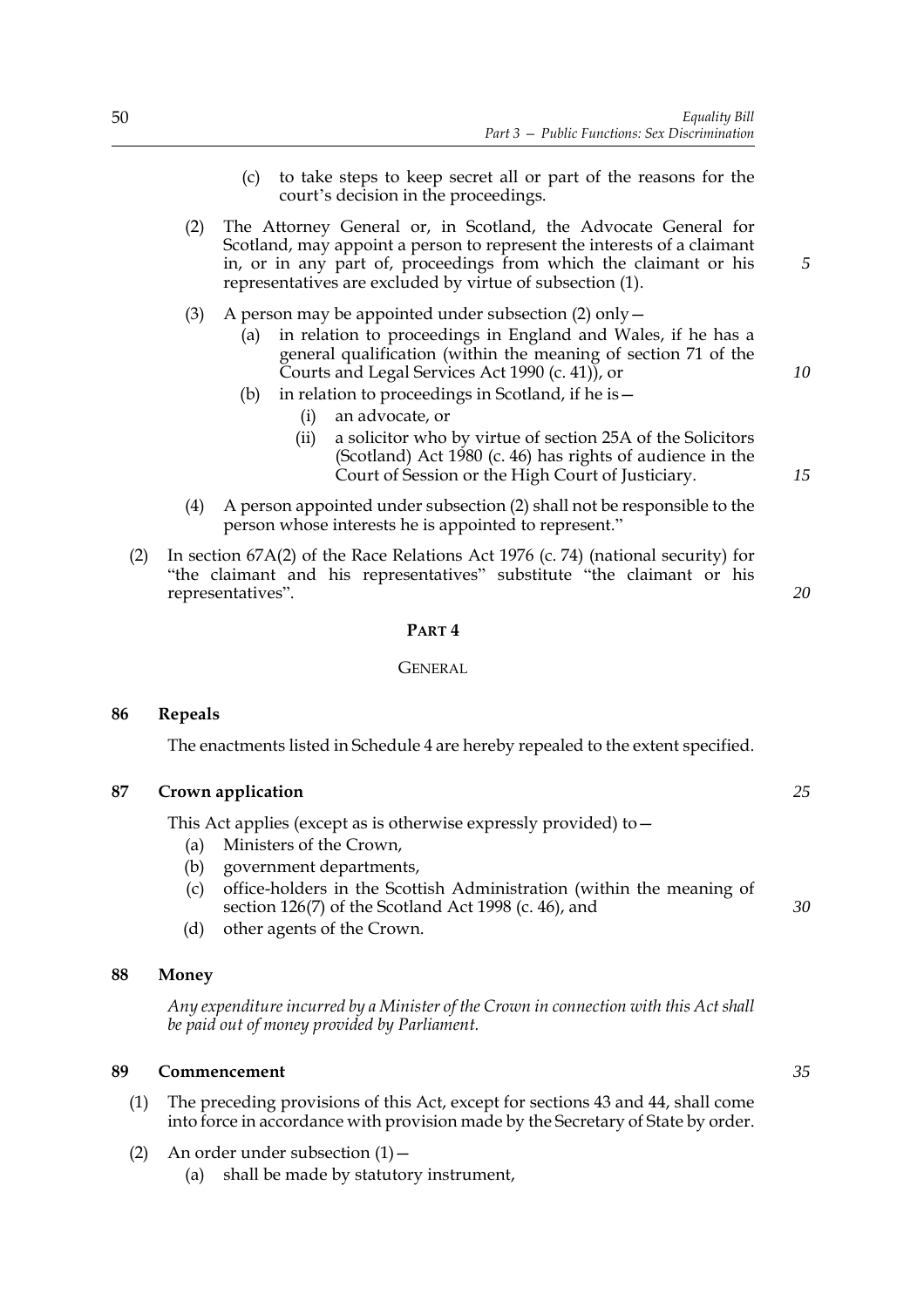- (b) may make provision generally or only for a specified purpose,
- (c) may make different provision for different purposes, and
- (d) may include transitional provisions and savings.

# **90 Extent**

- (1) This Act extends only to—
	- (a) England and Wales, and
	- (b) Scotland.
- (2) But an amendment of an enactment by this Act shall have the same extent as the enactment amended (or as the relevant part of the enactment amended).

## **91 Short title**

This Act may be cited as the Equality Act 2005.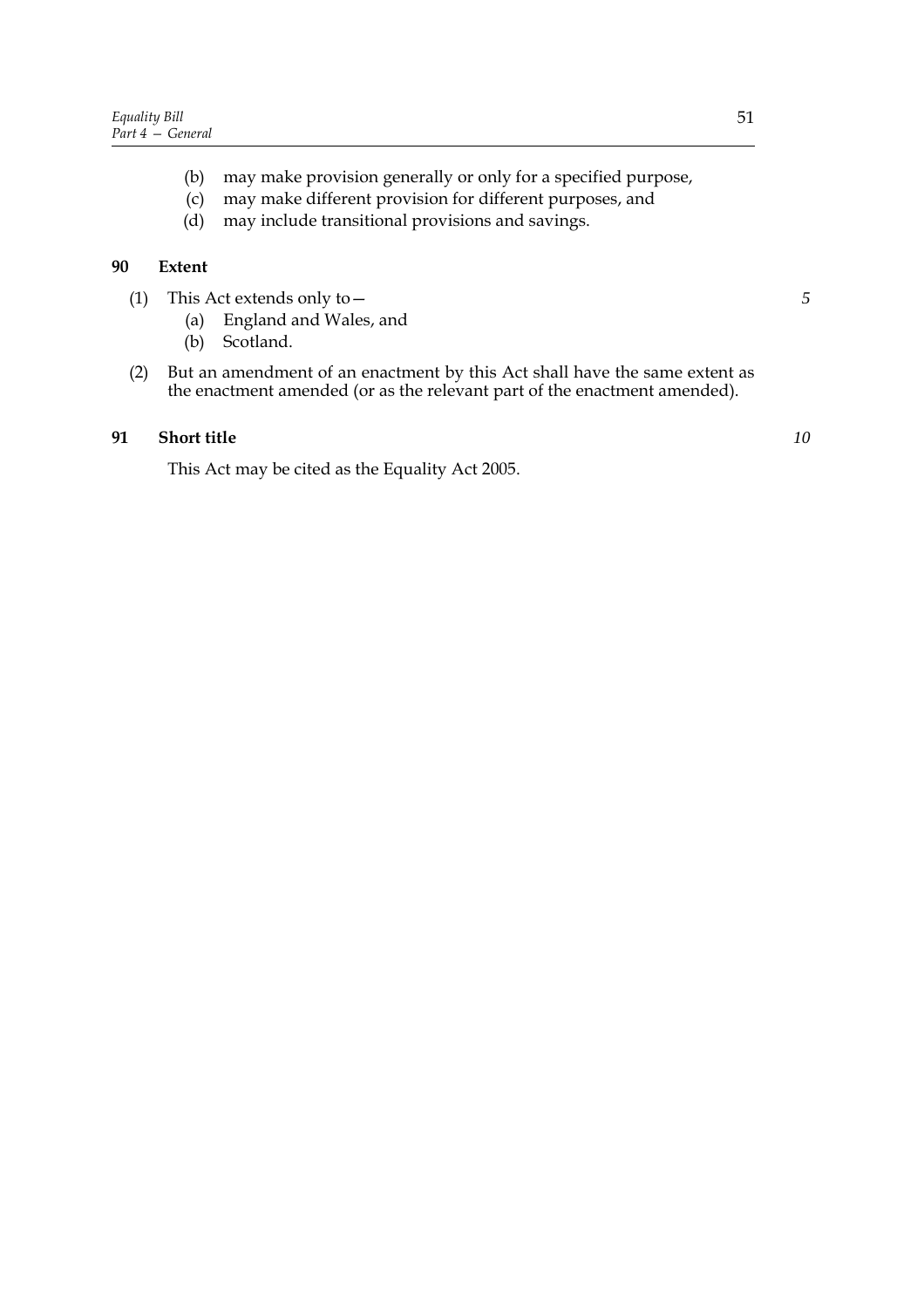# SCHEDULES

## SCHEDULE 1 Section 2

# THE COMMISSION: CONSTITUTION, &C.

#### PART 1

#### **CONSTITUTION**

#### *Membership*

- 1 (1) The Secretary of State shall appoint not less than 10 or more than 15 individuals as members of the Commission (to be known as Commissioners).
	- (2) The chief executive of the Commission (appointed under paragraph 7 below) shall be a Commissioner *ex officio*. *10*
- 2 (1) In appointing Commissioners the Secretary of State shall have regard to the desirability of their together having experience and knowledge relating to the matters in respect of which the Commission has functions including, in particular—
	- (a) discrimination (whether on grounds of age, disability, gender, gender reassignment, race, religion or belief, sexual orientation or otherwise), and
	- (b) human rights.

## (2) The Secretary of State shall ensure that the Commission includes—

- (a) a Commissioner appointed under paragraph 1(1) who is (or has been) a disabled person,
- (b) a Commissioner appointed under paragraph 1(1), with the consent of the Scottish Ministers, who knows about conditions in Scotland, and
- (c) a Commissioner appointed under paragraph 1(1), with the consent of the National Assembly for Wales, who knows about conditions in Wales.
- (3) A person may not be appointed for the purpose of satisfying more than one paragraph of sub-paragraph (2).

### *Tenure*

- 3 (1) A Commissioner shall hold and vacate office in accordance with the terms of his appointment (subject to this Schedule).
	- (2) The appointment of a Commissioner must be expressed to be for a specified period of not less than two years or more than five years.

*15*

*5*

*20*

*30*

*25*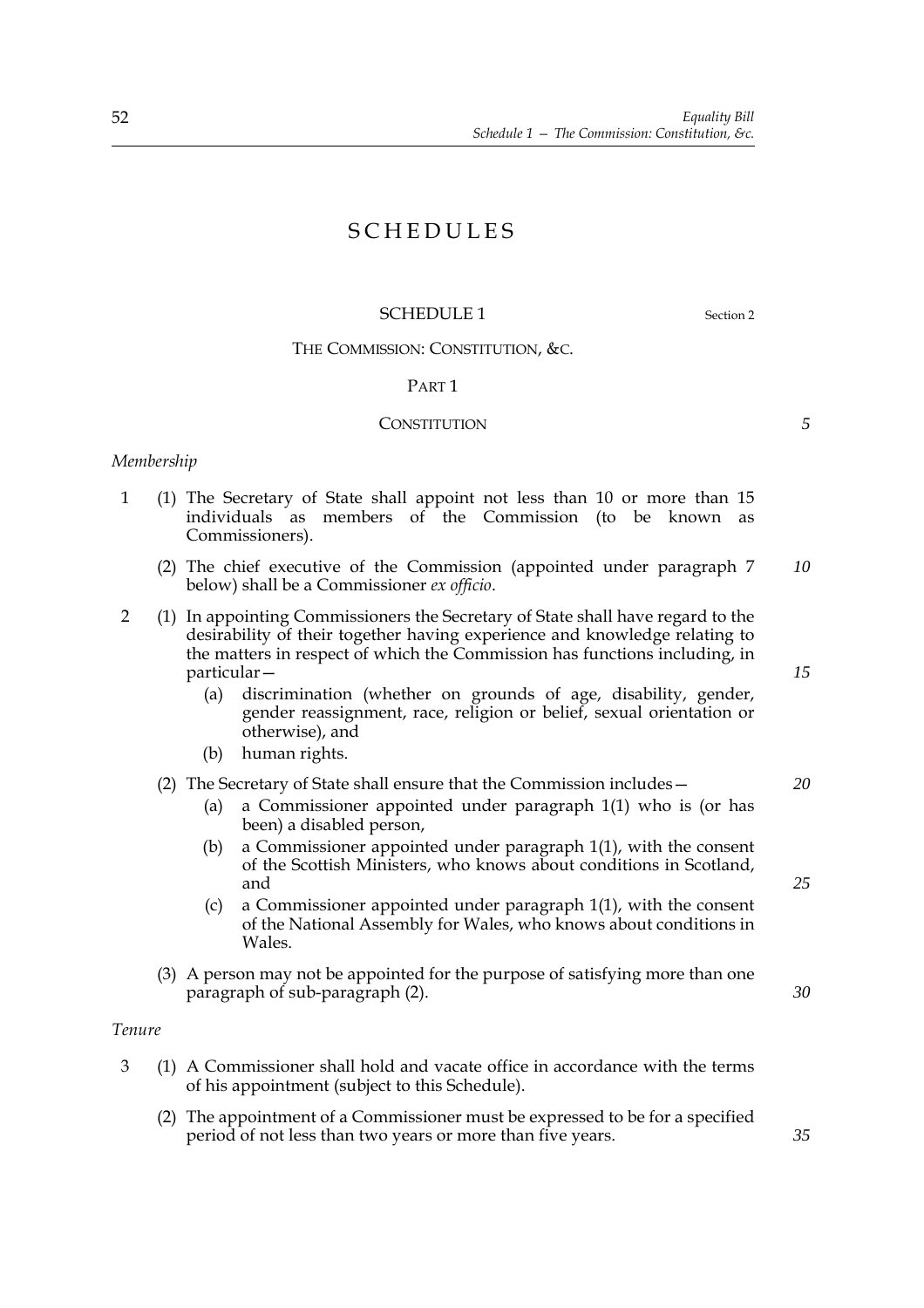- (3) A Commissioner whose period of membership has expired may be reappointed.
- (4) A Commissioner may resign by notice in writing to the Secretary of State.
- (5) The Secretary of State may dismiss a Commissioner who is, in the opinion of the Secretary of State, unable, unfit or unwilling to perform his functions.
- (6) This paragraph does not apply to the chief executive.

## *Chairman*

- 4 (1) The Secretary of State shall appoint—
	- (a) a Commissioner as Chairman, and
	- (b) one or more Commissioners as deputy Chairman. *10*
	- (2) The Chairman shall—
		- (a) preside over meetings of the Commission,
		- (b) perform such functions as may be specified in the terms of his appointment, and
		- (c) perform such other functions as may be assigned to him by the Commission. *15*
	- (3) A deputy Chairman—
		- (a) may act for the Chairman when he is unavailable, and
		- (b) shall perform—
			- (i) such functions as may be specified in the terms of his appointment, and *20*
			- (ii) such other functions as the Chairman may delegate or assign to him.

## (4) The Chairman or a deputy Chairman—

- (a) shall vacate office if he ceases to be a Commissioner, *25*
- (b) may resign by notice in writing to the Secretary of State, and
- (c) otherwise, shall hold and vacate office in accordance with the terms of his appointment (and may be reappointed).
- (5) If the Chairman resigns he shall cease to be a Commissioner (but he may be reappointed as a Commissioner).
- (6) The chief executive may not be appointed Chairman or deputy Chairman.

### PART 2

#### **PROCEEDINGS**

### *Procedure*

- 5 The Commission may regulate its own proceedings (subject to this Schedule). *35*
- 6 (1) The Commission shall determine a quorum for its meetings.
	- (2) At least five Commissioners must participate in the process by which a determination under sub-paragraph (1) is made.

*5*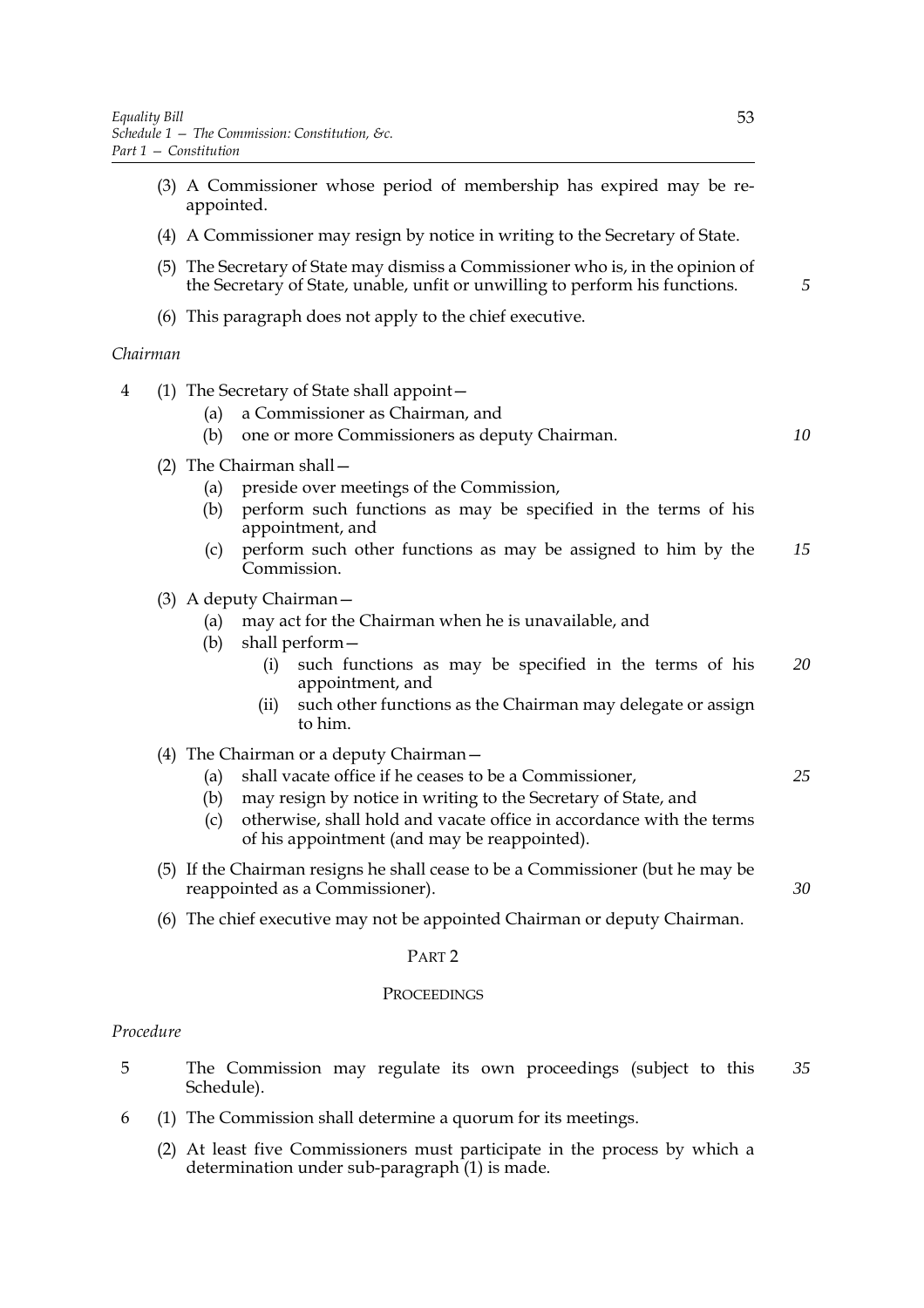7 (1) The Commission— (a) shall appoint a chief executive, and (b) may appoint other staff. (2) A person may be appointed under sub-paragraph (1)(a) only with the consent of the Secretary of State. (3) An appointment may be made under sub-paragraph  $(1)(b)$  only if consistent with arrangements determined by the Commission and approved by the Secretary of State as to— (a) numbers, and (b) terms and conditions of appointment. 8 At the end of section 3(2) of the Employers' Liability (Compulsory Insurance) Act 1969 (c. 57) (exempt employers) add— "; and (c) the Commission for Equality and Human Rights." *Investigating Commissioners* 9 (1) The Commission may appoint one or more Investigating Commissioners. (2) An Investigating Commissioner may be appointed only— (a) for the purpose of having delegated to him by the Commission the function of taking action which is of a kind listed in sub-paragraph (3) and which relates to a specified person, and (b) with the consent of the Secretary of State. (3) The kinds of action referred to in sub-paragraph  $(2)(a)$  are  $-$ (a) carrying out an inquiry under section 17, (b) carrying out an investigation under section 22, (c) giving an unlawful act notice under section 23, and (d) entering into an agreement under section 25. (4) An Investigating Commissioner is not a Commissioner; but paragraphs 3(1), (4) and (5) and 33 apply to him as if he were (and with the substitution of references to the Commission for references to the Secretary of State). *Delegation* 10 (1) The Commission may delegate a function— (a) to a Commissioner, (b) to staff, or (c) in accordance with paragraph 9, to an Investigating Commissioner. *5 10 15 20 25 30 35*

## (2) Paragraphs 15, 21, 22, 29, 30 and 52 make provision about delegation to committees.

# *Committees*

11 (1) The Commission may establish one or more committees (to be known as advisory committees) to advise—

*Staff*

54

(a) the Commission, or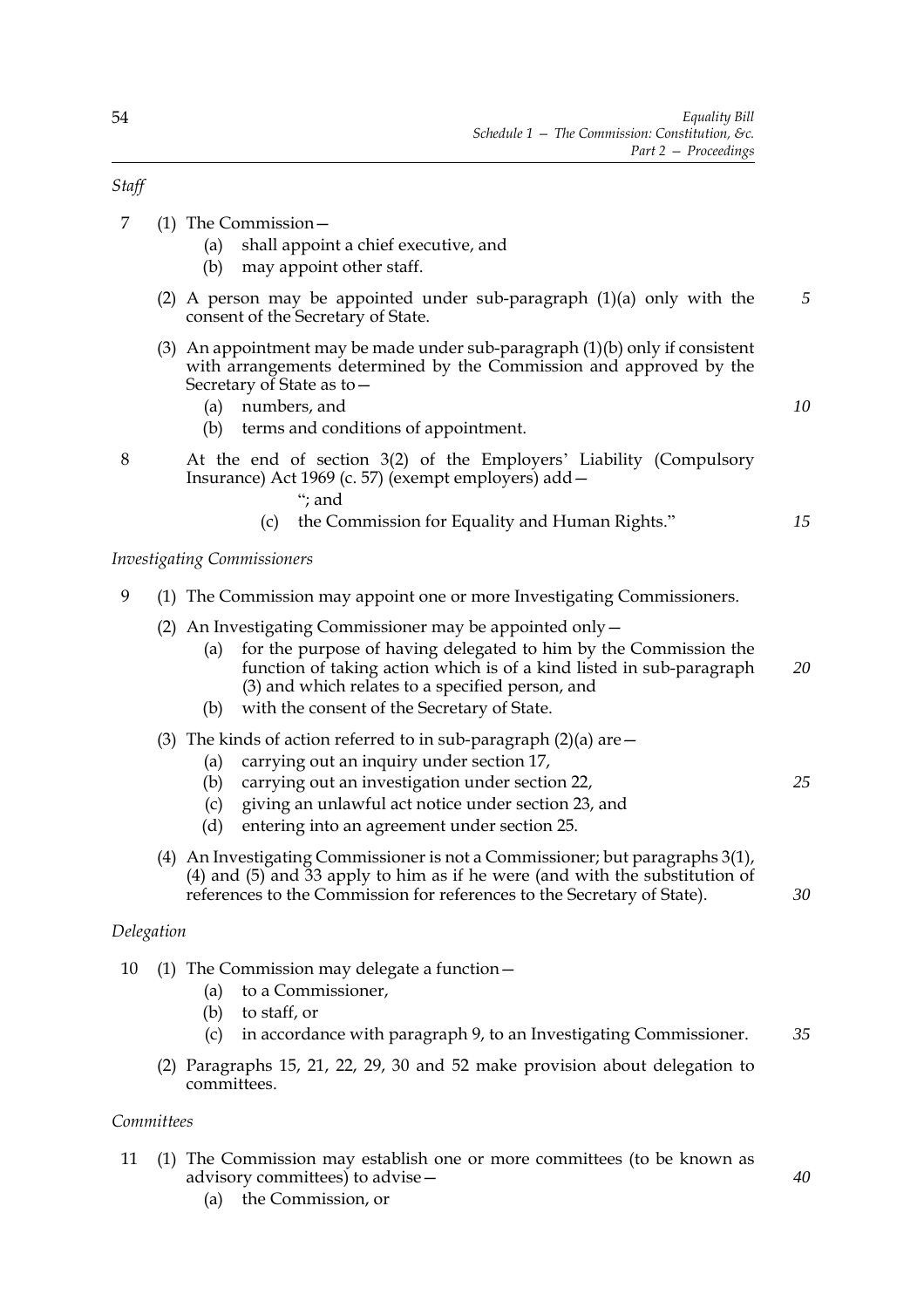- (b) an Investigating Commissioner.
- (2) An advisory committee may include any of the following—
	- (a) Commissioners;
	- (b) staff;
	- (c) other non-Commissioners.
- 12 (1) The Commission may establish one or more committees to whom the Commission may delegate functions (to be known as decision-making committees).
	- (2) A decision-making committee may include any of the following—
		- (a) Commissioners;
		- (b) staff;
		- (c) other non-Commissioners.
	- (3) The Commission shall ensure that the Chairman of each decision-making committee is a Commissioner.
	- (4) In allocating its resources the Commission shall ensure that each decisionmaking committee receives a share sufficient to enable it to exercise its functions. *15*
- 13 A member of a committee shall hold and vacate office in accordance with the terms of his appointment by the Commission (which may include provision for dismissal).
- 14 The Commission—
	- (a) may, to any extent, regulate the proceedings of a committee (and may, in particular, determine a quorum for meetings),
	- (b) may, to any extent, permit a committee to regulate its own proceedings (and may, in particular, enable a committee to determine a quorum for meetings), and *25*
	- (c) may dissolve a committee.
- 15 (1) The Commission may delegate a function to a decision-making committee.
	- (2) This paragraph is subject to paragraphs 21, 22, 29 and 30 and Part 5.

*Scotland Committee*

- 16 (1) The Commission shall establish a decision-making committee to be known as the Scotland Committee.
	- (2) The Commission shall ensure that the Scotland Committee is established before sections 8 to 13 come into force.
- 17 The Commission shall appoint as the Chairman of the Scotland Committee a Commissioner appointed for the purpose of satisfying paragraph 2(2)(b). *35*
- 18 The Commission shall appoint each member of the Scotland Committee for a period of not less than two years or more than 5 years, subject to the possibilities of—
	- (a) reappointment, and
	- (b) dismissal in accordance with the terms of appointment.
- 19 The Scotland Committee shall advise the Commission about the exercise of the Commission's functions in so far as they affect Scotland.

*5*

*10*

*20*

*30*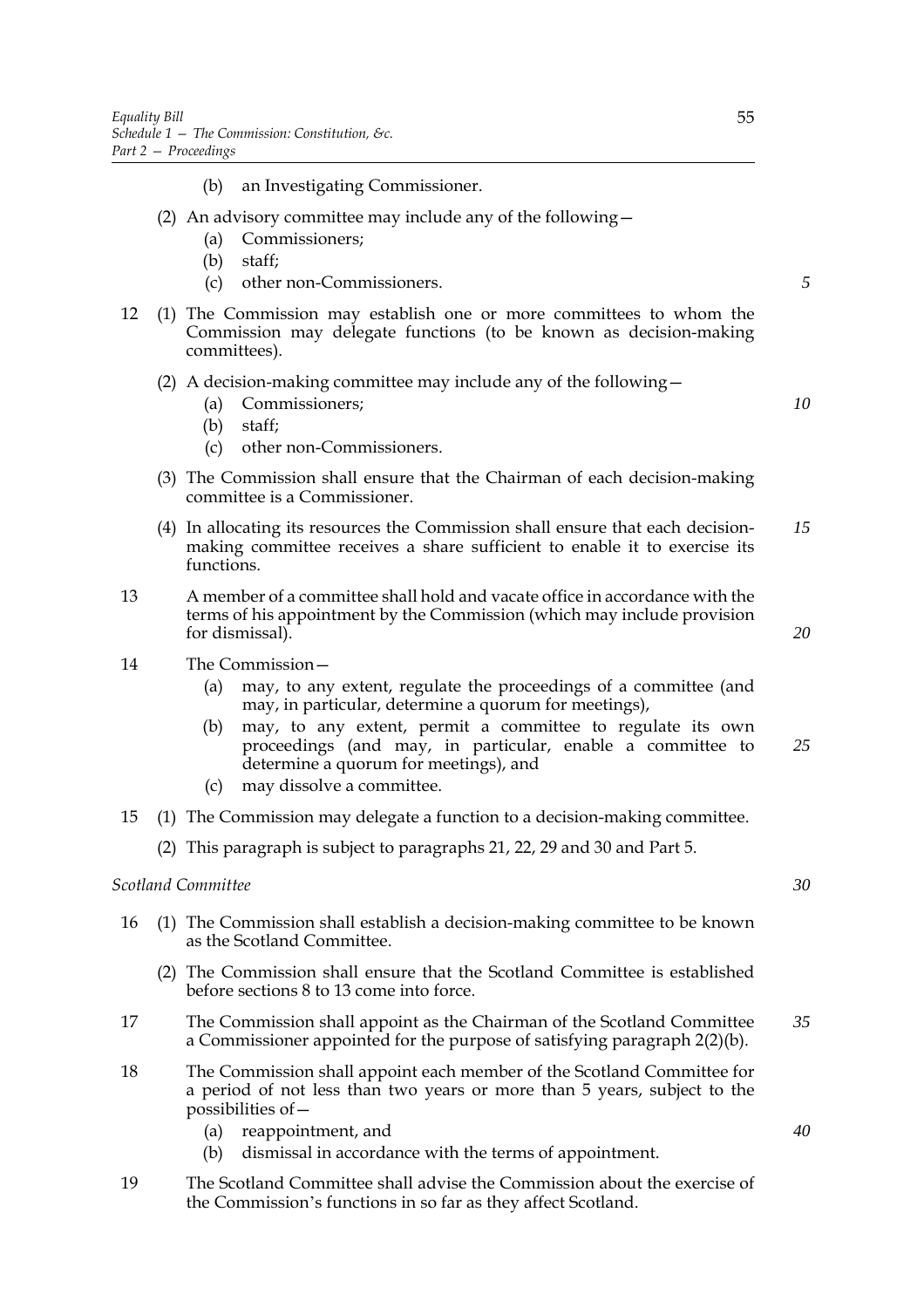- 20 Before exercising a function in a manner which in the opinion of the Commission is likely to affect persons in Scotland, the Commission shall consult the Scotland Committee.
- 21 (1) The power under section 14—
	- (a) shall be treated by virtue of this paragraph as having been delegated by the Commission to the Scotland Committee in so far as its exercise, in the opinion of the Commission, affects Scotland, and *5*
	- (b) to that extent shall not be exercisable by the Commission.
	- (2) Sub-paragraph (1) shall not apply to the power under section 14 in so far as it is treated as delegated to the Disability Committee in accordance with paragraph 52.
	- (3) Sub-paragraph (1) shall not prevent the Commission from making arrangements under section  $14(1)(d)$  to make advice or guidance available to persons anywhere in Great Britain.
- 22 (1) The power under section  $12(2)(c)$ 
	- (a) shall be treated by virtue of this paragraph as having been delegated by the Commission to the Scotland Committee in so far as it concerns the giving of advice to devolved government about enactments which, in the opinion of the Commission, affect only Scotland, and
	- (b) to that extent shall not be exercisable by the Commission.
	- (2) The power under section  $12(2)(d)$ 
		- (a) shall be treated by virtue of this paragraph as having been delegated by the Commission to the Scotland Committee in so far as it concerns the giving of advice to devolved government about proposed changes in the law which, in the opinion of the Commission, would affect only Scotland, and *25*
		- (b) to that extent shall not be exercisable by the Commission.
- 23 In allocating its resources the Commission shall ensure that the Scotland Committee receives a share sufficient to enable it to exercise its functions.

## *Wales Committee*

- 24 (1) The Commission shall establish a decision-making committee to be known as the Wales Committee.
	- (2) The Commission shall ensure that the Wales Committee is established before sections 8 to 13 come into force.
- 25 The Commission shall appoint as the Chairman of the Wales Committee a Commissioner appointed for the purpose of satisfying paragraph 2(2)(c). *35*
- 26 The Commission shall appoint each member of the Wales Committee for a period of not less than two years or more than 5 years, subject to the possibilities of—
	- (a) reappointment, and
	- (b) dismissal in accordance with the terms of appointment.
- 27 The Wales Committee shall advise the Commission about the exercise of its functions in so far as they affect Wales.

*30*

*40*

*15*

*10*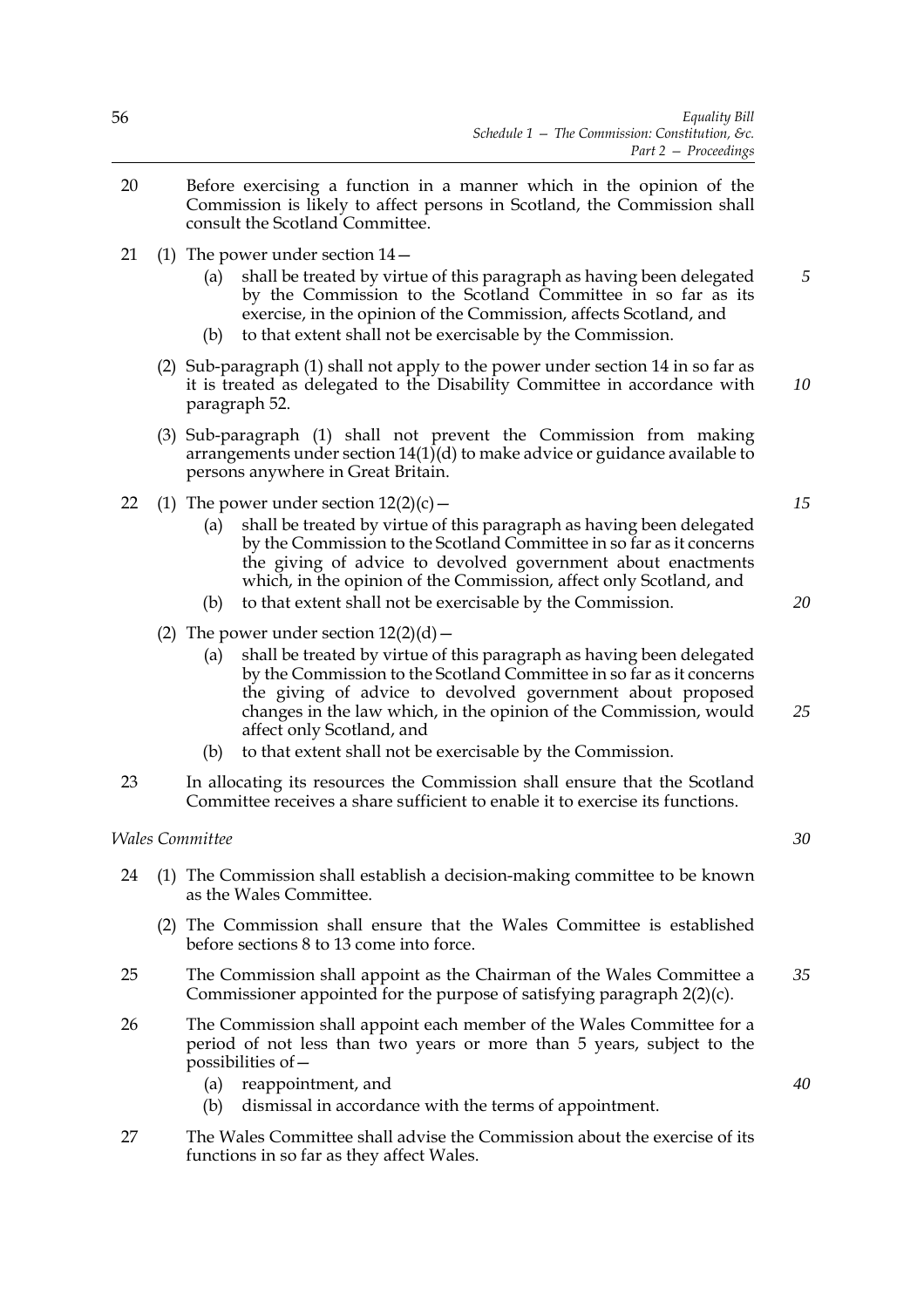- 28 Before exercising a function in a manner which in the opinion of the Commission is likely to affect persons in Wales, the Commission shall consult the Wales Committee.
- 29 (1) The power under section 14—
	- (a) shall be treated by virtue of this paragraph as having been delegated by the Commission to the Wales Committee in so far as its exercise, in the opinion of the Commission, affects Wales, and
	- (b) to that extent shall not be exercisable by the Commission.
	- (2) Sub-paragraph (1) does not apply to the power under section 14 in so far as it is treated as delegated to the Disability Committee in accordance with paragraph 52.
	- (3) Sub-paragraph (1) shall not prevent the Commission from making arrangements under section  $14(1)(d)$  to make advice or guidance available to persons anywhere in Great Britain.
- 30 (1) The power under section  $12(2)(c)$ 
	- (a) shall be treated by virtue of this paragraph as having been delegated by the Commission to the Wales Committee in so far as it concerns the giving of advice to devolved government about enactments which, in the opinion of the Commission, affect only Wales, and
	- (b) to that extent shall not be exercisable by the Commission.
	- (2) The power under section  $12(2)(d)$ 
		- (a) shall be treated by virtue of this paragraph as having been delegated by the Commission to the Wales Committee in so far as it concerns the giving of advice to devolved government about proposed changes in the law which, in the opinion of the Commission, would affect only Wales, and
		- (b) to that extent shall not be exercisable by the Commission.
- 31 In allocating its resources the Commission shall ensure that the Wales Committee receives a share sufficient to enable it to exercise its functions.

### *Annual report*

- 32 (1) The Commission shall for each financial year prepare a report on the performance of its functions in that year (to be known as its annual report).
	- (2) An annual report shall, in particular, indicate in what manner and to what extent the Commission's performance of its functions has accorded to the plan under section 4.
	- (3) The matters addressed by an annual report shall, in particular, include the Commission's activities in relation to—
		- (a) Scotland, and
		- (b) Wales.
	- (4) The Commission shall send each annual report to the Secretary of State within such period, beginning with the end of the financial year to which the report relates, as he may specify.
	- (5) The Secretary of State shall lay before Parliament a copy of each annual report received under sub-paragraph (4).

*30*

*35*

*40*

*15*

*20*

*25*

*5*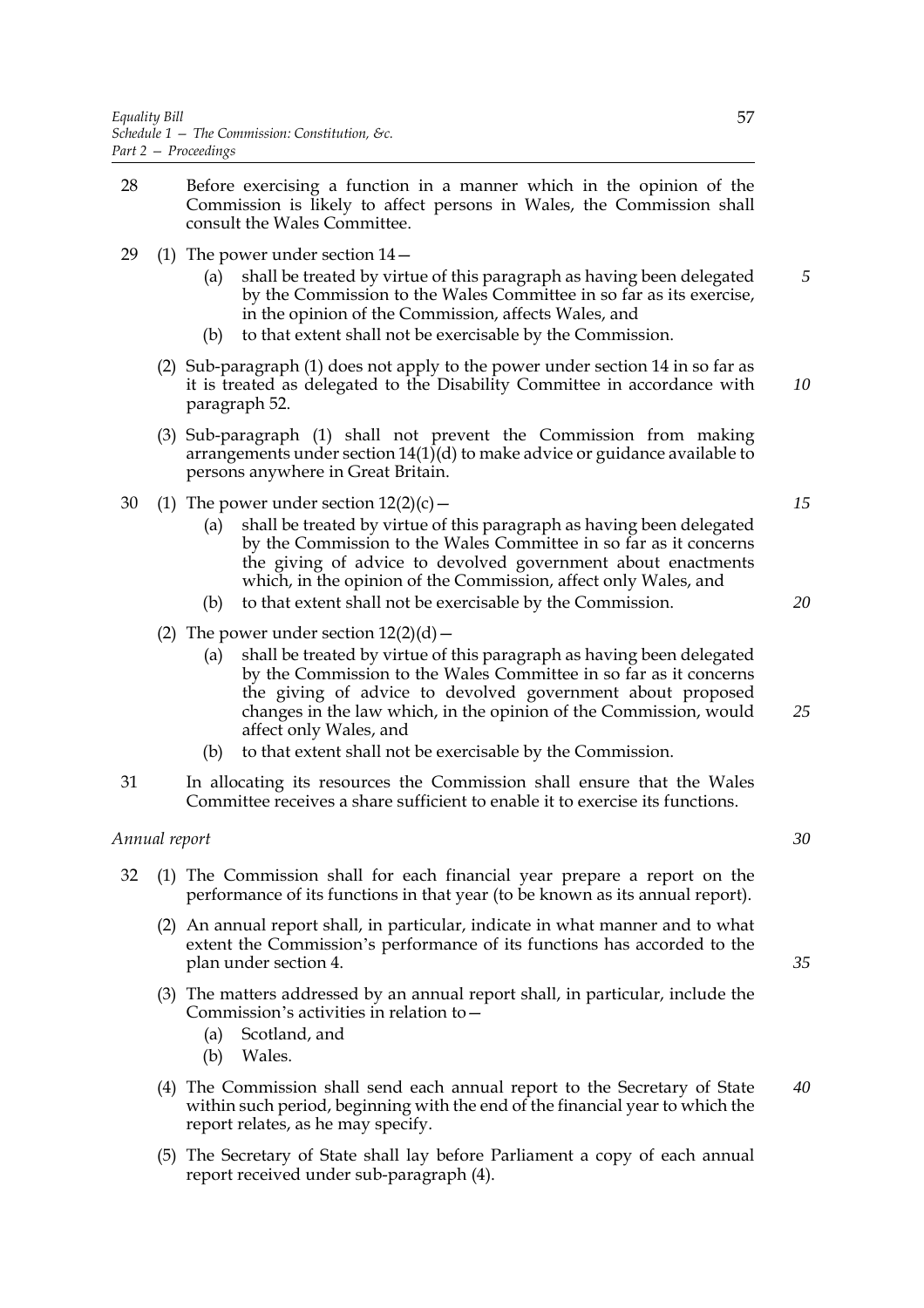- (6) The Commission shall send a copy of each annual report to—
	- (a) the Scottish Parliament, and
	- (b) the National Assembly for Wales.

## *Savings*

33 The validity of proceedings of the Commission shall not be affected by— *5*

- (a) a vacancy (whether for Commissioner, Chairman, deputy Chairman or chief executive), or
- (b) a defect in relation to an appointment.
- 34 The validity of proceedings of a committee of the Commission shall not be affected by—
	- (a) a vacancy (including a vacancy in the office of Chairman), or
	- (b) a defect in relation to an appointment (including a defect in relation to the office of Chairman).

#### PART 3

#### **MONEY**

*Remuneration, &c.*

- 35 (1) The Commission may pay to the Chairman, a deputy Chairman or another Commissioner—
	- (a) such remuneration as the Secretary of State may determine, and
	- (b) such travelling and other allowances as the Secretary of State may determine. *20*
	- (2) The Commission may pay to or in respect of the Chairman, a deputy Chairman or another Commissioner such sums as the Secretary of State may determine by way of, or in respect of, pensions, allowances or gratuities.
	- (3) If the Secretary of State thinks that there are special circumstances that make it right for a person ceasing to hold office as Chairman, deputy Chairman or Commissioner to receive compensation, the Commission may pay to him such compensation as the Secretary of State may determine. *25*
	- (4) This paragraph does not apply to the Chief Executive.
- 36 (1) The Commission may pay sums to or in respect of a member or former member of staff by way of or in respect of  $-$ *30*
	- (a) remuneration,
	- (b) allowances,
	- (c) pensions,
	- (d) gratuities, or
	- (e) compensation for loss of employment.
	- (2) *In Schedule 1 to the Superannuation Act 1972 (c. 11) (employment to which superannuation schemes may extend) in the list of other bodies insert at the appropriate place—*
		- (a) *"The Commission for Equality and Human Rights."*
	- (3) The Commission shall pay to the Minister for the Civil Service such sums as he may determine in respect of any increase attributable to sub-paragraph

*15*

*35*

*40*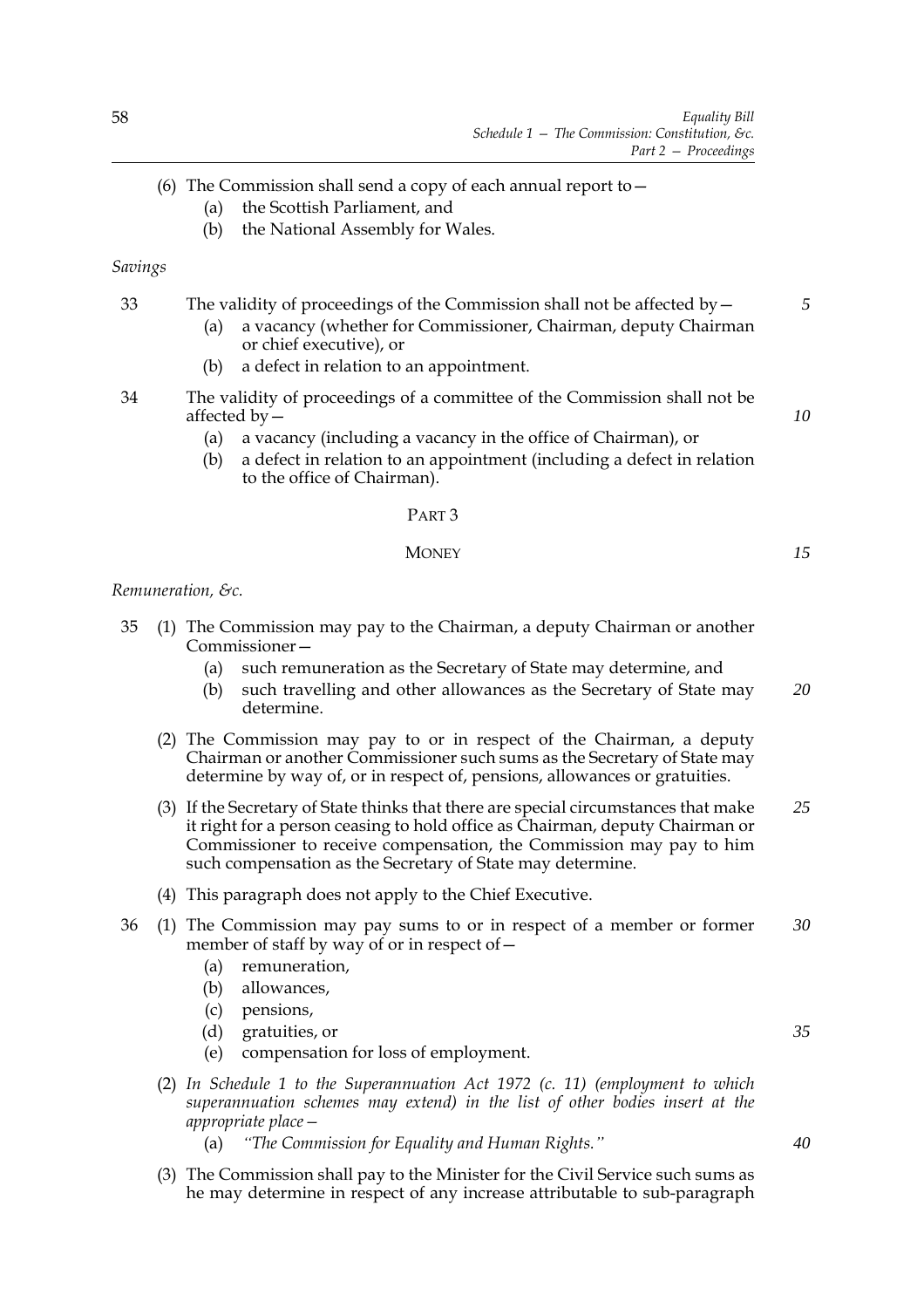(2) in the sums payable out of money provided by Parliament under the Superannuation Act 1972 (c. 11).

- 37 (1) The Commission may, with the approval of the Secretary of State, pay sums to or in respect of a member or former member of an advisory or decisionmaking committee by way of or in respect of—
	- (a) remuneration,
	- (b) allowances, or
	- (c) gratuities.
	- (2) This paragraph does not apply in relation to a person who is a member of staff of the Commission.
	- (3) Approval for the purposes of sub-paragraph (1) may be general or specific.

## *Funding by Secretary of State*

38 *The Secretary of State shall pay to the Commission such sums as appear to the Secretary of State appropriate for the purpose of enabling the Commission to perform its functions.*

## *Charging*

39 The Commission may make a charge for a service provided under section 14 or 29.

#### *Accounts*

| 40             |     | $(1)$ The Commission shall $-$                                                                                                                                                                                     | 20 |
|----------------|-----|--------------------------------------------------------------------------------------------------------------------------------------------------------------------------------------------------------------------|----|
|                |     | keep proper accounting records, and<br>(a)<br>prepare a statement of accounts in respect of each financial year in<br>(b)<br>such form as the Secretary of State may direct.                                       |    |
|                |     | (2) The Commission shall send a copy of a statement under sub-paragraph<br>$(1)(b)$ to –<br>the Secretary of State, and<br>(a)<br>the Comptroller and Auditor General.<br>(b)                                      | 25 |
|                |     | (3) A copy of a statement must be sent under sub-paragraph (2) within such<br>period, beginning with the end of the financial year to which the statement<br>relates, as the Secretary of State may direct.        | 30 |
|                |     | (4) The Comptroller and Auditor General shall –<br>examine, certify and report on a statement received under this<br>(a)<br>paragraph, and<br>lay a copy of the statement and his report before Parliament.<br>(b) |    |
|                |     | (5) The Secretary of State may make a direction under sub-paragraph (1)(b) only<br>with the consent of the Treasury.                                                                                               | 35 |
| Financial year |     |                                                                                                                                                                                                                    |    |
| 41             | (1) | The financial year of the Commission shall be the period of 12 months<br>ending with 31st March.                                                                                                                   |    |
|                |     |                                                                                                                                                                                                                    |    |

(2) But the first financial year of the Commission shall be the period—

*5*

*10*

*15*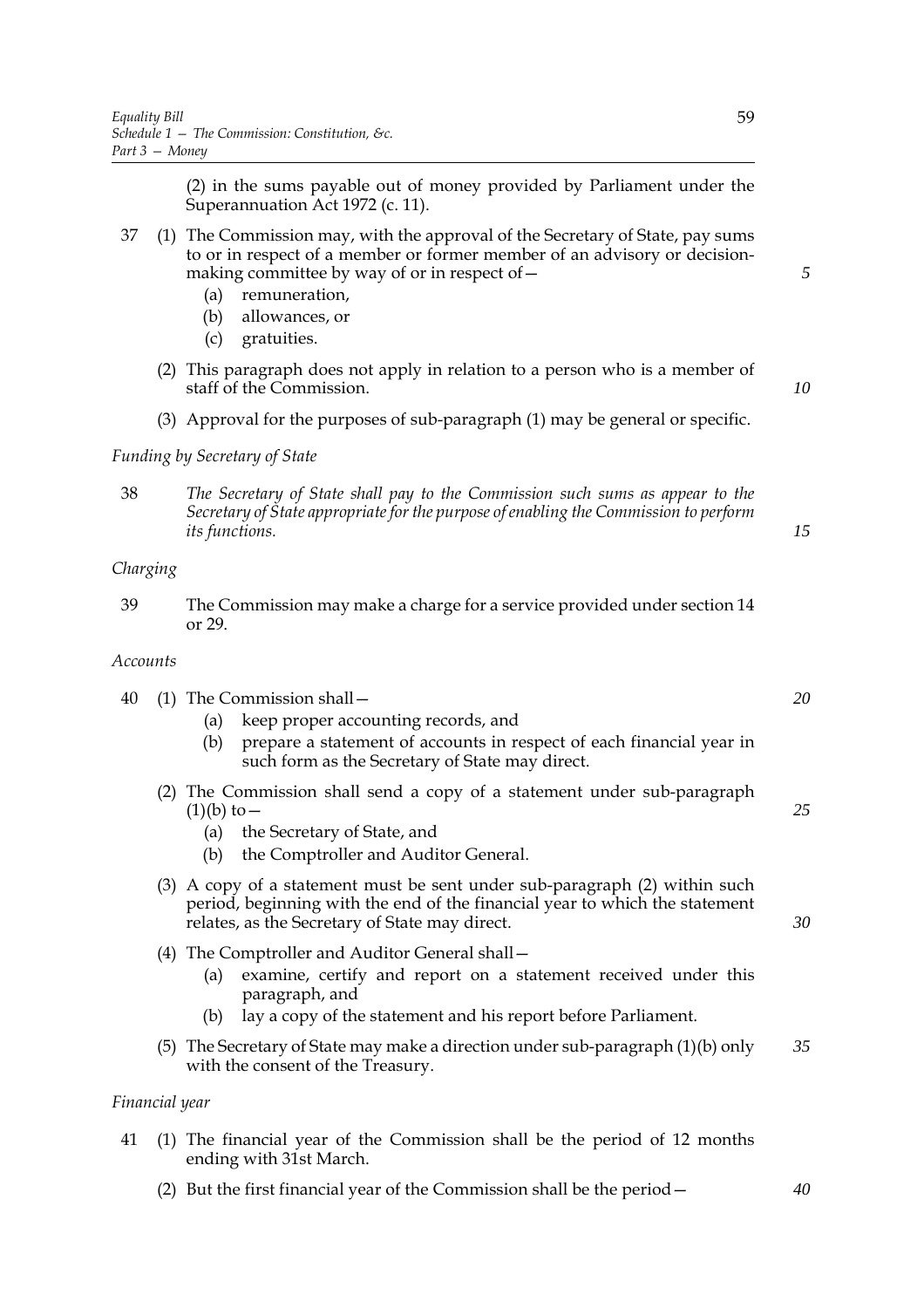- (a) beginning with the coming into force of section 1, and
- (b) ending with—
	- (i) the following 31st March, if that section comes into force on 1st April, and
	- (ii) the second following 31st March, in any other case.

#### PART 4

### STATUS, &C.

### *Status*

42 (1) The Commission shall not—

- (a) be regarded as the servant or agent of the Crown, or
- (b) enjoy any status, immunity or privilege of the Crown.
- (2) Service as Commissioner, Investigating Commissioner or employee of the Commission is not employment in the civil service of the State.

#### *Supervision*

43 In Schedule 2 to the Parliamentary Commissioner Act 1967 (c. 13) (departments, &c. subject to investigation) at the appropriate place insert— "The Commission for Equality and Human Rights." *15*

## *Disqualifications*

44 (1) In Part II of Schedule 1 to the House of Commons Disqualification Act 1975 (c. 24) (bodies all members of which are disqualified) at the appropriate place insert— *20*

"The Commission for Equality and Human Rights."

(2) In Part III of that Schedule (other disqualifying offices) at the appropriate place insert—

> "Investigating Commissioner of, or member of a decisionmaking committee of, the Commission for Equality and Human Rights." *25*

45 (1) In Part II of Schedule 1 to the Northern Ireland Assembly Disqualification Act 1975 (c. 25) (bodies all members of which are disqualified) at the appropriate place insert—

"The Commission for Equality and Human Rights."

(2) In Part III of that Schedule (other disqualifying offices) at the appropriate place insert—

> "Investigating Commissioner of, or member of a decisionmaking committee of, the Commission for Equality and Human Rights."

46 A Commissioner or Investigating Commissioner, and a member of a decision-making committee of the Commission, shall be disqualified from being a member of the National Assembly for Wales.

*10*

*30*

*35*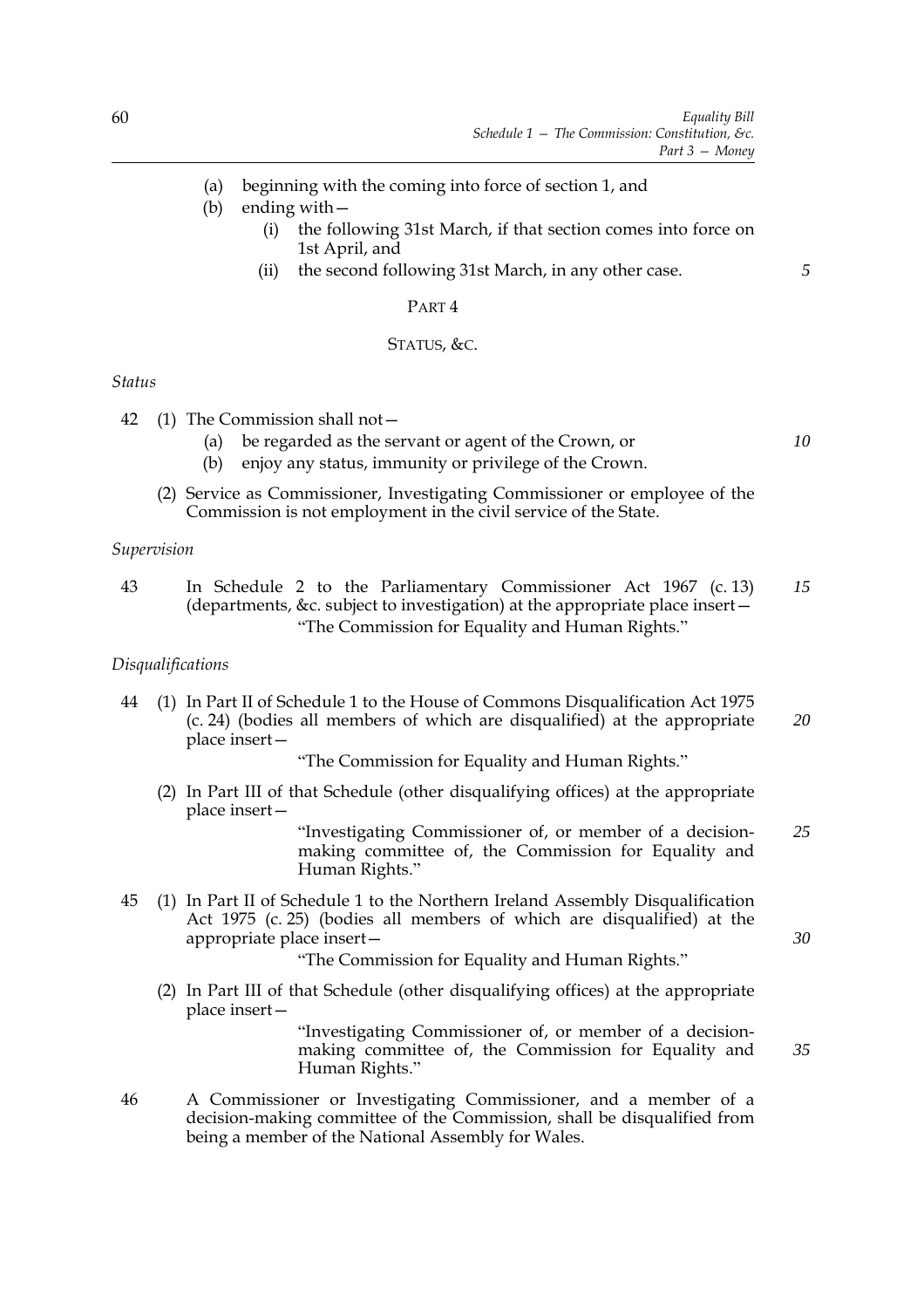#### *Records*

47 In Schedule 1 to the Public Records Act 1958 (c. 51) (definition of public records) at the appropriate place in Part II of the Table at the end of paragraph 3 insert—

### "The Commission for Equality and Human Rights."

# *Freedom of information*

48 In Part VI of Schedule 1 to the Freedom of Information Act 2000 (c. 36) (public bodies) at the appropriate place insert—

"The Commission for Equality and Human Rights."

## PART 5

## DISABILITY COMMITTEE

#### *Establishment*

- 49 (1) The Commission shall establish a decision-making committee to be known as the Disability Committee.
	- (2) The Commission shall ensure that the Disability Committee is established before sections 8 and 10 come into force. *15*

### *Membership*

50 The Commission shall ensure that—

- (a) there are not less than 7 or more than 9 members of the Disability Committee,
- (b) at least one half of the members are (or have been) disabled persons, and
- (c) the Chairman is (or has been) a disabled person.
- 51 The appointment of each member of the Disability Committee shall be for a period of not less than two years or more than 5 years, subject to the possibilities of— *25*
	- (a) reappointment,
	- (b) dismissal in accordance with the terms of appointment, and
	- (c) the lapsing of the appointment upon the dissolution of the Committee.

#### *Functions*

- 52 (1) The Commission shall by virtue of this paragraph be treated as having delegated to the Disability Committee—
	- (a) the Commission's duty under section 8 in so far as it relates to disability matters and may be fulfilled by the exercise of the powers conferred by or referred to in— *35*
		- (i) section  $14(1)(a)$ , (c) or (d) (or paragraph (e) or (f) in so far as it relates to paragraph (a), (c) or  $(d)$ ),
		- (ii) section 15,
		- (iii) section 16,
		- (iv) section 20,

61

*5*

*10*

*20*

*30*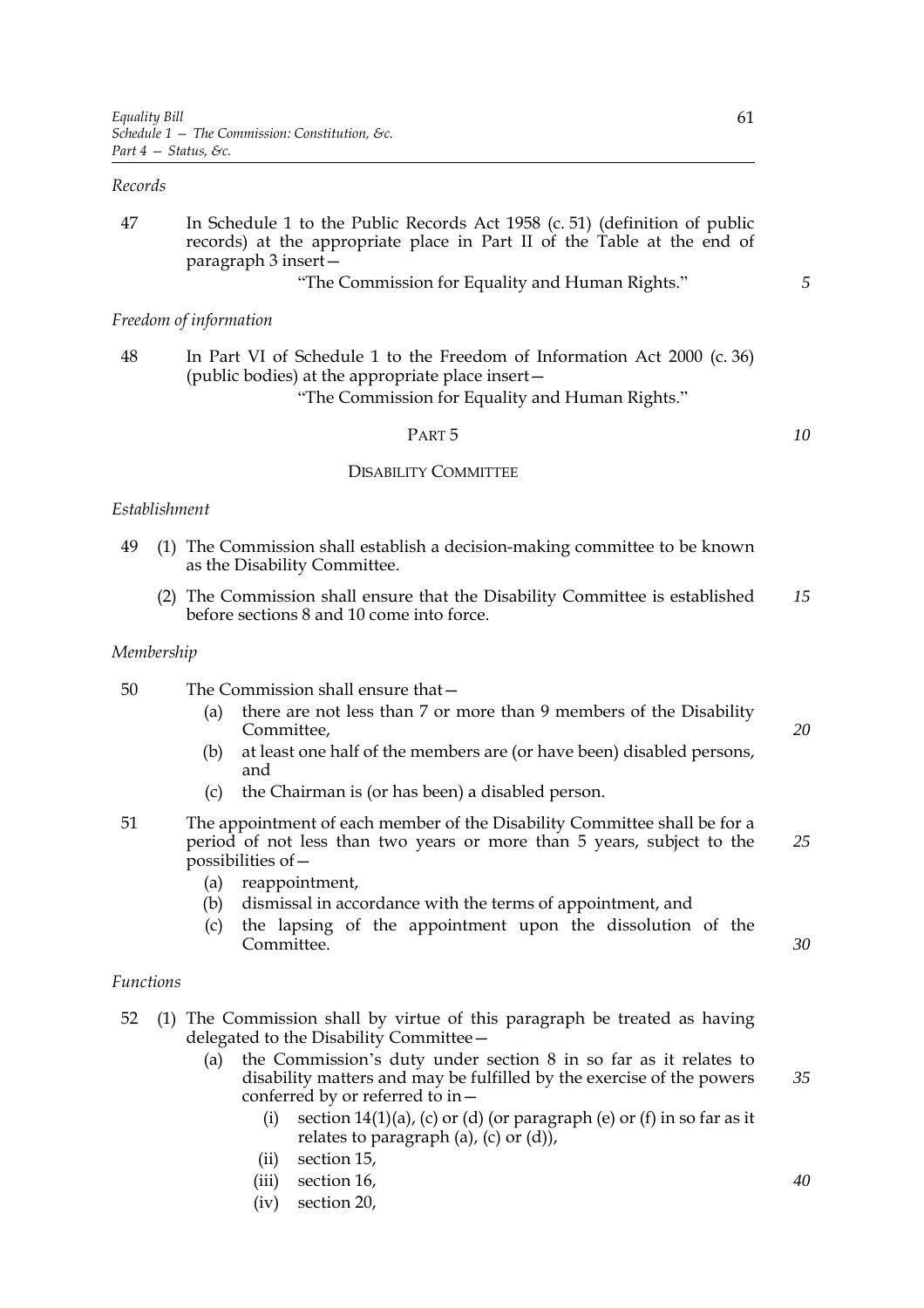- (v) section 29,
- (vi) section 30,
- (vii) section 32, or
- (viii) section 12,
- (b) the Commission's duty under section 10 in so far as it may be fulfilled by the exercise of those powers, and *5*
- (c) those powers in so far as they are or may be exercised for the purpose of disability matters.
- (2) Delegation under this paragraph shall not prevent the exercise by the Commission of a power, or the fulfilment by the Commission of a duty, by action which relates partly to disability matters and partly to other matters.
- (3) In this paragraph "disability matters" means—
	- (a) matters provided for in Parts 1, 3, 4 and 5 of the Disability Discrimination Act 1995 (c. 50), and
	- (b) section 10 above.
- 53 Before exercising a power or fulfilling a duty wholly or partly in relation to a matter affecting disabled persons (including, in particular, any matter provided for in Part 2 of the Disability Discrimination Act 1995) the Commission shall consult the Disability Committee.
- 54 The Disability Committee shall advise the Commission about the exercise of the Commission's functions in so far as they affect disabled persons (including, in particular, in so far as they relate to any matter provided for in Part 2 of the Disability Discrimination Act 1995). *20*

#### *Resources*

55 In allocating its resources the Commission shall ensure that the Disability Committee receives a share sufficient to enable it to exercise its functions. *25*

### *Report*

- 56 (1) The Disability Committee shall for each financial year of the Commission submit to the Commission a report on the Committee's activities in that year.
	- (2) The Commission shall incorporate each report of the Disability Committee under sub-paragraph (1) into the relevant annual report of the Commission.

#### *5-year review*

- 57 The Commission shall arrange for a review of the activities of the Disability Committee to be conducted as soon as is reasonably practicable after the end of the period of five years beginning with the date on which sections 8 and 10 come into force. *35*
- 58 The following may not participate in the review (although those conducting the review may seek views from any of the following)—
	- (a) a Commissioner or former Commissioner,
	- (b) staff or former staff of the Commission,
	- (c) a person who is or has been an Investigating Commissioner, and

*40*

*30*

*10*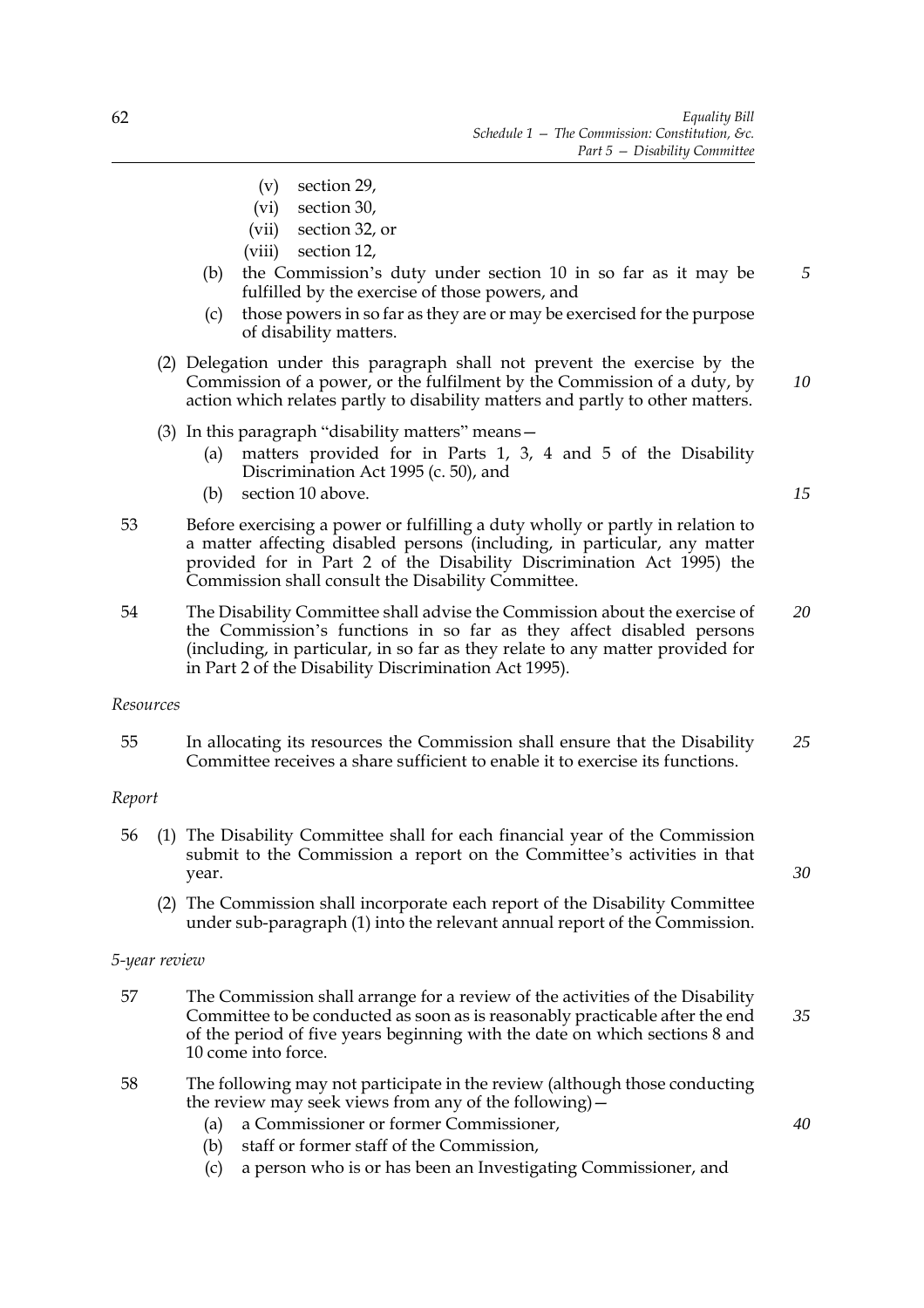- (d) a person who is or has been a member of a committee established by the Commission.
- 59 The Commission shall ensure—
	- (a) that those conducting the review consult persons whom they think likely to have an interest,
	- (b) that those conducting the review submit a report to the Commission which, in particular, recommends for how long the Disability Committee should continue in existence, and
	- (c) that the report is published.
- 60 As soon as is reasonably practicable after receiving a report under paragraph 59 the Commission shall recommend to the Secretary of State for how long the Disability Committee should continue in existence. *10*
- 61 As soon as is reasonably practicable after receiving a recommendation under paragraph 60 the Secretary of State shall by order—
	- (a) dissolve the Disability Committee with effect from such time as shall be specified in the order, and *15*
	- (b) repeal this Part of this Schedule with effect from that time.
- 62 An order under paragraph 61 may include provision about—
	- (a) the conduct of the business of the Disability Committee before its dissolution;
	- (b) the conduct of the Commission after the dissolution of the Disability Committee in relation to functions formerly delegated to that committee.
- 63 The dissolution of the Disability Committee is without prejudice to any power of the Commission under this Schedule—
	- (a) to establish a committee, or
	- (b) to delegate to a committee.
- 64 The Disability Committee may not be dissolved under paragraph  $14(c)$ .

| <b>SCHEDULE 2</b> | Sections 17 and 22 |
|-------------------|--------------------|
|                   |                    |

#### INQUIRIES, INVESTIGATIONS AND ASSESSMENTS

#### *Introduction*

- 1 This Schedule applies to—
	- (a) inquiries under section 17,
	- (b) investigations under section 22, and
	- (c) assessments under section 33.

#### *Terms of reference*

- 2 Before conducting an inquiry the Commission shall—
	- (a) publish the terms of reference of the inquiry in a manner that the Commission thinks is likely to bring the inquiry to the attention of persons whom it concerns or who are likely to be interested in it, and *40*

*5*

*20*

*25*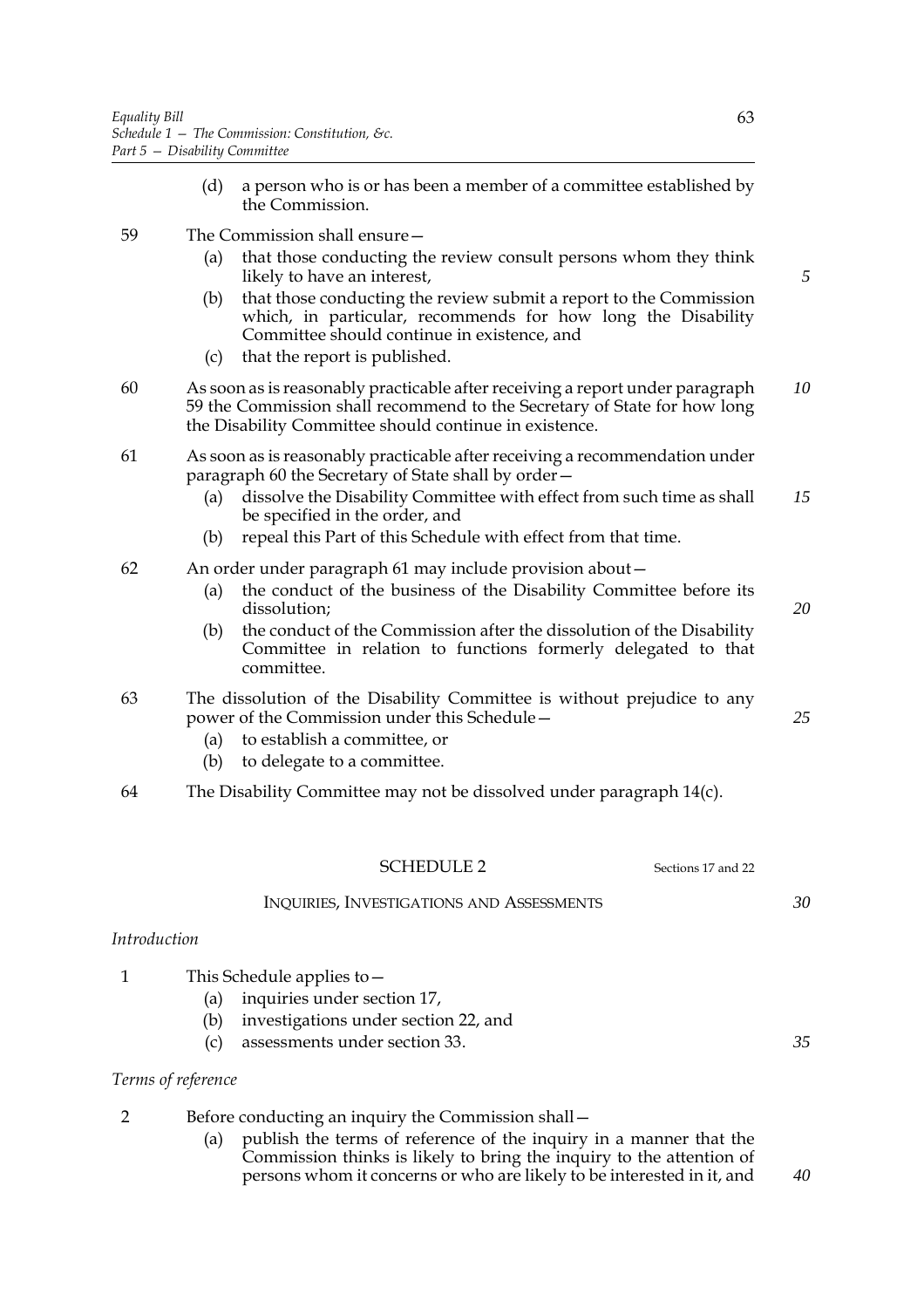- (b) in particular, give notice of the terms of reference to any persons specified in them.
- 3 Before conducting an investigation the Commission shall—
	- (a) prepare terms of reference specifying the person to be investigated and the nature of the unlawful act which the Commission suspects,
	- (b) give the person to be investigated notice of the proposed terms of reference,
	- (c) give the person to be investigated an opportunity to make representations about the proposed terms of reference,
	- (d) consider any representations made, and
	- (e) publish the terms of reference once settled.
- 4 Before conducting an assessment of a person's compliance with a duty the Commission shall—
	- (a) prepare terms of reference,
	- (b) give the person notice of the proposed terms of reference,
	- (c) give the person an opportunity to make representations about the proposed terms of reference,
	- (d) consider any representations made, and
	- (e) publish the terms of reference once settled.
- 5 Paragraphs 2 to 4 shall apply in relation to revised terms of reference as they apply in relation to original terms of reference. *20*
- 6 Where the Secretary of State directs the holding of an inquiry, investigation or assessment—
	- (a) he shall, after consulting the Commission, prepare the terms of reference, and
	- (b) paragraph 3(a) to (d) or 4(a) to (d) shall apply to the Secretary of State and not to the Commission.

#### *Representations*

- 7 (1) The Commission shall make arrangements for giving persons an opportunity to make representations in relation to inquiries, investigations and assessments. *30*
	- (2) In particular, in the course of an investigation, inquiry or assessment the Commission must give any person specified in the terms of reference an opportunity to make representations.
- 8 Arrangements under paragraph 6 may (but need not) include arrangements for oral representations. *35*
- 9 (1) The Commission shall consider representations made in relation to an inquiry, investigation or assessment.
	- (2) But the Commission may, where they think it appropriate, refuse to consider representations—
		- (a) made neither by nor on behalf of a person specified in the terms of reference, or
		- (b) made on behalf of a person specified in the terms of reference by a person who is not a barrister, an advocate or a solicitor.

*25*

*5*

*10*

*15*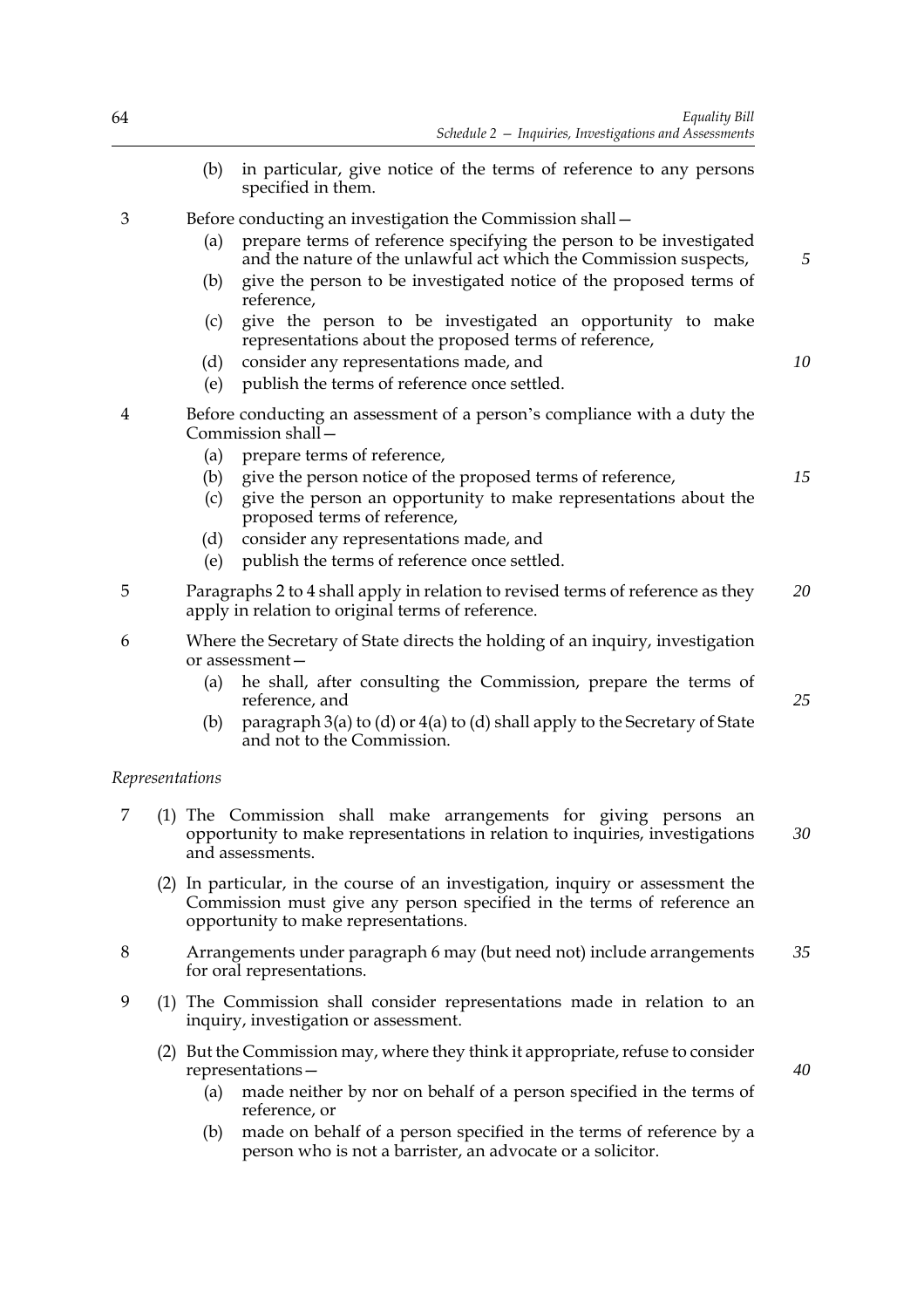(3) If the Commission refuse to consider representations in reliance on subparagraph (2) they shall give the person who makes them written notice of the Commission's decision and the reasons for it.

## *Evidence*

- 10 In the course of an inquiry, investigation or assessment the Commission may give a notice under this paragraph to any person. *5*
- 11 (1) A notice given to a person under paragraph 10 may require him—
	- (a) to provide information in his possession,
	- (b) to produce documents in his possession, or
	- (c) to give oral evidence.

## (2) A notice under paragraph 10 may include provision about—

- (a) the form of information, documents or evidence;
- (b) timing.
- (3) A notice under paragraph 10—
	- (a) may not require a person to do anything that he could not be compelled to do in proceedings before the High Court or the Court of Session, and *15*
	- (b) may not require a person to attend at a place unless the Commission undertakes to pay the expenses of his journey.
- 12 The recipient of a notice under paragraph 10 may apply to a county court (in England and Wales) or to the sheriff (in Scotland) to have the notice cancelled on the grounds that the requirement imposed by the notice is— *20*
	- (a) unnecessary having regard to the purpose of the inquiry, investigation or assessment to which the notice relates,
	- (b) undesirable for reasons of national security, or
	- (c) otherwise unreasonable.

# 13 (1) Sub-paragraph (2) applies where the Commission thinks that a person—

- (a) has failed without reasonable excuse to comply with a notice under paragraph 10, or
- (b) is likely to fail without reasonable excuse to comply with a notice under paragraph 10. *30*
- (2) The Commission may apply to a county court (in England and Wales) or to the sheriff (in Scotland) for an order requiring a person to take such steps as may be specified in the order to comply with the notice.

# 14 (1) A person commits an offence if without reasonable excuse he—

- (a) fails to comply with a notice under paragraph 10 or an order under paragraph 13(2),
- (b) falsifies anything provided or produced in accordance with a notice under paragraph 10 or an order under paragraph 13(2), or
- (c) makes a false statement in giving oral evidence in accordance with a notice under paragraph 10. *40*
- (2) A person who is guilty of an offence under this paragraph shall be liable on summary conviction to a fine not exceeding level 5 on the standard scale.

*10*

*25*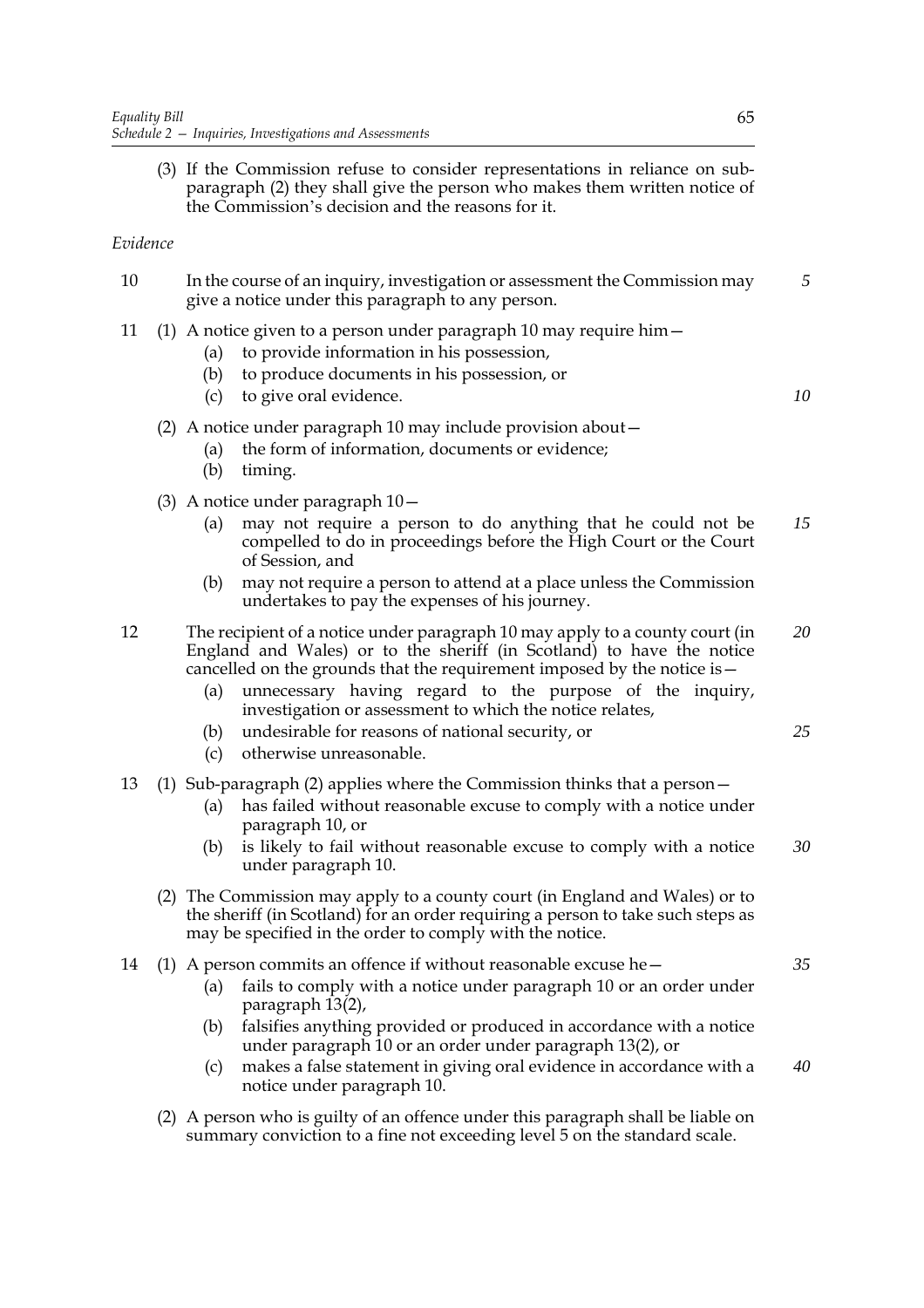*Adjournment, &c.*

15 The Commission may abort or adjourn an inquiry, investigation or assessment conducted in pursuance of a requirement of the Secretary of State only with his consent.

## *Reports*

*5*

*10*

*15*

- 16 (1) The Commission shall prepare a report of its findings on an inquiry, investigation or assessment.
	- (2) In the case of an inquiry or investigation directed by the Secretary of State—
		- (a) the Commission shall send the report to the Secretary of State, and
		- (b) the Secretary of State shall publish it.
	- (3) In any other case, the Commission shall publish the report.

## *Recommendations*

- 17 (1) The Commission may make recommendations—
	- (a) as part of a report of an inquiry, investigation or assessment under paragraph 16, or
	- (b) in respect of a matter arising in the course of an inquiry, investigation or assessment.

## (2) A recommendation may be addressed to any class of person.

## *Effect of report*

- 18 (1) A court or tribunal— (a) may have regard to a finding of the report of an inquiry, investigation or assessment, but (b) shall not treat it as conclusive.
- 19 A person to whom a recommendation in the report of an inquiry, investigation or assessment is addressed shall have regard to it.

# *Courts and tribunals*

20 An inquiry, investigation or assessment may not question (whether expressly or by necessary implication) the findings of a court or tribunal.

## SCHEDULE 3 Section 86

#### AMENDMENTS CONSEQUENTIAL ON PART 1

*Sex Discrimination Act 1975 (c. 65)*

- 1 The Sex Discrimination Act 1975 shall be amended as follows.
- 2 In section 37(3) (discriminatory practices) for "sections 67 to 71 of this Act" substitute "sections 22 to 26 of the Equality Act 2005".

*20*

*25*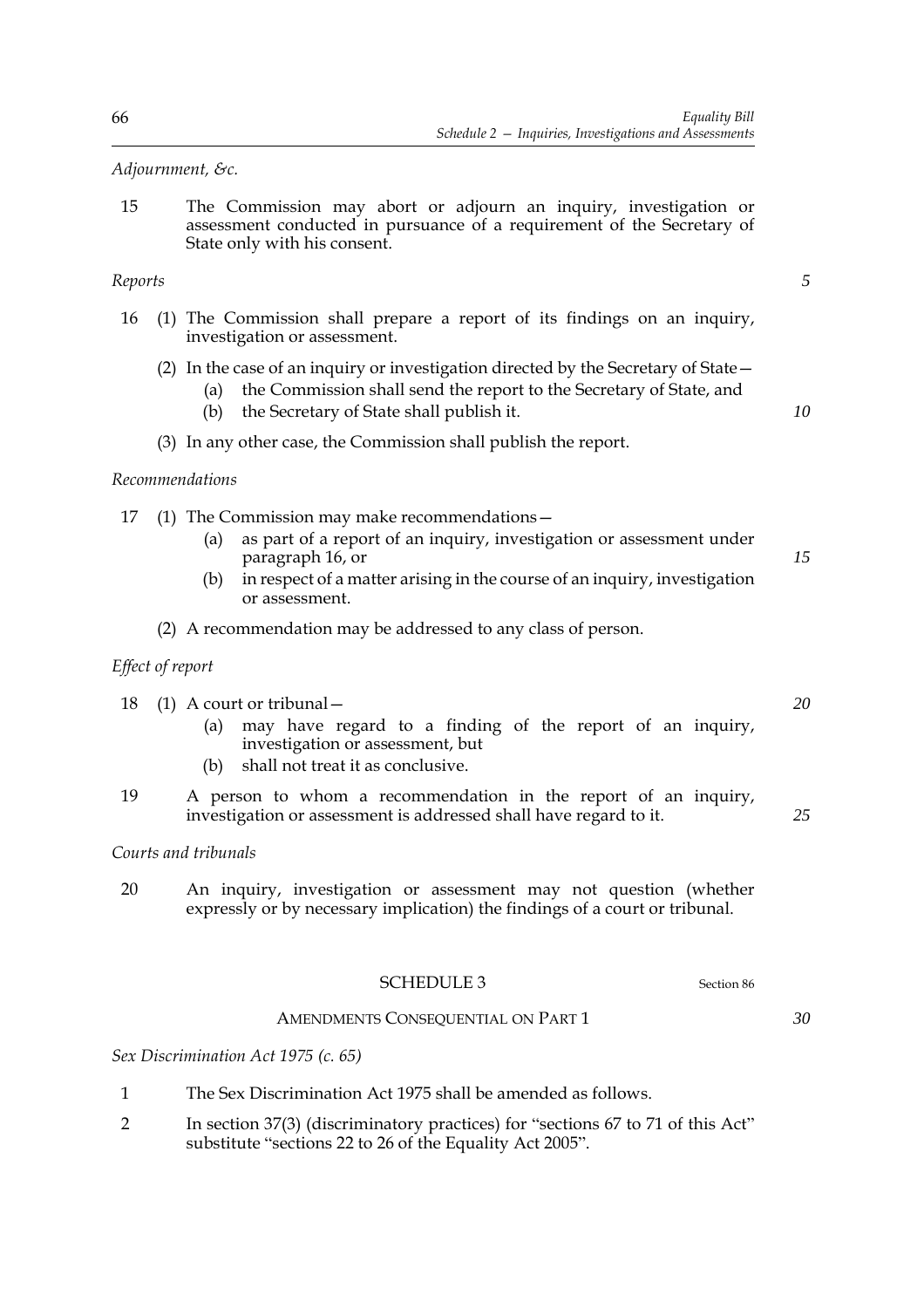- 3 At the end of section 38 (discriminatory advertisements) add—
	- "(6) Proceedings in respect of a contravention of subsection (1) may be brought only—
		- (a) by the Commission, and
		- (b) in accordance with section 27 of the Equality Act 2005."
- 4 At the end of section 39 (instructions to discriminate (which becomes subsection  $(1)$ ) add  $-$ 
	- "(2) Proceedings in respect of a contravention of subsection (1) may be brought only—
		- (a) by the Commission, and
		- (b) in accordance with section 27 of the Equality Act 2005."
- 5 At the end of section 40 (pressure to discriminate) add—
	- "(3) Proceedings in respect of a contravention of subsection (1) may be brought only—
		- (a) by the Commission, and
		- (b) in accordance with section 27 of the Equality Act 2005."
- 6 Part VI (the Equal Opportunities Commission) shall cease to have effect.
- 7 Sections 67 to 73 (enforcement) shall cease to have effect.
- 8 Section 75 (assistance by Equal Opportunities Commission) shall cease to have effect.
- 9 (1) Section 76 (timing of proceedings) shall be amended as follows.
	- (2) After subsection (2B) insert—
		- "(2C) The period allowed by subsection  $(2)(a)$  or  $(b)$  shall be extended by three months in the case of a dispute which is referred for conciliation in pursuance of arrangements under section 29 of the Equality Act 2005." *25*
	- (3) Subsections (3) to (5) shall cease to have effect.
- 10 Section 76D (public authorities: enforcement) (inserted by section 83 of this Act) shall cease to have effect.
- 11 Section 76E (codes of practice) (inserted by section 84 of this Act) shall cease to have effect. *30*
- 12 In section 82(1) (interpretation) in the definition of "the Commission", for "Equal Opportunities Commission" substitute "Commission for Equality and Human Rights".

#### 13 In Schedule 2 (education admissions: transitional exemption)—

- (a) in paragraph 5(1) for "Equal Opportunities Commission set up under Part VI" substitute "the Commission", and
- (b) in paragraph 6 for "Equal Opportunities Commission" substitute "the Commission".
- 14 Schedule 3 (Equal Opportunities Commission) shall cease to have effect.

*5*

*10*

*15*

*20*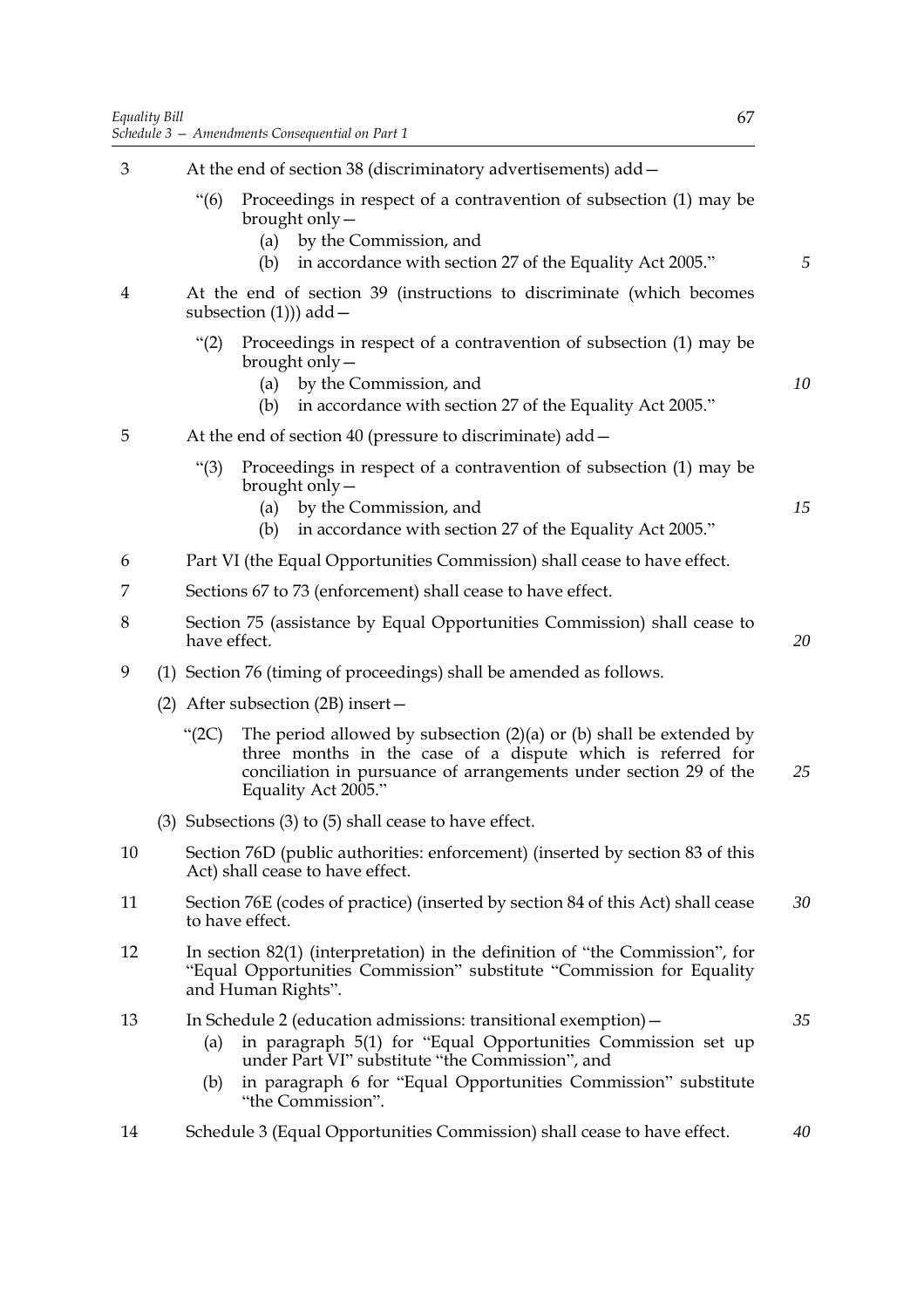*Race Relations Act 1976 (c. 74)*

| 15 | The Race Relations Act 1976 shall be amended as follows.                                                                                                                                                                           |    |  |  |
|----|------------------------------------------------------------------------------------------------------------------------------------------------------------------------------------------------------------------------------------|----|--|--|
| 16 | In section $28(3)$ (discriminatory practices), for "sections 58 to $62$ " substitute<br>"sections 22 to 26 of the Equality Act 2005".                                                                                              |    |  |  |
| 17 | At the end of section 29 (discriminatory advertisements) add –                                                                                                                                                                     |    |  |  |
|    | Proceedings in respect of a contravention of subsection (1) may be<br>$\cdot\cdot(6)$<br>$brought$ only $-$<br>by the Commission, and<br>(a)<br>in accordance with section 27 of the Equality Act 2005."<br>(b)                    |    |  |  |
| 18 | At the end of section 30 (instructions to discriminate, &c. (which becomes<br>subsection $(1)$ ) add –                                                                                                                             | 10 |  |  |
|    | Proceedings in respect of a contravention of subsection (1) may be<br>(2)<br>brought only $-$<br>by the Commission, and<br>(a)<br>in accordance with section 27 of the Equality Act 2005."<br>(b)                                  | 15 |  |  |
| 19 | At the end of section 31 (pressure to discriminate, &c.) add –                                                                                                                                                                     |    |  |  |
|    | Proceedings in respect of a contravention of subsection (1) may be<br>" $(3)$<br>$b$ rought only $-$<br>by the Commission, and<br>(a)<br>in accordance with section 27 of the Equality Act 2005."<br>(b)                           | 20 |  |  |
| 20 | Part VII (Commission for Racial Equality) shall cease to have effect.                                                                                                                                                              |    |  |  |
| 21 | Sections 58 to 64 (enforcement) shall cease to have effect.                                                                                                                                                                        |    |  |  |
| 22 | Section 66 (assistance by Commission for Racial Equality) shall cease to have<br>effect.                                                                                                                                           |    |  |  |
| 23 | Section 71C (codes of practice) shall cease to have effect.                                                                                                                                                                        | 25 |  |  |
| 24 | Sections 71D and 71E (general public authority duty: compliance notice)<br>shall cease to have effect.                                                                                                                             |    |  |  |
| 25 | (1) Section 68 (timing of proceedings) shall be amended as follows.                                                                                                                                                                |    |  |  |
|    | (2) After subsection (2A) insert-                                                                                                                                                                                                  |    |  |  |
|    | The period allowed by subsection $(2)(a)$ shall be extended by three<br>"(2B)<br>months in the case of a dispute which is referred for conciliation in<br>pursuance of arrangements under section 29 of the Equality Act<br>2005." | 30 |  |  |
|    | $(3)$ Subsections $(3)$ to $(5)$ shall cease to have effect.                                                                                                                                                                       |    |  |  |
| 26 | In section 78(1) (interpretation) in the definition of "the Commission" for<br>"Commission for Racial Equality" substitute "Commission for Equality and<br>Human Rights".                                                          | 35 |  |  |

27 Schedule 1 (Commission for Racial Equality) shall cease to have effect.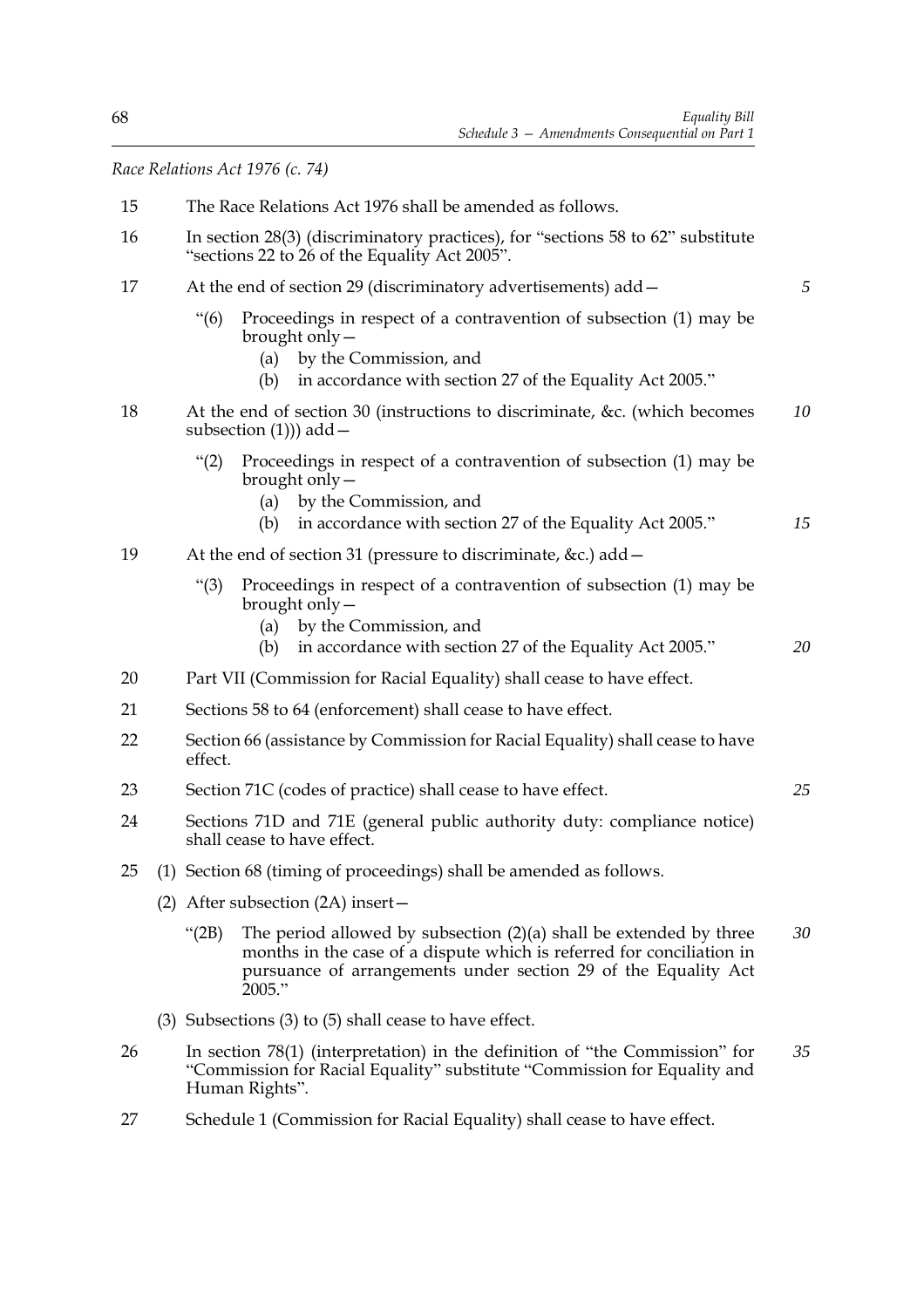*Estate Agents Act 1979 (c. 38)*

- 28 In section 9(6) of the Estate Agents Act 1979 (provision of information to Office of Fair Trading)—
	- (a) for paragraph (a) substitute  $-$ 
		- "(a) the Commission for Equality and Human Rights, and", and *5*
	- (b) paragraph (c) (and the word "and" immediately before it) shall cease to have effect.

*Employment Act 1989 (c. 38)*

29 In section 28(2) of the Employment Act 1989 (orders) for "Equal Opportunities Commission" substitute "Commission for Equality and Human Rights". *10*

*Disability Discrimination Act 1995 (c. 50)*

- 30 The Disability Discrimination Act 1995 shall be amended as follows.
- 31 At the end of section 16B (discriminatory advertisements) add—
	- "(5) Proceedings in respect of a contravention of subsection (1) may be brought only—
		- (a) by the Commission for Equality and Human Rights, and
		- (b) in accordance with section 27 of the Equality Act 2005."

## 32 At the end of section 16C (instructions and pressure to discriminate) add— *20*

- "(4) Proceedings in respect of a contravention of this section may be brought only—
	- (a) by the Commission for Equality and Human Rights, and
	- (b) in accordance with section 27 of the Equality Act 2005."
- 33 Section 17B (proceedings by Disability Rights Commission) shall cease to have effect. *25*
- 34 Section 28 (conciliation services) shall cease to have effect.
- 35 In sections 28C(4) and 28T(2) (non-discrimination in education) for "section 53A." substitute "section 15 of the Equality Act 2005."
- 36 Section 31B (conciliation services) shall cease to have effect.
- 37 Sections 49E and 49F (public authorities: enforcement) (shall cease to have effect).
- 38 Section 53A (codes of practice) shall cease to have effect.
- 39 (1) In the provisions of Schedule 3 (enforcement) specified in sub-paragraph
- *35*

*30*

*15*

- $(2)$  (a) for "section 28" or "section 31B" substitute "section 29 of the Equality Act 2005", and
	- (b) for "two months." substitute "three months."
- (2) Those provisions are—
	- (a) paragraph 6(2),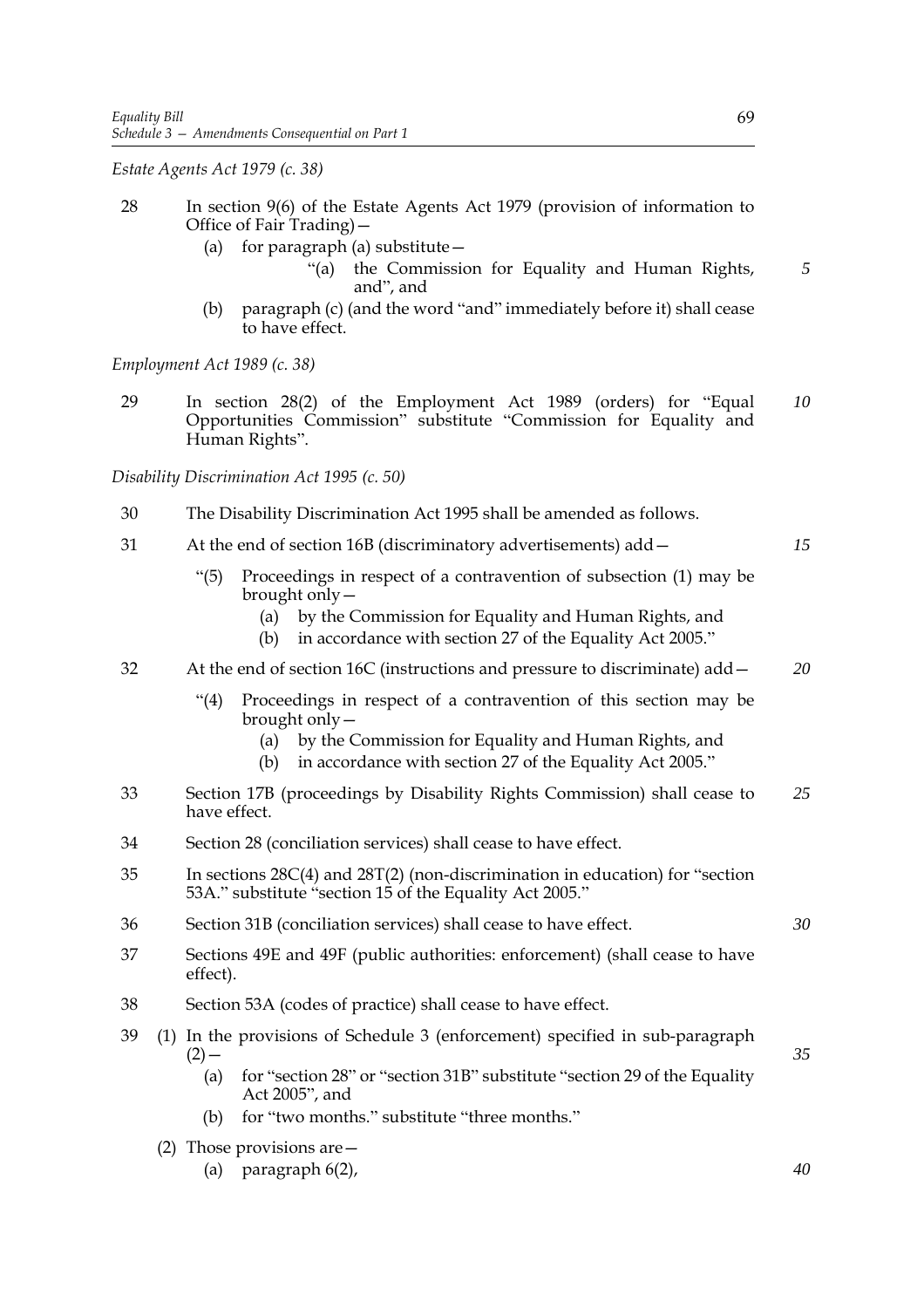- (b) paragraph 10(2), and
- (c) paragraph 13(2).

*Employment Tribunals Act 1996 (c. 17)*

## 40 After section 21(1)(gb) of the Employment Tribunals Act 1996 (jurisdiction of Employment Appeal Tribunal) insert— " $(gc)$  the Equality Act 2005,".

*Asylum and Immigration Act 1996 (c. 49)*

41 In section 8A(4)(a) of the Asylum and Immigration Act 1996, for "Commission for Racial Equality;" substitute "Commission for Equality and Human Rights;".

*Disability Rights Commission Act 1999 (c. 17)*

42 The Disability Rights Commission Act 1999 shall cease to have effect.

*Anti-terrorism, Crime and Security Act 2001 (c. 24)*

- 43 In Schedule 4 to the Anti-terrorism, Crime and Security Act 2001 (disclosure)—
	- (a) paragraphs 13, 14 and 46 shall cease to have effect, and
	- (b) after paragraph 53A insert— **"Equality Act 2005**

53B Section 6 of the Equality Act 2005."

## SCHEDULE 4 Section 86

REPEALS

| Short title and chapter                | Extent of repeal                                                                                                                                  |          |
|----------------------------------------|---------------------------------------------------------------------------------------------------------------------------------------------------|----------|
| Sex Discrimination Act 1975<br>(c. 65) | Part VI.<br>Sections 67 to 73.<br>Section 75.<br>Section $76(3)$ to $(5)$ .<br>Section 76C.<br>Section 76E.<br>Schedule 3.                        | 25       |
| Race Relations Act 1976 (c. 74)        | Part VII.<br>Sections 58 to 64.<br>Section 66.<br>Sections 71C to 71E.<br>Section $68(3)$ to $(5)$ .<br>Schedule 1.<br>Paragraph 1 of Schedule 4. | 30<br>35 |
| Estate Agents Act 1979 (c. 38)         | Section $9(6)(c)$ (and the word "and" immediately<br>before it).                                                                                  |          |
| County Courts Act 1984 (c. 28)         | Paragraph 61 of Schedule 2.                                                                                                                       |          |
| Housing Act 1988 (c. 50)               | Section 137.                                                                                                                                      | 40       |

*5*

*15*

*20*

*10*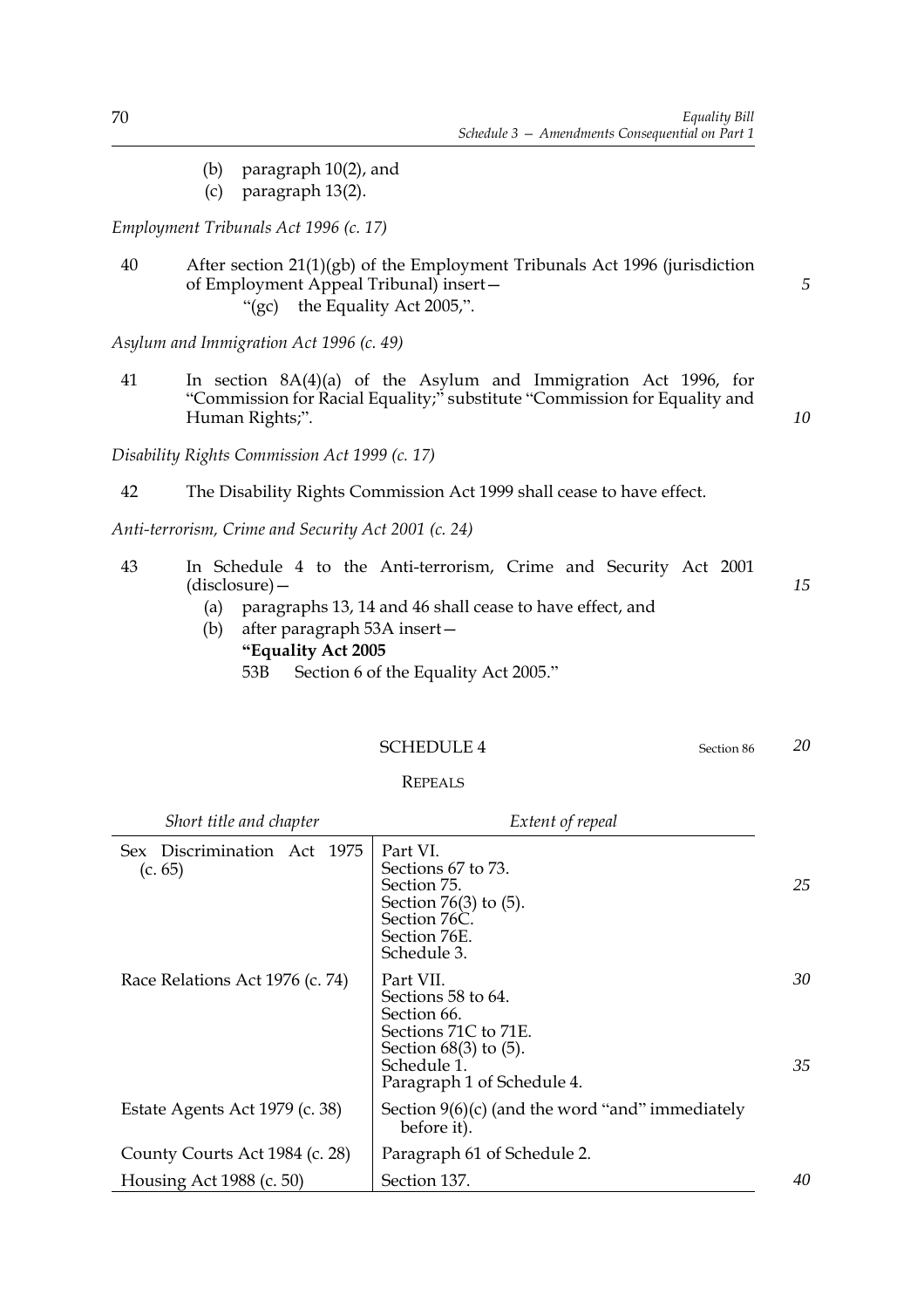| Short title and chapter                                         | Extent of repeal                             |    |
|-----------------------------------------------------------------|----------------------------------------------|----|
| Discrimination Act<br>Disability<br>1995 (c. 50)                | Section 17B.<br>Section 28.<br>Section 31B.  |    |
| Discrimination Act<br>Disability<br>1995 (c. 50) – <i>cont.</i> | Section 49E.<br>Section 49F.<br>Section 53A. | 5  |
| Disability Rights Commission<br>Act 1999 (c. 17)                | The whole Act.                               |    |
| Special Educational Needs and<br>Disability Act 2001 (c. 10)    | Section 36.<br>Section 37.<br>Schedule 7.    | 10 |
| Anti-terrorism,<br>Crime<br>and<br>Security Act 2001 (c. 24)    | Paragraphs 13, 14 and 46 of Schedule 4.      |    |